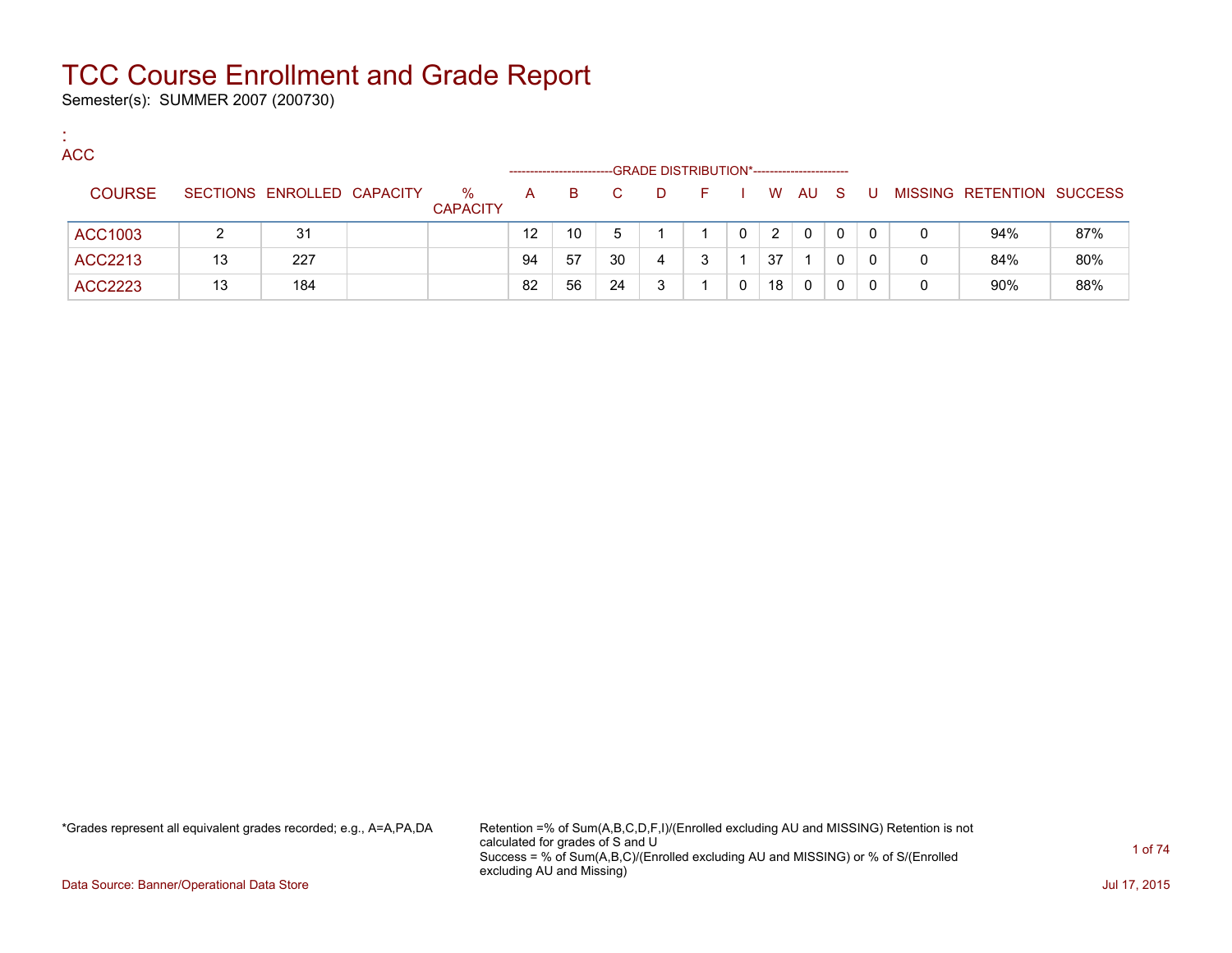Semester(s): SUMMER 2007 (200730)

:

| . . | AH            |     |                 |    |    |    |                                              |               |          |     |                |          |  |                                                                             |     |
|-----|---------------|-----|-----------------|----|----|----|----------------------------------------------|---------------|----------|-----|----------------|----------|--|-----------------------------------------------------------------------------|-----|
|     |               |     |                 |    |    |    | -GRADE DISTRIBUTION*------------------------ |               |          |     |                |          |  |                                                                             |     |
|     | <b>COURSE</b> |     | <b>CAPACITY</b> |    |    |    |                                              |               |          |     |                |          |  | SECTIONS ENROLLED CAPACITY % A B C D F I W AU S U MISSING RETENTION SUCCESS |     |
|     | AH1323        | 132 |                 | 53 | 41 | 21 | 5                                            | $\mathcal{D}$ | $\Omega$ | - 6 | $\overline{0}$ | $\Omega$ |  | 95%                                                                         | 90% |

\*Grades represent all equivalent grades recorded; e.g., A=A,PA,DA Retention =% of Sum(A,B,C,D,F,I)/(Enrolled excluding AU and MISSING) Retention is not calculated for grades of S and U Success = % of Sum(A,B,C)/(Enrolled excluding AU and MISSING) or % of S/(Enrolled excluding AU and Missing)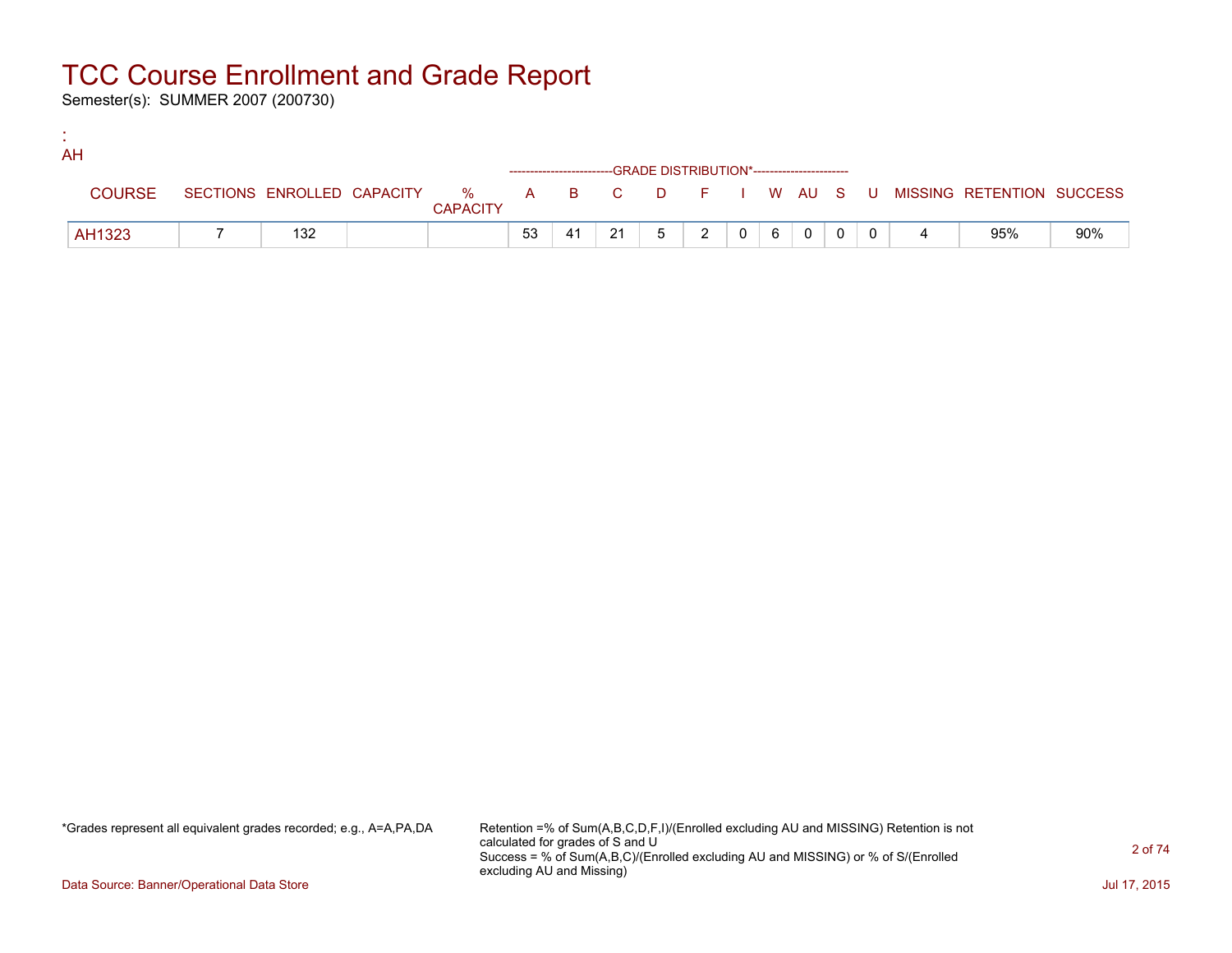Semester(s): SUMMER 2007 (200730)

### : ART

|                |                |                            |                      |    | --------------------- |          | -- GRADE DISTRIBUTION*------------------------ |                |              |                |              |              |              |                |                          |      |
|----------------|----------------|----------------------------|----------------------|----|-----------------------|----------|------------------------------------------------|----------------|--------------|----------------|--------------|--------------|--------------|----------------|--------------------------|------|
| <b>COURSE</b>  |                | SECTIONS ENROLLED CAPACITY | %<br><b>CAPACITY</b> | A  | B                     | C.       | D                                              | F              |              | W              | AU           | <sub>S</sub> | U            | <b>MISSING</b> | <b>RETENTION SUCCESS</b> |      |
| ART1013        |                | 9                          |                      |    | 7                     |          | 0                                              | 0              | 0            | 0              | $\mathbf{0}$ | 0            | $\Omega$     | 0              | 100%                     | 100% |
| <b>ART1023</b> |                | $\overline{\mathbf{A}}$    |                      |    | $\mathbf{0}$          | $\Omega$ | 0                                              | 0              | 0            | $\mathbf{0}$   | $\mathbf{0}$ | $\mathbf{0}$ | $\Omega$     | 0              | 100%                     | 100% |
| <b>ART1053</b> |                | 21                         |                      | 13 | 2                     |          | 0                                              | 0              | $\mathbf{0}$ | 5              | $\mathbf{0}$ | $\mathbf{0}$ | $\Omega$     | 0              | 76%                      | 76%  |
| <b>ART1063</b> | $\overline{2}$ | 32                         |                      | 21 | 4                     |          | 0                                              | 0              | 0            | $\overline{2}$ | 4            | $\mathbf{0}$ | $\Omega$     | 0              | 93%                      | 93%  |
| <b>ART1113</b> | 6              | 106                        |                      | 58 | 25                    | 10       | $\overline{2}$                                 | $\overline{2}$ | 0            | 8              | 1            | $\mathbf{0}$ | $\Omega$     | 0              | 92%                      | 89%  |
| <b>ART1123</b> |                | 9                          |                      | 4  | 4                     | 0        | 0                                              | 0              | 0            |                | 0            | $\mathbf{0}$ | $\mathbf{0}$ | 0              | 89%                      | 89%  |
| <b>ART1133</b> |                | -1                         |                      | 0  | 0                     |          | 0                                              | 0              | 0            | 0              | $\mathbf{0}$ | 0            | $\Omega$     | 0              | 100%                     | 100% |
| <b>ART2063</b> |                | 5                          |                      | 3  |                       | $\Omega$ | 0                                              | 0              | 0            | 0              | 1            | $\mathbf{0}$ | $\Omega$     | 0              | 100%                     | 100% |
| <b>ART2263</b> |                | 8                          |                      | 3  | 3                     |          | 0                                              |                | $\mathbf{0}$ | $\mathbf{0}$   | $\mathbf{0}$ | $\mathbf{0}$ | $\Omega$     | 0              | 100%                     | 88%  |
| <b>ART2853</b> |                | 5                          |                      | 2  |                       |          | 0                                              | 0              | 0            |                | $\Omega$     | $\mathbf{0}$ | $\Omega$     | 0              | 80%                      | 80%  |
| <b>ART2992</b> |                | 9                          |                      | 2  | 3                     |          | 0                                              | 0              | 0            |                | 1            | 0            | $\mathbf{0}$ | 0              | 88%                      | 88%  |

\*Grades represent all equivalent grades recorded; e.g., A=A,PA,DA Retention =% of Sum(A,B,C,D,F,I)/(Enrolled excluding AU and MISSING) Retention is not calculated for grades of S and U Success = % of Sum(A,B,C)/(Enrolled excluding AU and MISSING) or % of S/(Enrolled excluding AU and Missing)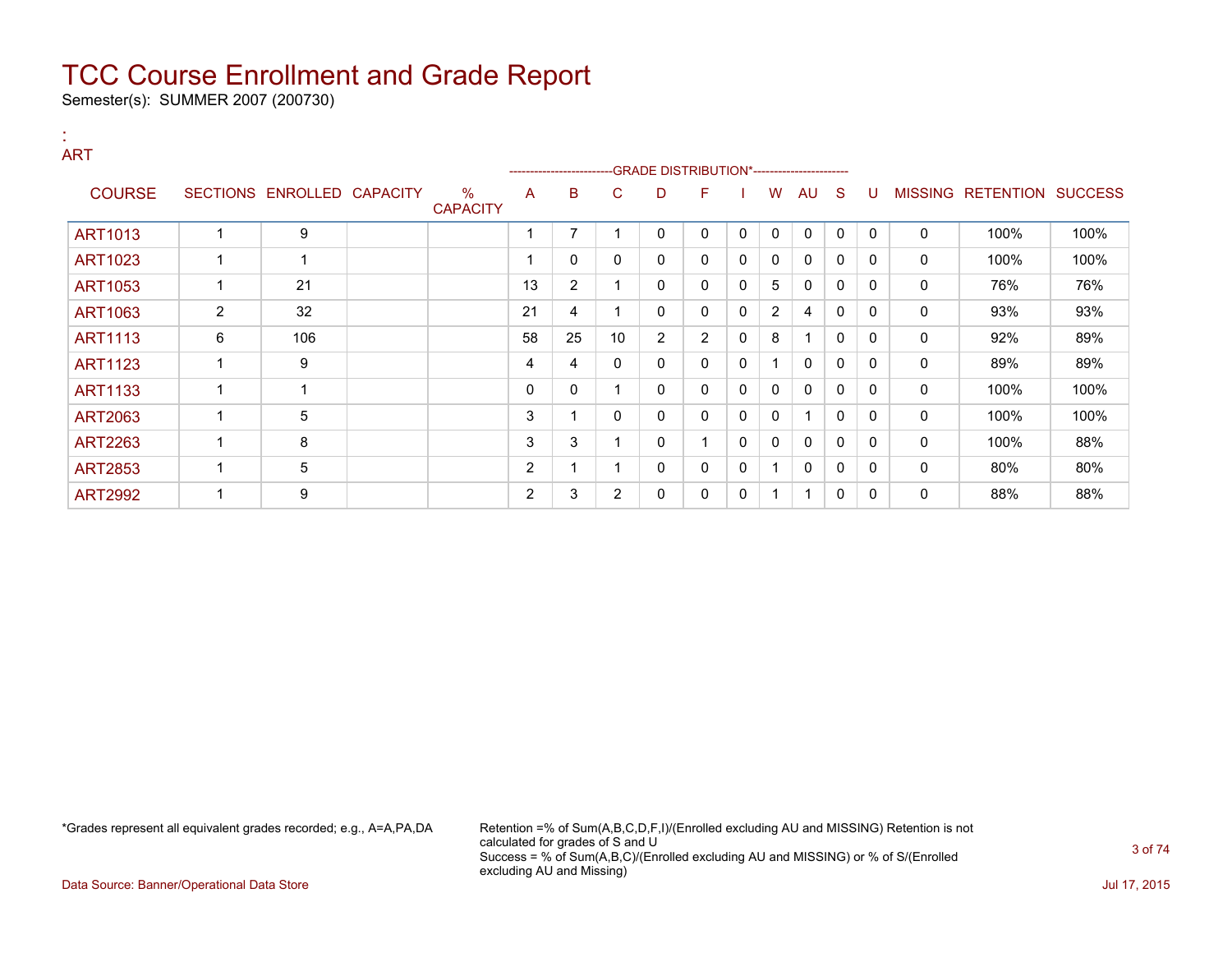Semester(s): SUMMER 2007 (200730)

:

| <b>AST</b>     |    |                 |  |                                                                    |              |                |                |                                     |     |                                                                               |     |
|----------------|----|-----------------|--|--------------------------------------------------------------------|--------------|----------------|----------------|-------------------------------------|-----|-------------------------------------------------------------------------------|-----|
|                |    |                 |  | ------------------------GRADE DISTRIBUTION*----------------------- |              |                |                |                                     |     |                                                                               |     |
| <b>COURSE</b>  |    | <b>CAPACITY</b> |  |                                                                    |              |                |                |                                     |     | SECTIONS ENROLLED CAPACITY 5 % A B C D F I W AU S U MISSING RETENTION SUCCESS |     |
| <b>AST1104</b> | 19 |                 |  |                                                                    | $\mathbf{2}$ | 0 <sup>1</sup> | 2 <sup>1</sup> | $\begin{array}{cc} 0 & \end{array}$ | . റ | 89%                                                                           | 79% |

\*Grades represent all equivalent grades recorded; e.g., A=A,PA,DA Retention =% of Sum(A,B,C,D,F,I)/(Enrolled excluding AU and MISSING) Retention is not calculated for grades of S and U Success = % of Sum(A,B,C)/(Enrolled excluding AU and MISSING) or % of S/(Enrolled excluding AU and Missing)

Data Source: Banner/Operational Data Store Jul 17, 2015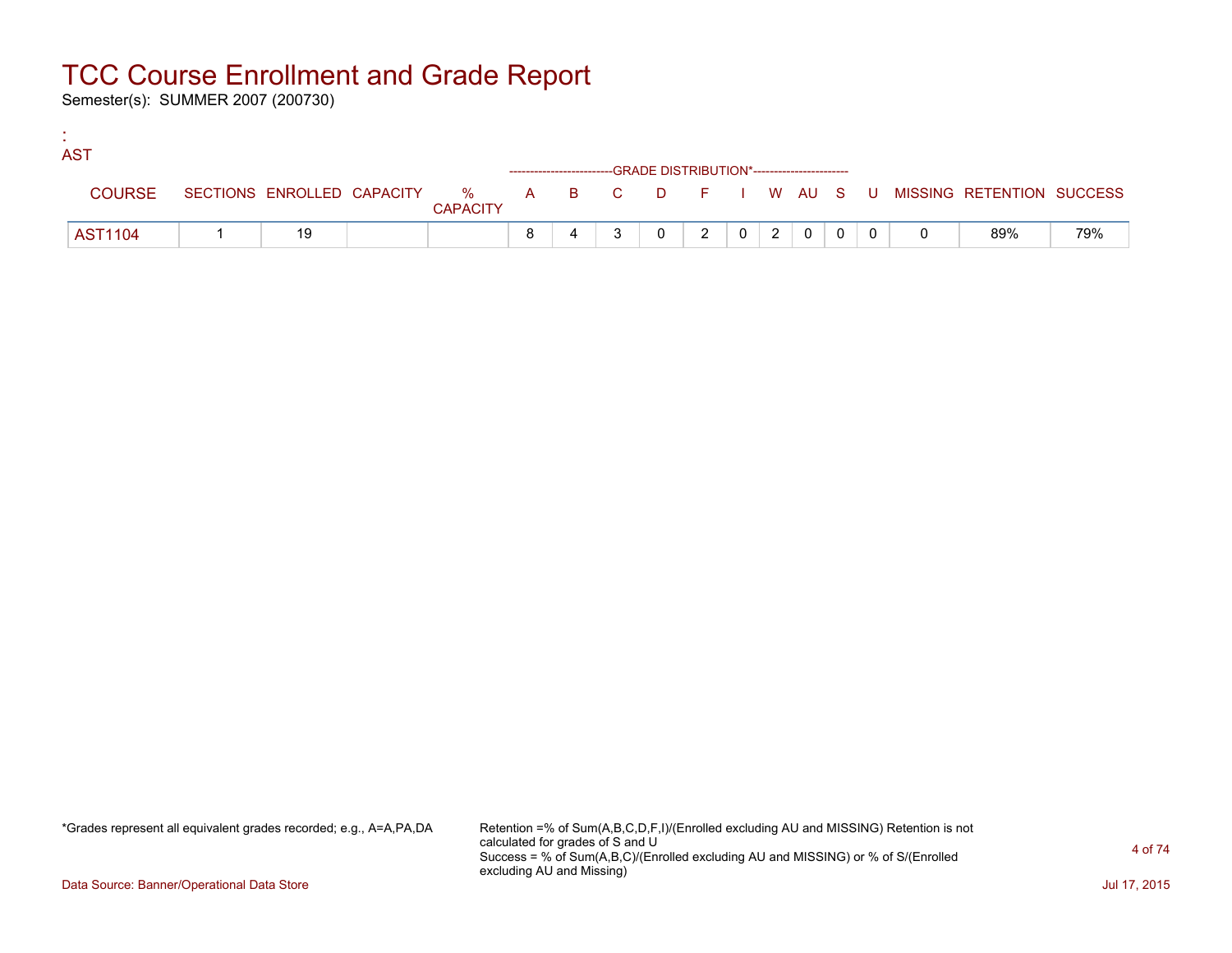Semester(s): SUMMER 2007 (200730)

:

| <b>AVS</b>     |                            |                         |                      |   |    |                                             |    |          |              |    |    |              |   |                           |      |
|----------------|----------------------------|-------------------------|----------------------|---|----|---------------------------------------------|----|----------|--------------|----|----|--------------|---|---------------------------|------|
|                |                            |                         | -------------------- |   |    | -GRADE DISTRIBUTION*----------------------- |    |          |              |    |    |              |   |                           |      |
| <b>COURSE</b>  | SECTIONS ENROLLED CAPACITY | $\%$<br><b>CAPACITY</b> | $\mathsf{A}$         | B | C. | D                                           | ÷. |          | W            | AU | S. | -U           |   | MISSING RETENTION SUCCESS |      |
| <b>AVS1222</b> | າ                          |                         |                      |   |    | 0                                           | 0  |          | 0            | 0  | 0  | $\Omega$     | 0 | 100%                      | 50%  |
| <b>AVS2122</b> |                            |                         |                      |   |    | 0                                           | 0  | $\Omega$ | $\mathbf{0}$ | 0  | 0  | $\mathbf{0}$ | 0 | 100%                      | 100% |
| <b>AVS2132</b> | ົ                          |                         |                      |   |    | 0                                           | 0  |          | 0            | 0  | 0  | $\Omega$     | 0 | 100%                      | 50%  |
| <b>AVS2142</b> |                            |                         |                      |   |    | 0                                           | 0  | 0        | $\mathbf{0}$ | 0  | 0  |              | 0 | 100%                      | 100% |

\*Grades represent all equivalent grades recorded; e.g., A=A,PA,DA Retention =% of Sum(A,B,C,D,F,I)/(Enrolled excluding AU and MISSING) Retention is not calculated for grades of S and U Success = % of Sum(A,B,C)/(Enrolled excluding AU and MISSING) or % of S/(Enrolled excluding AU and Missing)

Data Source: Banner/Operational Data Store Jul 17, 2015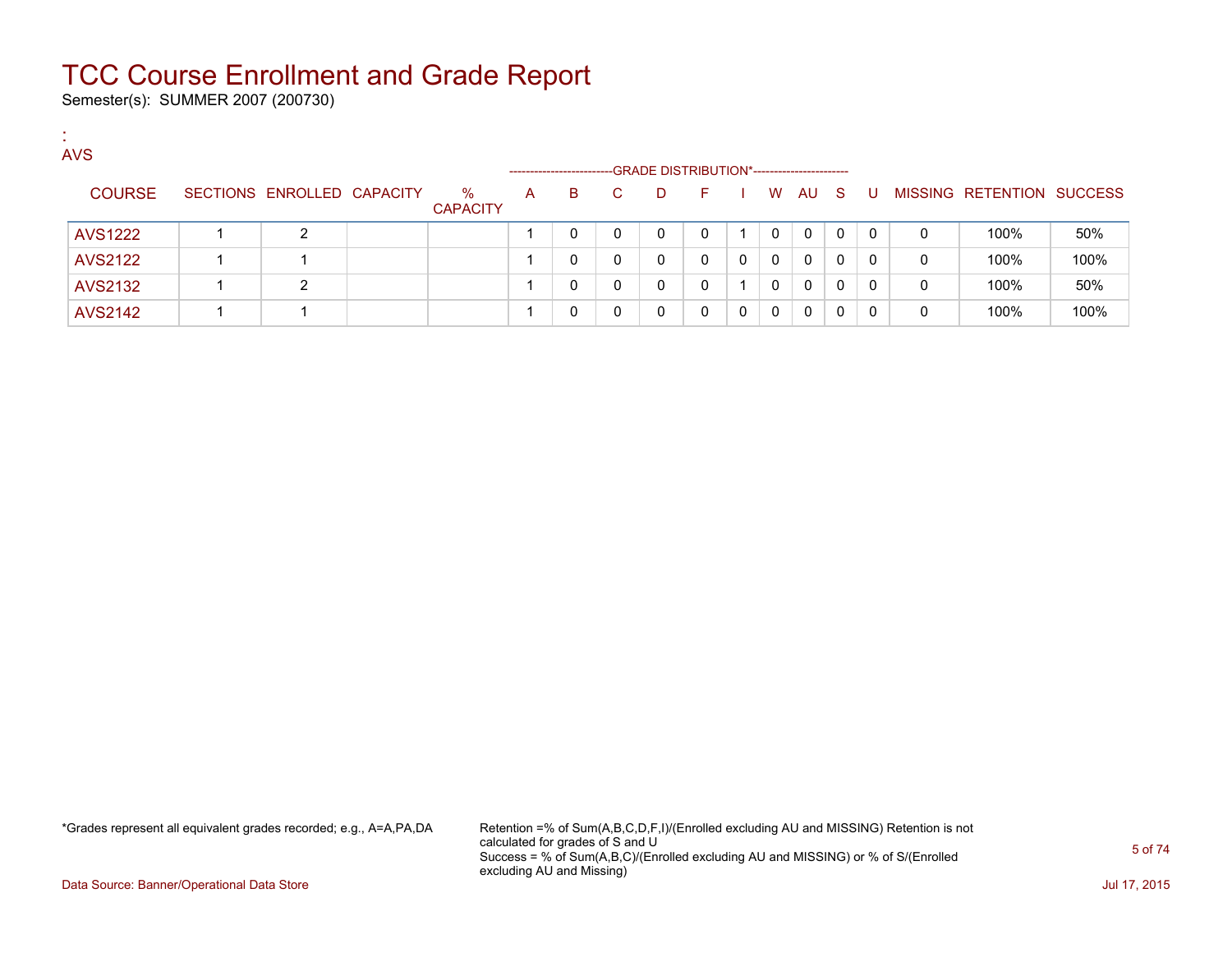Semester(s): SUMMER 2007 (200730)

:

| <b>BET</b>     |  |                 |  |                                                                    |                |                |              |  |                                                                               |      |
|----------------|--|-----------------|--|--------------------------------------------------------------------|----------------|----------------|--------------|--|-------------------------------------------------------------------------------|------|
|                |  |                 |  | ------------------------GRADE DISTRIBUTION*----------------------- |                |                |              |  |                                                                               |      |
| <b>COURSE</b>  |  | <b>CAPACITY</b> |  |                                                                    |                |                |              |  | SECTIONS ENROLLED CAPACITY 5 % A B C D F I W AU S U MISSING RETENTION SUCCESS |      |
| <b>BET2373</b> |  |                 |  |                                                                    | 0 <sup>1</sup> | $\overline{0}$ | $\mathbf{0}$ |  | 100%                                                                          | 100% |

\*Grades represent all equivalent grades recorded; e.g., A=A,PA,DA Retention =% of Sum(A,B,C,D,F,I)/(Enrolled excluding AU and MISSING) Retention is not calculated for grades of S and U Success = % of Sum(A,B,C)/(Enrolled excluding AU and MISSING) or % of S/(Enrolled excluding AU and Missing)

Data Source: Banner/Operational Data Store Jul 17, 2015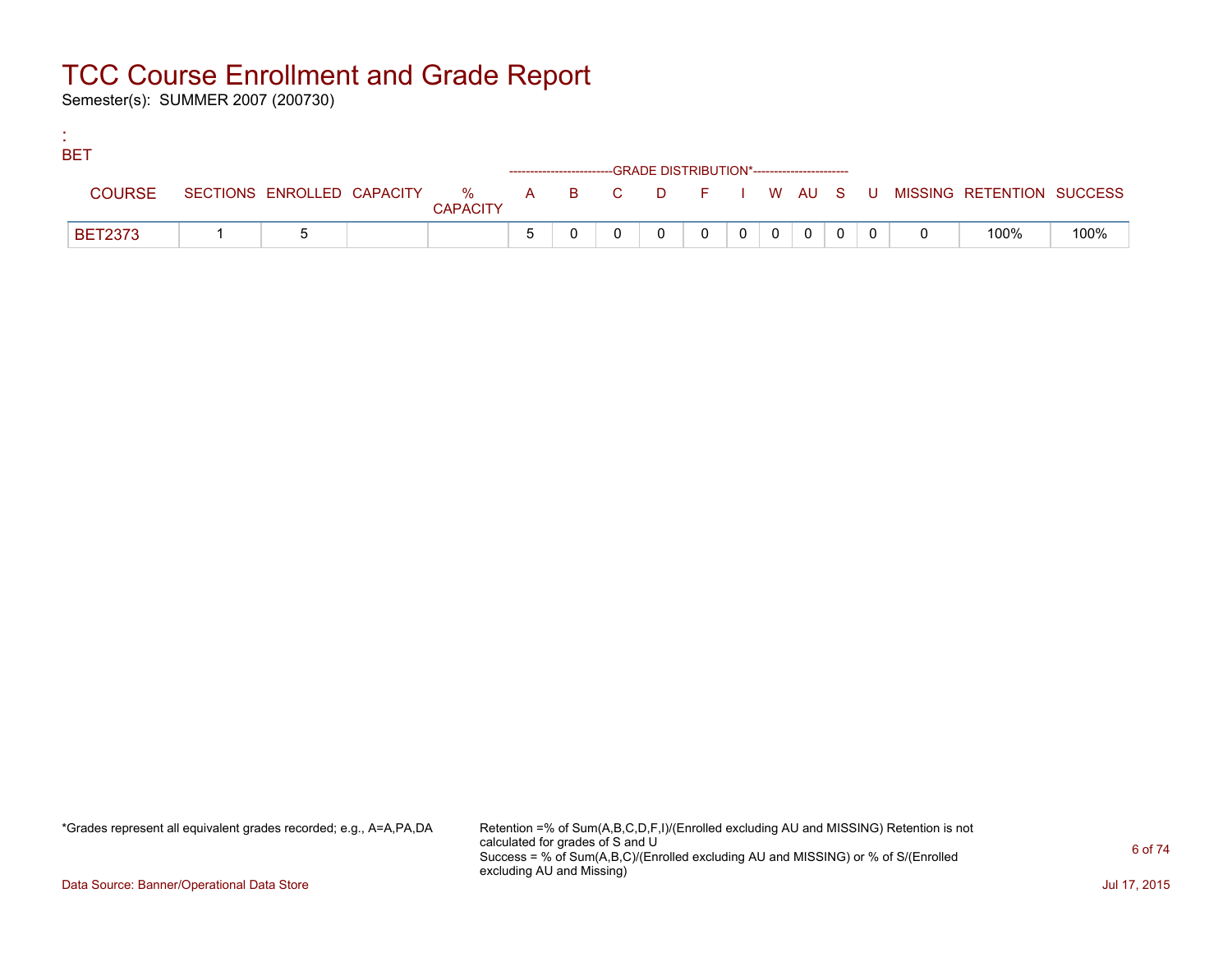Semester(s): SUMMER 2007 (200730)

| <b>BIO</b>     |                 |                   |                         |                |                |              |                                             |              |              |                |              |              |              |                |           |                |
|----------------|-----------------|-------------------|-------------------------|----------------|----------------|--------------|---------------------------------------------|--------------|--------------|----------------|--------------|--------------|--------------|----------------|-----------|----------------|
|                |                 |                   |                         |                |                |              | -GRADE DISTRIBUTION*----------------------- |              |              |                |              |              |              |                |           |                |
| <b>COURSE</b>  | <b>SECTIONS</b> | ENROLLED CAPACITY | $\%$<br><b>CAPACITY</b> | A              | B              | C            | D                                           | F            |              | w              | AU           | S            | U            | <b>MISSING</b> | RETENTION | <b>SUCCESS</b> |
| <b>BIO1114</b> | 14              | 256               |                         | 109            | 71             | 44           | 11                                          | 3            | $\mathbf{0}$ | 18             | $\mathbf{0}$ | 0            | $\mathbf{0}$ | 0              | 93%       | 88%            |
| <b>BIO1224</b> | 13              | 227               |                         | 84             | 67             | 31           | 15                                          | 8            | $\Omega$     | 22             | $\mathbf{0}$ | $\mathbf{0}$ | $\mathbf{0}$ | $\mathbf{0}$   | 90%       | 80%            |
| <b>BIO1314</b> | 3               | 50                |                         | 10             | 18             | 16           | 1                                           | 0            | 0            | 5              | 0            | 0            | 0            | 0              | 90%       | 88%            |
| <b>BIO1323</b> | 2               | 8                 |                         | 4              | $\overline{2}$ |              | $\mathbf 1$                                 | $\mathbf{0}$ | $\mathbf{0}$ | 0              | 0            | 0            | $\mathbf{0}$ | $\mathbf 0$    | 100%      | 88%            |
| <b>BIO1383</b> | 15              | 348               |                         | 180            | 87             | 34           | 6                                           | 12           | 0            | 28             | 0            | $\mathbf{0}$ | 0            |                | 92%       | 87%            |
| <b>BIO1404</b> | $\mathbf{1}$    | 10                |                         | $\overline{7}$ | $\mathbf{1}$   | $\mathbf{0}$ |                                             | $\mathbf{0}$ |              | 0              | 0            | 0            | $\mathbf{0}$ | $\mathbf 0$    | 100%      | 80%            |
| <b>BIO1604</b> | 4               | 32                |                         | 14             | 11             | 5            | 0                                           |              | 0            | 1              | 0            | 0            | 0            | $\mathbf 0$    | 97%       | 94%            |
| <b>BIO2123</b> | 3               | 28                |                         | 12             | 8              | 3            | $\Omega$                                    | $\mathbf{0}$ | 0            | 5              | $\mathbf{0}$ | 0            | 0            | 0              | 82%       | 82%            |
| <b>BIO2134</b> | 8               | 140               |                         | 78             | 41             | 14           |                                             |              | 0            | 5              | 0            | 0            | 0            | 0              | 96%       | 95%            |
| <b>BIO2154</b> | 8               | 120               |                         | 79             | 22             | 9            | $\overline{2}$                              | $\mathbf{0}$ | 0            | $\overline{7}$ |              | 0            | 0            | 0              | 94%       | 92%            |
| <b>BIO2164</b> | 5               | 80                |                         | 32             | 35             | 11           |                                             | 0            | 0            | 1              | $\mathbf{0}$ | 0            | 0            | 0              | 99%       | 98%            |
| <b>BIO2991</b> | 2               | 16                |                         | 15             | 0              | 0            | $\mathbf{0}$                                | 0            | 0            | $\mathbf{0}$   | 0            | 0            | 0            |                | 100%      | 100%           |

:

\*Grades represent all equivalent grades recorded; e.g., A=A,PA,DA Retention =% of Sum(A,B,C,D,F,I)/(Enrolled excluding AU and MISSING) Retention is not calculated for grades of S and U Success = % of Sum(A,B,C)/(Enrolled excluding AU and MISSING) or % of S/(Enrolled excluding AU and Missing)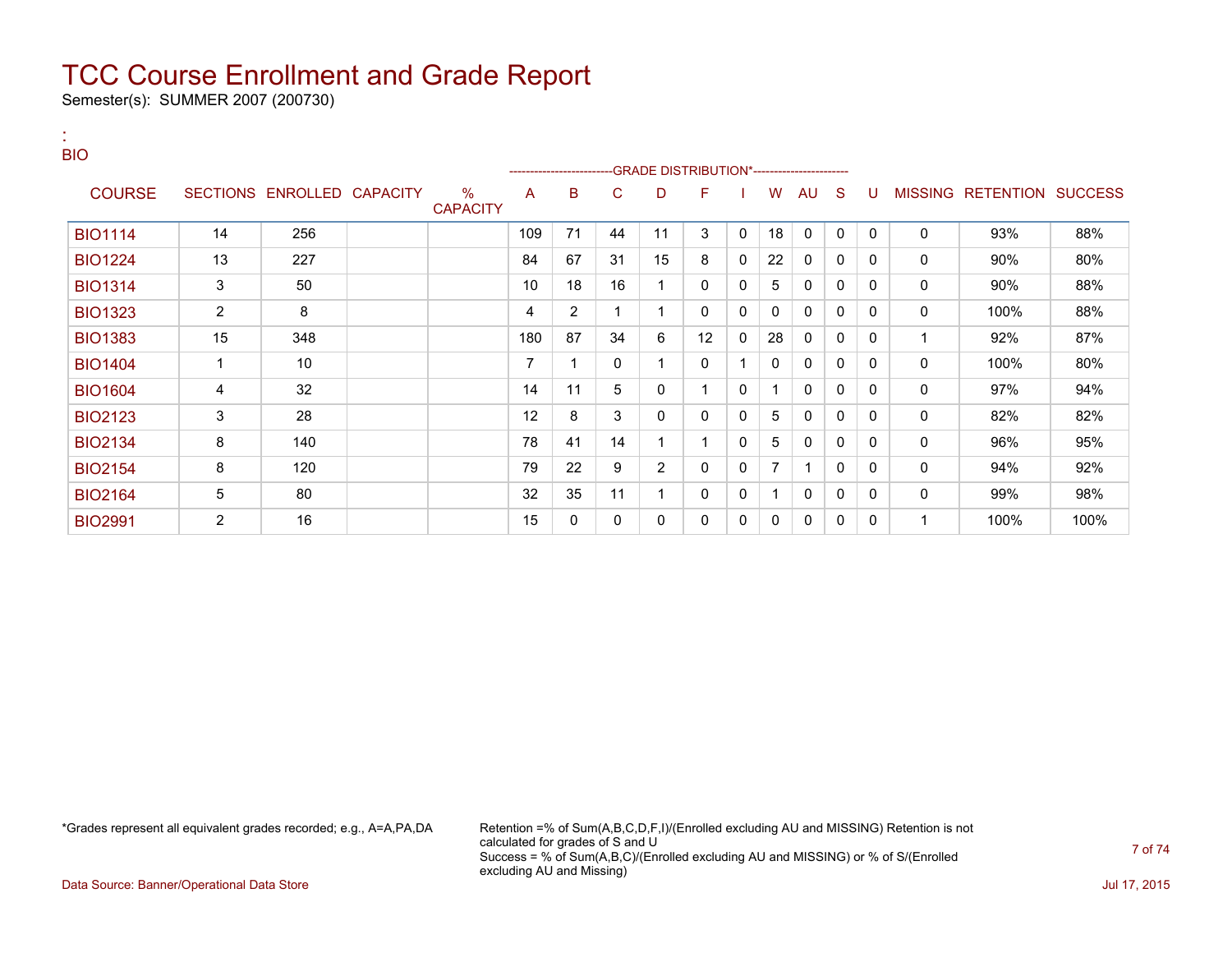Semester(s): SUMMER 2007 (200730)

:

| <b>BTC</b>     |  |                 |  |                                                                    |          |                |          |              |  |                                                                             |      |
|----------------|--|-----------------|--|--------------------------------------------------------------------|----------|----------------|----------|--------------|--|-----------------------------------------------------------------------------|------|
|                |  |                 |  | ------------------------GRADE DISTRIBUTION*----------------------- |          |                |          |              |  |                                                                             |      |
| <b>COURSE</b>  |  | <b>CAPACITY</b> |  |                                                                    |          |                |          |              |  | SECTIONS ENROLLED CAPACITY % A B C D F I W AU S U MISSING RETENTION SUCCESS |      |
| <b>BTC1113</b> |  |                 |  |                                                                    | $\Omega$ | 0 <sup>1</sup> | $\Omega$ | $\mathbf{0}$ |  | 100%                                                                        | 100% |

\*Grades represent all equivalent grades recorded; e.g., A=A,PA,DA Retention =% of Sum(A,B,C,D,F,I)/(Enrolled excluding AU and MISSING) Retention is not calculated for grades of S and U Success = % of Sum(A,B,C)/(Enrolled excluding AU and MISSING) or % of S/(Enrolled excluding AU and Missing)

Data Source: Banner/Operational Data Store Jul 17, 2015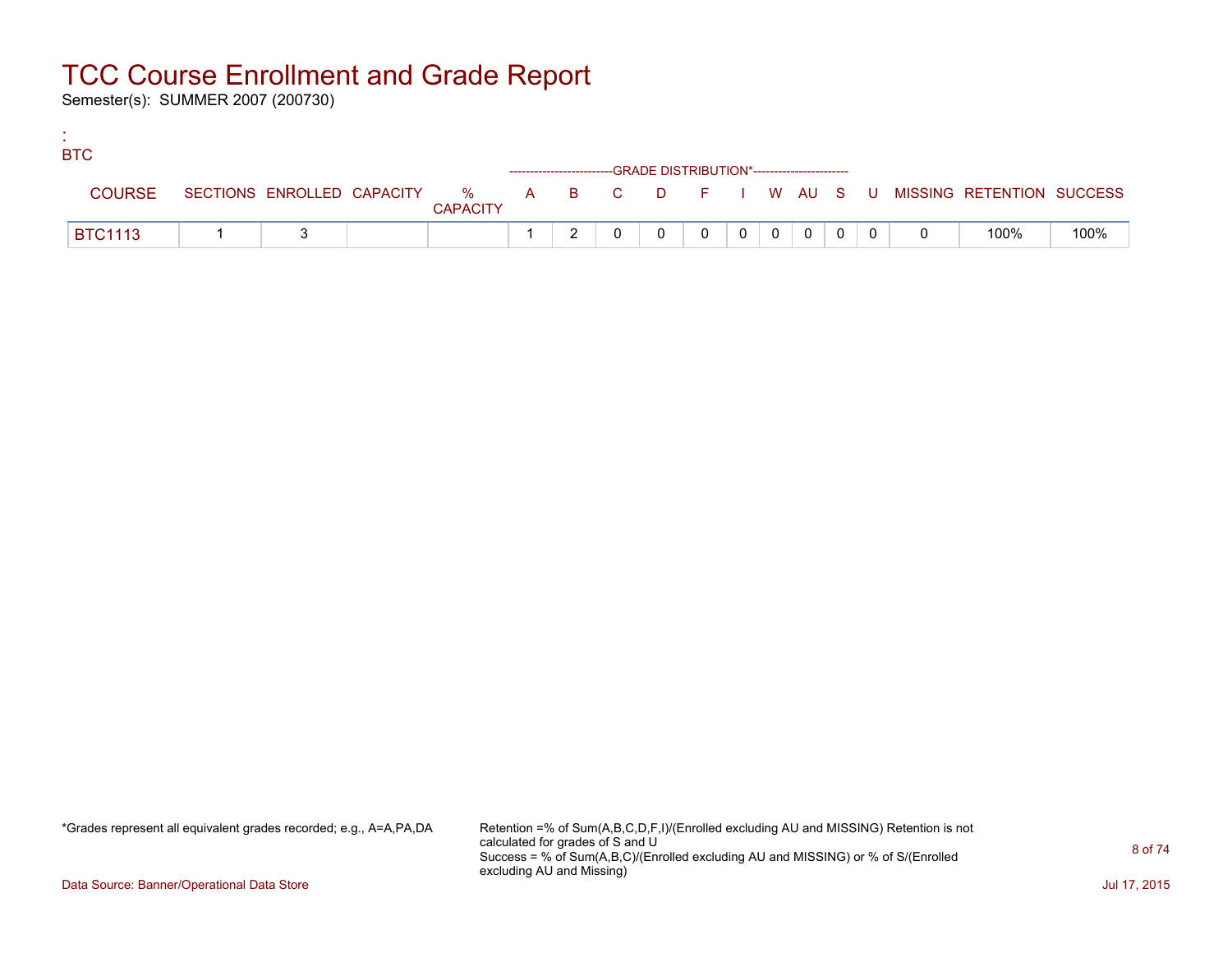Semester(s): SUMMER 2007 (200730)

| <b>BUS</b>     |                 |                          |                         |                |                            |              |                |              |             |                |              |              |              |                |                  |                |
|----------------|-----------------|--------------------------|-------------------------|----------------|----------------------------|--------------|----------------|--------------|-------------|----------------|--------------|--------------|--------------|----------------|------------------|----------------|
| <b>COURSE</b>  | <b>SECTIONS</b> | <b>ENROLLED CAPACITY</b> | $\%$<br><b>CAPACITY</b> | A              | ---------------------<br>B | C.           | D              | F            |             | W              | AU           | <sub>S</sub> | U            | <b>MISSING</b> | <b>RETENTION</b> | <b>SUCCESS</b> |
| <b>BUS1053</b> | 4               | 61                       |                         | 27             | 14                         | 6            | 6              | 4            | $\mathbf 0$ | 4              | $\mathbf{0}$ | $\mathbf{0}$ | $\mathbf{0}$ | $\mathbf{0}$   | 93%              | 77%            |
| <b>BUS1123</b> | 3               | 34                       |                         | 23             | 6                          |              | 0              | ٠            | 0           | 3              | $\Omega$     | $\mathbf{0}$ | $\Omega$     | $\mathbf{0}$   | 91%              | 88%            |
| <b>BUS1143</b> | $\overline{2}$  | 29                       |                         | 16             | 3                          | 0            | ٠              | 6            | 0           | 3              | $\mathbf{0}$ | $\mathbf{0}$ | $\Omega$     | 0              | $90\%$           | 66%            |
| <b>BUS1353</b> |                 | 13                       |                         | 5              | 2                          | 3            | ٠              | $\Omega$     | 0           | $\overline{2}$ | $\mathbf{0}$ | $\mathbf{0}$ | $\Omega$     | $\mathbf{0}$   | 85%              | 77%            |
| <b>BUS2053</b> |                 | 6                        |                         | $\overline{2}$ | 0                          | 4            | 4              | $\mathbf{0}$ | $\mathbf 0$ | $\overline{2}$ | $\mathbf{0}$ | $\Omega$     | $\Omega$     | $\mathbf{0}$   | 67%              | 50%            |
| <b>BUS2173</b> |                 | 3                        |                         | $\overline{2}$ |                            | $\mathbf{0}$ | 0              | $\mathbf{0}$ | 0           | $\mathbf{0}$   | $\mathbf{0}$ | $\Omega$     | 0            | 0              | 100%             | 100%           |
| <b>BUS2313</b> | $\overline{2}$  | 33                       |                         | 16             | 7                          | 4            | ٠              | 5            | 0           | 3              | $\mathbf{0}$ | $\mathbf{0}$ | $\Omega$     | 0              | 91%              | 73%            |
| <b>BUS2333</b> |                 | 17                       |                         | 3              | 5                          | 4            | $\overline{c}$ | -4           | 0           | 5              | 0            | $\mathbf{0}$ | 0            | 0              | 71%              | 53%            |
| <b>BUS2363</b> |                 | 5                        |                         | 0              | 5                          | 0            | 0              | 0            | 0           | $\mathbf 0$    | $\mathbf{0}$ | $\mathbf{0}$ | 0            | 0              | 100%             | 100%           |

\*Grades represent all equivalent grades recorded; e.g., A=A,PA,DA Retention =% of Sum(A,B,C,D,F,I)/(Enrolled excluding AU and MISSING) Retention is not calculated for grades of S and U Success = % of Sum(A,B,C)/(Enrolled excluding AU and MISSING) or % of S/(Enrolled excluding AU and Missing)

Data Source: Banner/Operational Data Store Jul 17, 2015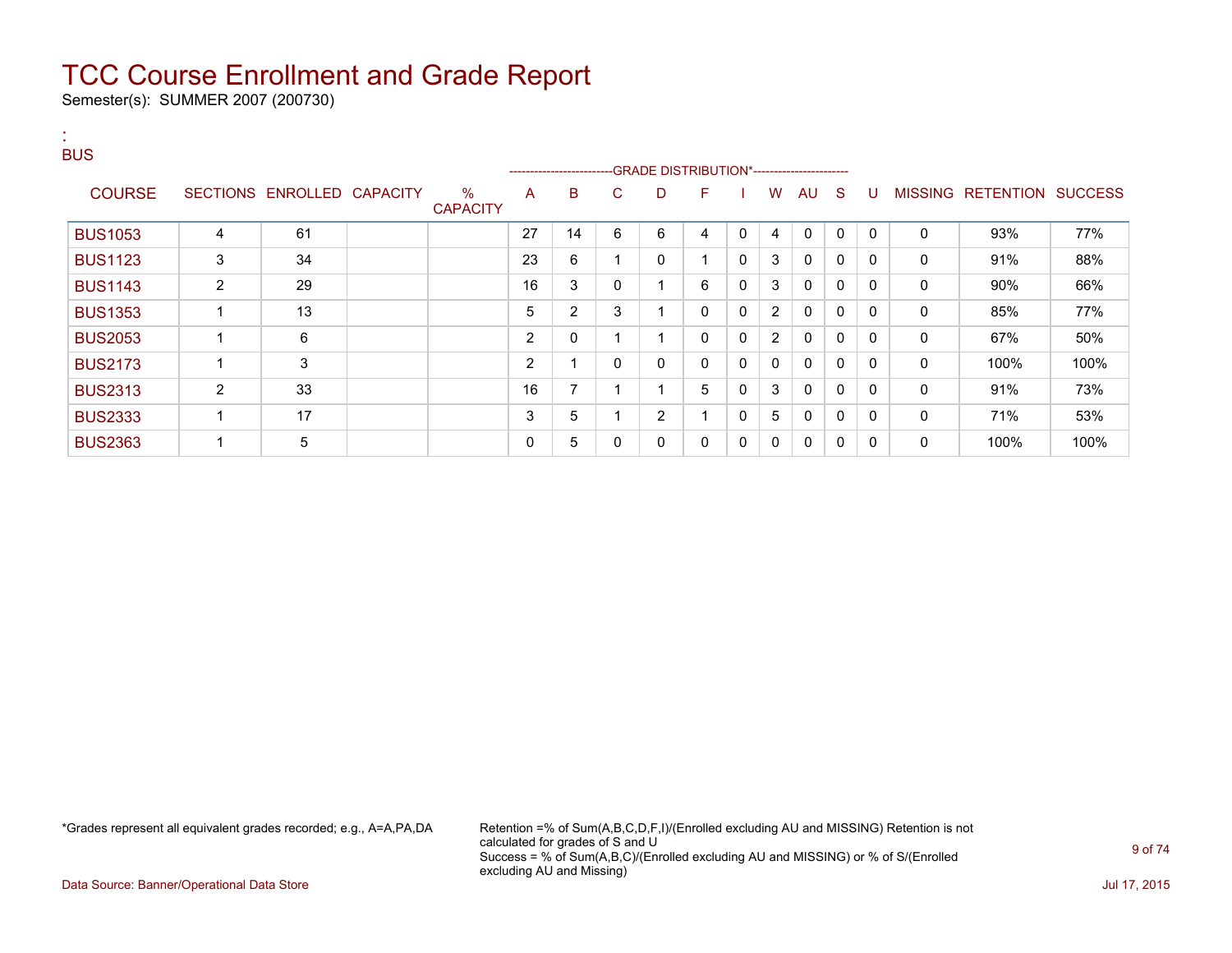Semester(s): SUMMER 2007 (200730)

:

| <b>CAR</b>     |    |                 |  |                                                                    |          |  |      |  |                                                                             |     |
|----------------|----|-----------------|--|--------------------------------------------------------------------|----------|--|------|--|-----------------------------------------------------------------------------|-----|
|                |    |                 |  | ------------------------GRADE DISTRIBUTION*----------------------- |          |  |      |  |                                                                             |     |
| <b>COURSE</b>  |    | <b>CAPACITY</b> |  |                                                                    |          |  |      |  | SECTIONS ENROLLED CAPACITY % A B C D F I W AU S U MISSING RETENTION SUCCESS |     |
| <b>CAR1011</b> | 50 |                 |  |                                                                    | $\Omega$ |  | 46 4 |  |                                                                             | 92% |

\*Grades represent all equivalent grades recorded; e.g., A=A,PA,DA Retention =% of Sum(A,B,C,D,F,I)/(Enrolled excluding AU and MISSING) Retention is not calculated for grades of S and U Success = % of Sum(A,B,C)/(Enrolled excluding AU and MISSING) or % of S/(Enrolled excluding AU and Missing)

Data Source: Banner/Operational Data Store Jul 17, 2015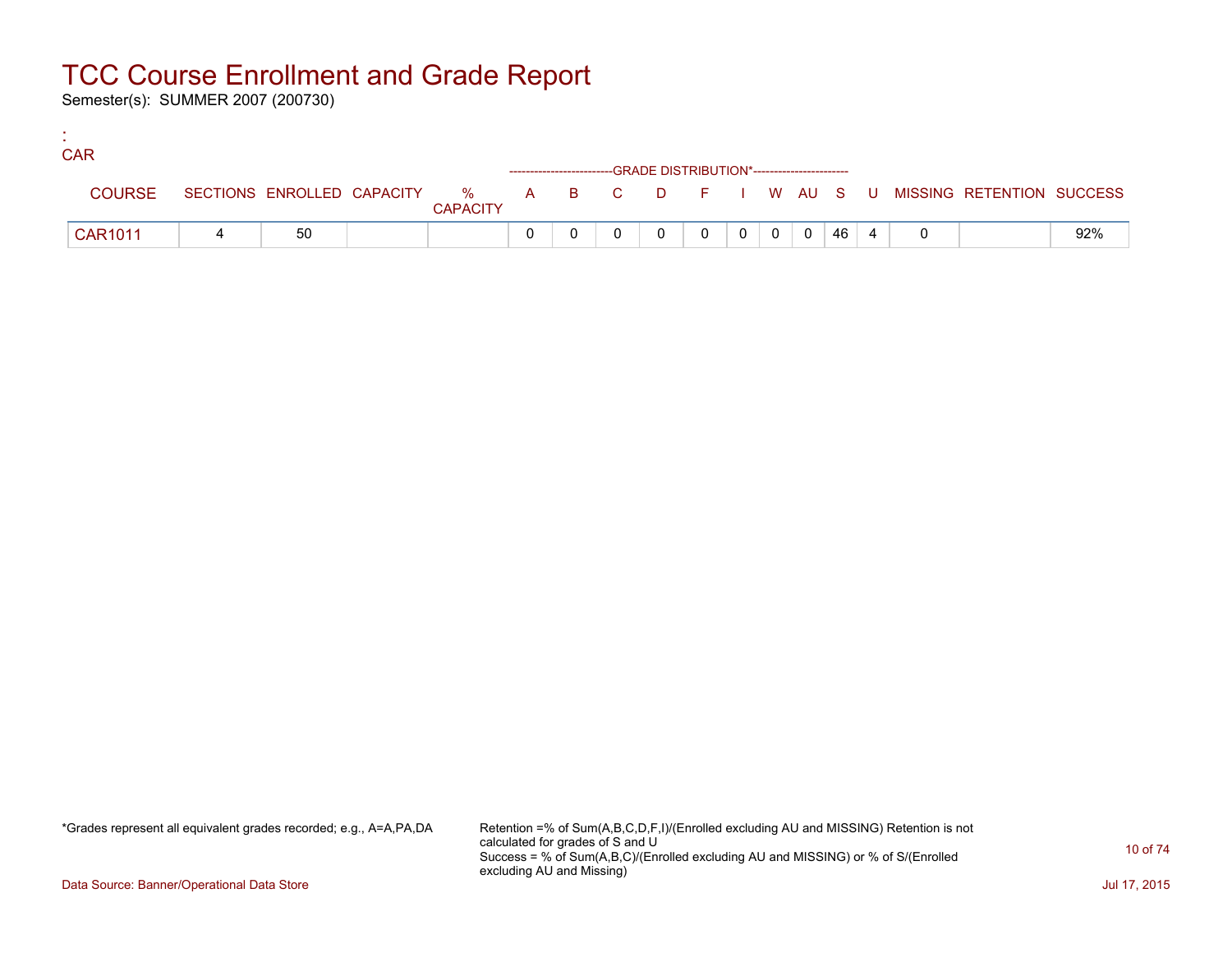Semester(s): SUMMER 2007 (200730)

| <b>CHD</b>     |                |                            |                                  |                | ---------------- |                |                | -GRADE DISTRIBUTION*---------------------- |             |                |              |              |              |   |                                  |      |
|----------------|----------------|----------------------------|----------------------------------|----------------|------------------|----------------|----------------|--------------------------------------------|-------------|----------------|--------------|--------------|--------------|---|----------------------------------|------|
| <b>COURSE</b>  |                | SECTIONS ENROLLED CAPACITY | $\frac{0}{0}$<br><b>CAPACITY</b> | A              | B                | C              | D              | F                                          |             | W              | AU           | S            | U            |   | <b>MISSING RETENTION SUCCESS</b> |      |
| <b>CHD1102</b> | $\overline{2}$ | 17                         |                                  | 16             |                  | $\mathbf{0}$   | 0              | 0                                          | 0           | $\mathbf 0$    | $\mathbf 0$  | $\mathbf 0$  | $\mathbf{0}$ | 0 | 100%                             | 100% |
| <b>CHD1202</b> | $\overline{2}$ | 20                         |                                  | 17             | 3                | $\mathbf{0}$   | $\mathbf{0}$   | 0                                          | $\Omega$    | $\mathbf{0}$   | $\mathbf{0}$ | $\mathbf{0}$ | 0            | 0 | 100%                             | 100% |
| <b>CHD1302</b> | $\overline{2}$ | 20                         |                                  | 11             | 3                |                | $\mathbf{0}$   | 3                                          | $\Omega$    | $\overline{2}$ | $\mathbf{0}$ | $\mathbf{0}$ | 0            | 0 | 90%                              | 75%  |
| <b>CHD1402</b> | $\overline{2}$ | 20                         |                                  | 6              | 3                | 2              |                | 5                                          | $\Omega$    | 3              | 0            | $\mathbf{0}$ | 0            | 0 | 85%                              | 55%  |
| <b>CHD1501</b> | $\overline{2}$ | 18                         |                                  | 14             | $\Omega$         | 0              | $\mathbf{0}$   | 0                                          | 0           | 3              | 0            | $\mathbf{0}$ | 0            | 1 | 82%                              | 82%  |
| <b>CHD2003</b> | $\overline{2}$ | 21                         |                                  | 10             | 8                | 3              | $\mathbf{0}$   | 0                                          | $\mathbf 0$ | 0              | 0            | $\mathbf{0}$ | 0            | 0 | 100%                             | 100% |
| <b>CHD2023</b> | $\overline{2}$ | 33                         |                                  | 10             | 9                | 5              | 1              | 3                                          | $\Omega$    | 5              | $\mathbf{0}$ | $\mathbf{0}$ | 0            | 0 | 85%                              | 73%  |
| <b>CHD2103</b> | $\overline{2}$ | 30                         |                                  | 9              | 9                | $\overline{2}$ | 3              | 6                                          | $\Omega$    | 1              | $\mathbf{0}$ | $\mathbf{0}$ | 0            | 0 | 97%                              | 67%  |
| <b>CHD2133</b> | 1              | 6                          |                                  | 3              | $\overline{2}$   | 0              |                | 0                                          | $\Omega$    | 0              | 0            | $\Omega$     | 0            | 0 | 100%                             | 83%  |
| <b>CHD2203</b> | 1              | 17                         |                                  | 5              | 5                | 2              | $\overline{2}$ | 1                                          | 0           | $\overline{2}$ | 0            | $\Omega$     | 0            | 0 | 88%                              | 71%  |
| <b>CHD2213</b> | $\mathbf{1}$   | 17                         |                                  | 9              | 5                | $\overline{2}$ | 0              | 1                                          | $\Omega$    | $\mathbf 0$    | 0            | $\mathbf{0}$ | $\Omega$     | 0 | 100%                             | 94%  |
| <b>CHD2223</b> | $\mathbf{1}$   | $\overline{7}$             |                                  | 4              | 3                | 0              | $\mathbf{0}$   | 0                                          | $\Omega$    | $\mathbf{0}$   | $\mathbf{0}$ | $\mathbf{0}$ | 0            | 0 | 100%                             | 100% |
| <b>CHD2301</b> | $\mathbf 1$    | 1                          |                                  | 1              | $\Omega$         | 0              | $\mathbf{0}$   | 0                                          | $\Omega$    | 0              | $\mathbf{0}$ | $\Omega$     | 0            | 0 | 100%                             | 100% |
| <b>CHD2421</b> | 1              | 12                         |                                  | 5              | 3                |                | $\mathbf{0}$   | 2                                          | $\Omega$    |                | $\mathbf{0}$ | $\Omega$     | $\Omega$     | 0 | 92%                              | 75%  |
| <b>CHD2501</b> | $\mathbf{1}$   | 1                          |                                  | $\Omega$       | 0                | $\Omega$       | $\mathbf{0}$   | 0                                          | $\Omega$    | 0              | $\mathbf{0}$ | $\Omega$     | 0            | 1 |                                  |      |
| <b>CHD2991</b> | $\mathbf{1}$   | 6                          |                                  | 5              | 0                | 0              | 0              | 0                                          | 0           |                | 0            | $\mathbf{0}$ | 0            | 0 | 83%                              | 83%  |
| <b>CHD2993</b> | 1              | 3                          |                                  | $\overline{2}$ |                  | 0              | 0              | 0                                          | 0           | 0              | 0            | 0            | $\Omega$     | 0 | 100%                             | 100% |

: CHD

\*Grades represent all equivalent grades recorded; e.g., A=A,PA,DA Retention =% of Sum(A,B,C,D,F,I)/(Enrolled excluding AU and MISSING) Retention is not calculated for grades of S and U Success = % of Sum(A,B,C)/(Enrolled excluding AU and MISSING) or % of S/(Enrolled excluding AU and Missing)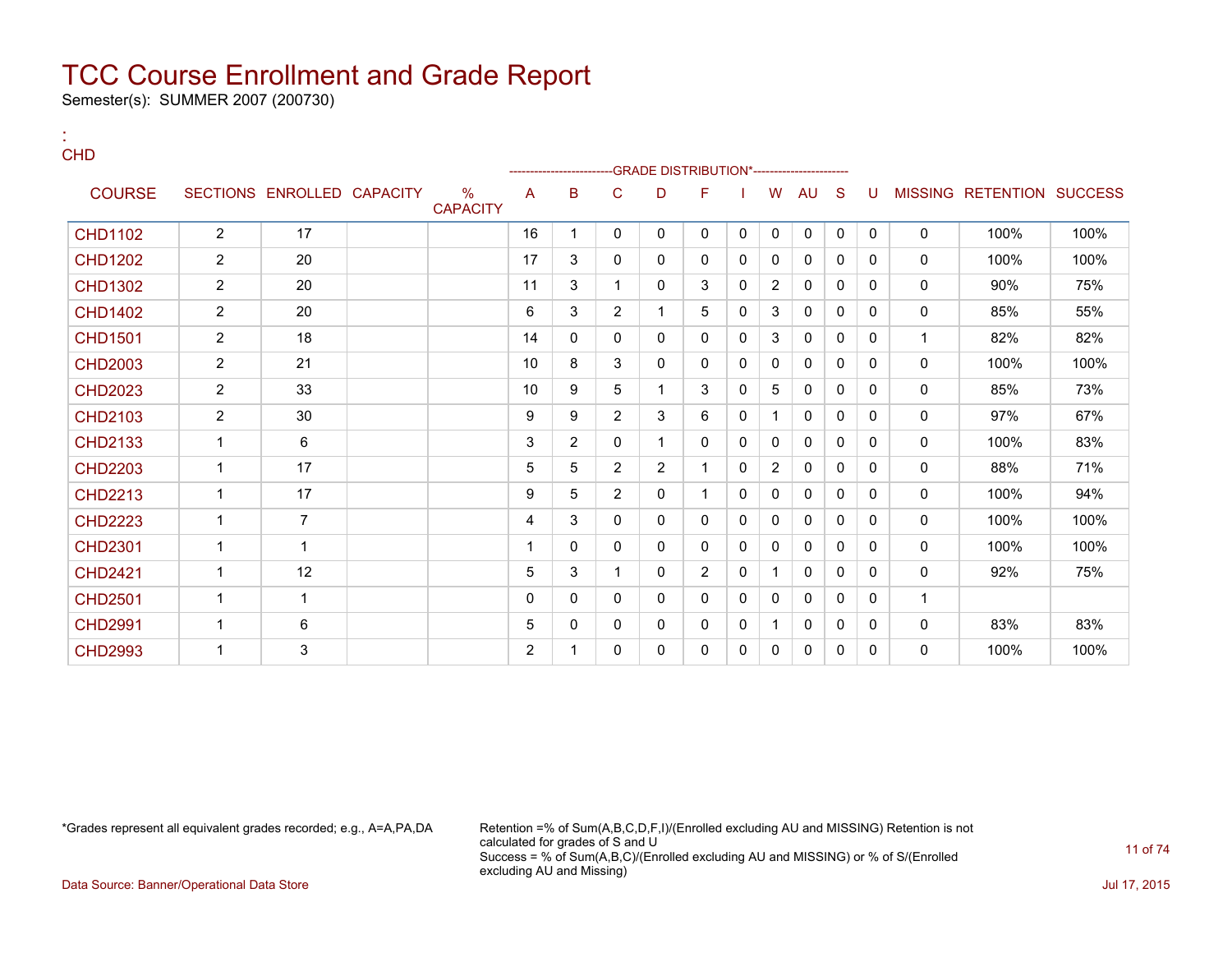Semester(s): SUMMER 2007 (200730)

:

| <b>CHE</b>     |                |                            |                         |    | ------------------------ |    | --GRADE DISTRIBUTION*----------------------- |   |          |              |              |    |              |   |                           |      |
|----------------|----------------|----------------------------|-------------------------|----|--------------------------|----|----------------------------------------------|---|----------|--------------|--------------|----|--------------|---|---------------------------|------|
| <b>COURSE</b>  |                | SECTIONS ENROLLED CAPACITY | $\%$<br><b>CAPACITY</b> | A  | B                        | C  | D                                            | F |          | W            | AU           | -S | U            |   | MISSING RETENTION SUCCESS |      |
| <b>CHE1114</b> | 4              | 92                         |                         | 23 | 29                       | 5  | 5                                            | 8 | $\Omega$ | 22           | $\mathbf{0}$ | 0  | $\mathbf{0}$ | 0 | 76%                       | 62%  |
| <b>CHE1315</b> | 9              | 173                        |                         | 56 | 63                       | 33 | 6                                            | 4 | $\Omega$ | 10           |              | 0  | 0            | 0 | 94%                       | 88%  |
| <b>CHE1415</b> | 5              | 84                         |                         | 56 | 20                       | 6  |                                              |   | $\Omega$ | $\mathbf{0}$ | $\mathbf{0}$ | 0  | 0            | 0 | 100%                      | 98%  |
| <b>CHE2145</b> | 3              | 33                         |                         | 13 | 14                       | 6  | 0                                            | 0 | - 0      | $\mathbf{0}$ | $\mathbf{0}$ | 0  | 0            | 0 | 100%                      | 100% |
| <b>CHE2245</b> | $\overline{2}$ | 23                         |                         | 8  | 12                       | 2  |                                              | 0 | $\Omega$ | $\mathbf{0}$ | $\mathbf{0}$ | 0  | 0            | 0 | 100%                      | 96%  |
| <b>CHE2353</b> |                | 11                         |                         | 6  | 5                        | 0  | 0                                            | 0 | $\Omega$ | $\mathbf{0}$ | $\mathbf{0}$ | 0  | 0            | 0 | 100%                      | 100% |

\*Grades represent all equivalent grades recorded; e.g., A=A,PA,DA Retention =% of Sum(A,B,C,D,F,I)/(Enrolled excluding AU and MISSING) Retention is not calculated for grades of S and U Success = % of Sum(A,B,C)/(Enrolled excluding AU and MISSING) or % of S/(Enrolled excluding AU and Missing)

Data Source: Banner/Operational Data Store Jul 17, 2015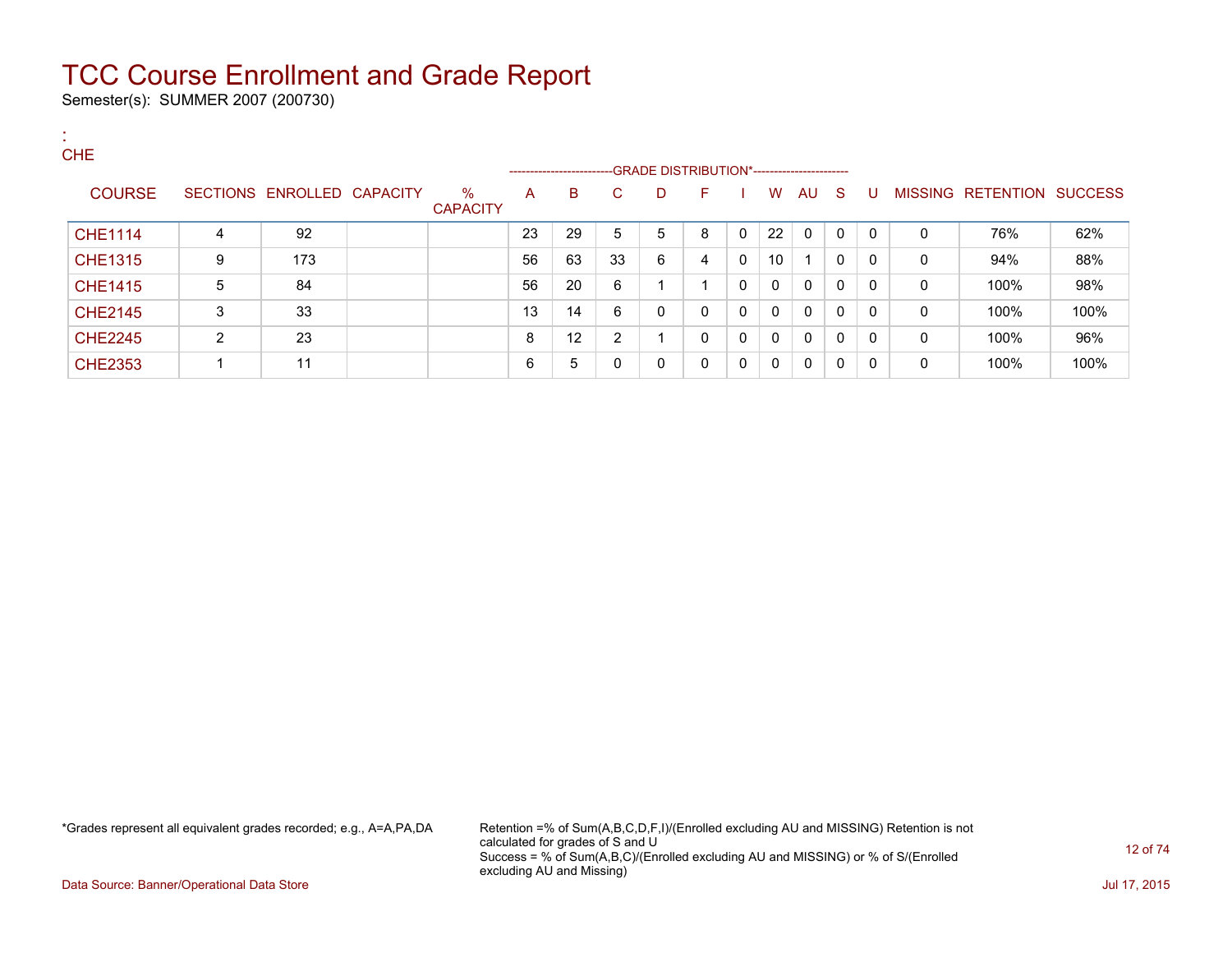Semester(s): SUMMER 2007 (200730)

:

| <b>CHI</b>     |                            |                         |              | ---------------------- |    |   | -GRADE DISTRIBUTION*---------------------- |   |             |              |   |   |   |                           |      |
|----------------|----------------------------|-------------------------|--------------|------------------------|----|---|--------------------------------------------|---|-------------|--------------|---|---|---|---------------------------|------|
| <b>COURSE</b>  | SECTIONS ENROLLED CAPACITY | $\%$<br><b>CAPACITY</b> | $\mathsf{A}$ | B.                     | C. | D | F.                                         |   |             | W AU S       |   | U |   | MISSING RETENTION SUCCESS |      |
| <b>CHI2143</b> | 8                          |                         |              |                        |    |   |                                            |   |             | $\mathbf{0}$ |   | 0 | 0 | 88%                       | 75%  |
| <b>CHI2333</b> | 8                          |                         |              |                        |    |   |                                            | 0 | $\mathbf 0$ | 3            | 0 | 0 | 0 | 100%                      | 100% |
| <b>CHI2991</b> |                            |                         |              |                        |    |   |                                            |   | 0           | 0            |   |   | 0 | 100%                      | 100% |

\*Grades represent all equivalent grades recorded; e.g., A=A,PA,DA Retention =% of Sum(A,B,C,D,F,I)/(Enrolled excluding AU and MISSING) Retention is not calculated for grades of S and U Success = % of Sum(A,B,C)/(Enrolled excluding AU and MISSING) or % of S/(Enrolled excluding AU and Missing)

Data Source: Banner/Operational Data Store Jul 17, 2015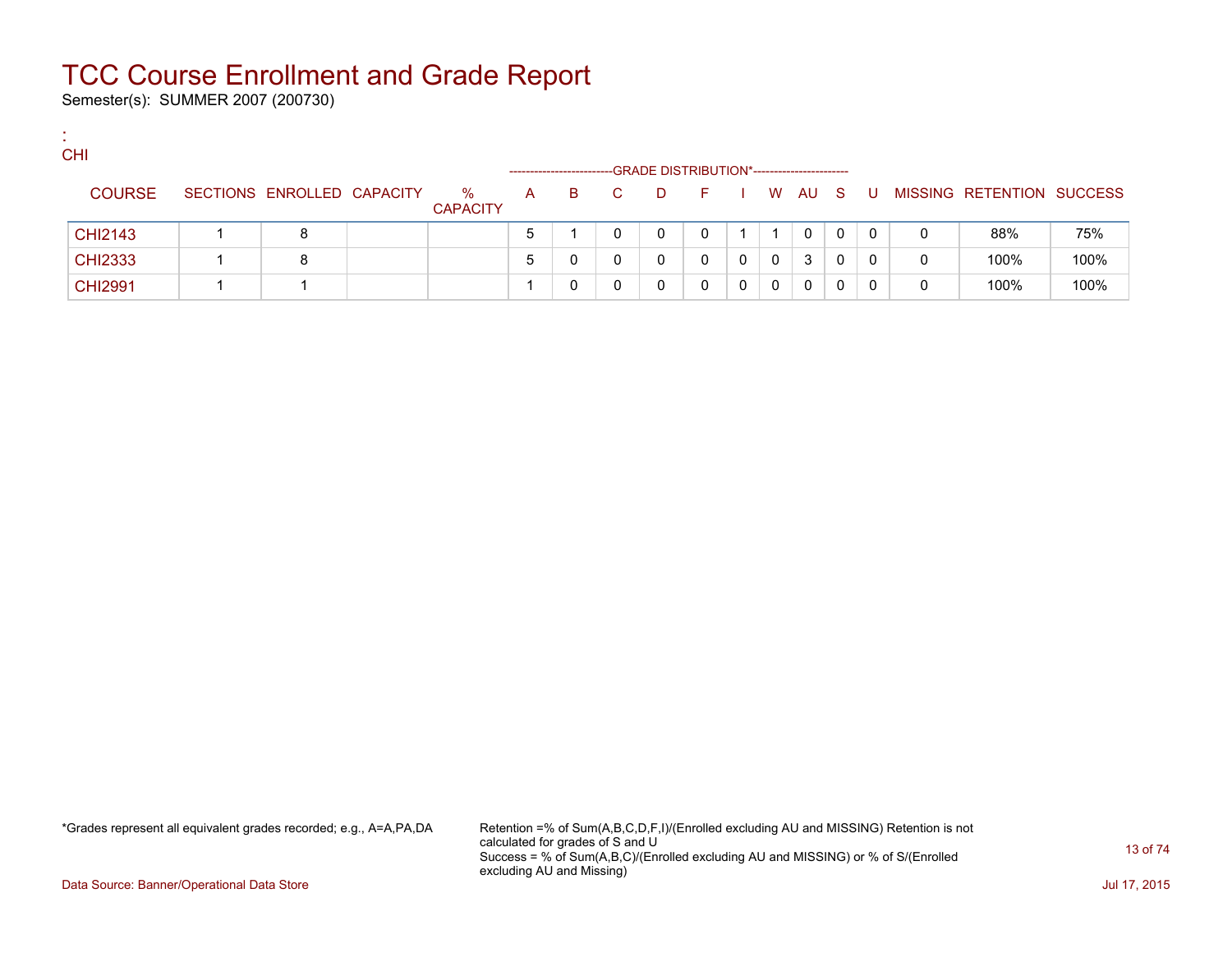Semester(s): SUMMER 2007 (200730)

| <b>A</b><br><b>CIS</b> |                |                            |                         | -------------------- |                |                | -GRADE DISTRIBUTION*---------------------- |              |              |              |              |              |          |              |                           |      |
|------------------------|----------------|----------------------------|-------------------------|----------------------|----------------|----------------|--------------------------------------------|--------------|--------------|--------------|--------------|--------------|----------|--------------|---------------------------|------|
| <b>COURSE</b>          |                | SECTIONS ENROLLED CAPACITY | $\%$<br><b>CAPACITY</b> | A                    | B              | C              | D                                          | F.           |              | W            | AU           | -S           | U        |              | MISSING RETENTION SUCCESS |      |
| <b>CIS1013</b>         | 1              | 13                         |                         | 5                    | $\overline{2}$ | 4              | $\mathbf{0}$                               |              | $\Omega$     | 4            | $\Omega$     | $\mathbf{0}$ | $\Omega$ | $\mathbf 0$  | 69%                       | 62%  |
| CIS1033                | 4              | 36                         |                         | 27                   | $\overline{2}$ |                | 1                                          |              | $\Omega$     | 4            | 0            | 0            | 0        | $\mathbf 0$  | 89%                       | 83%  |
| <b>CIS2023</b>         |                | 6                          |                         | 0                    | 4              | $\mathbf{0}$   | $\overline{2}$                             | 0            | 0            | $\mathbf{0}$ | $\Omega$     | $\Omega$     | $\Omega$ | 0            | 100%                      | 67%  |
| <b>CIS2043</b>         | 1              | 2                          |                         | 0                    | 0              | $\overline{2}$ | 0                                          | 0            | $\mathbf{0}$ | $\mathbf{0}$ | $\Omega$     | $\Omega$     | 0        | 0            | 100%                      | 100% |
| <b>CIS2063</b>         |                | $\overline{2}$             |                         | 2                    | 0              | $\mathbf{0}$   | $\mathbf{0}$                               | $\mathbf{0}$ | $\Omega$     | $\mathbf{0}$ | $\mathbf{0}$ | $\Omega$     | $\Omega$ | $\mathbf{0}$ | 100%                      | 100% |
| <b>CIS2073</b>         | 2              | 20                         |                         | 6                    | 3              | 3              | 1                                          | 0            | $\mathbf{0}$ | 7            | $\mathbf{0}$ | 0            | $\Omega$ | 0            | 65%                       | 60%  |
| <b>CIS2083</b>         |                | $\overline{2}$             |                         | 2                    | 0              | $\mathbf{0}$   | 0                                          | 0            | $\mathbf{0}$ | $\mathbf{0}$ | $\mathbf{0}$ | <sup>0</sup> | $\Omega$ | 0            | 100%                      | 100% |
| <b>CIS2493</b>         |                | $\mathbf 1$                |                         |                      | 0              | 0              | 0                                          | 0            | 0            | 0            | 0            | 0            | 0        | 0            | 100%                      | 100% |
| <b>CIS2543</b>         |                | 1                          |                         |                      | 0              | 0              | 0                                          | 0            | $\Omega$     | $\Omega$     | $\mathbf 0$  | $\mathbf{0}$ | $\Omega$ | 0            | 100%                      | 100% |
| <b>CIS2563</b>         | $\overline{2}$ | 11                         |                         | ⇁                    | 2              |                | 0                                          | 0            | 0            | -1           | 0            | 0            | 0        | 0            | 91%                       | 91%  |

\*Grades represent all equivalent grades recorded; e.g., A=A,PA,DA Retention =% of Sum(A,B,C,D,F,I)/(Enrolled excluding AU and MISSING) Retention is not calculated for grades of S and U Success = % of Sum(A,B,C)/(Enrolled excluding AU and MISSING) or % of S/(Enrolled excluding AU and Missing)

Data Source: Banner/Operational Data Store Jul 17, 2015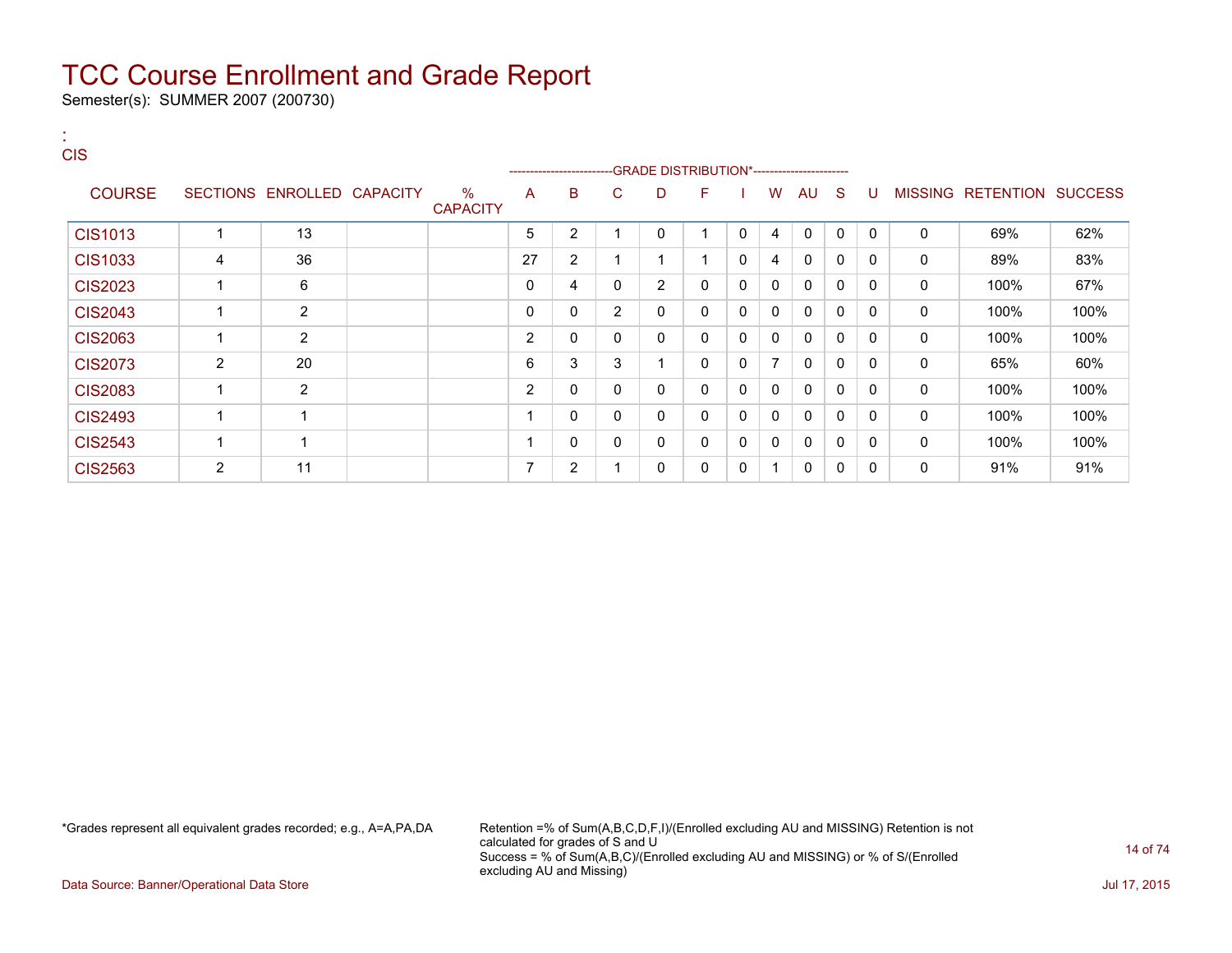Semester(s): SUMMER 2007 (200730)

:

| <b>CSC</b>     |                |                            |                                  |                |                |                | -GRADE DISTRIBUTION*---------------------- |                |              |                |              |              |          |              |                           |      |
|----------------|----------------|----------------------------|----------------------------------|----------------|----------------|----------------|--------------------------------------------|----------------|--------------|----------------|--------------|--------------|----------|--------------|---------------------------|------|
| <b>COURSE</b>  |                | SECTIONS ENROLLED CAPACITY | $\frac{0}{0}$<br><b>CAPACITY</b> | A              | B              | C              | D                                          | F              |              | W              | AU           | S            | U        |              | MISSING RETENTION SUCCESS |      |
| <b>CSC1011</b> | 1              | -1                         |                                  | 1              | $\mathbf{0}$   | 0              | 0                                          | 0              | 0            | 0              | 0            | 0            | 0        | $\mathbf 0$  | 100%                      | 100% |
| <b>CSC1171</b> | $\mathbf{1}$   | 13                         |                                  | 12             | $\mathbf{0}$   | 0              | 0                                          | 0              | 0            | $\mathbf 0$    | 1            | 0            | 0        | 0            | 100%                      | 100% |
| <b>CSC1203</b> | 28             | 492                        |                                  | 268            | 112            | 38             | 12                                         | 11             | 2            | 48             | 1            | $\mathbf{0}$ | 0        | $\Omega$     | 90%                       | 85%  |
| <b>CSC1263</b> | $\mathbf{1}$   | 9                          |                                  | 5              | $\overline{2}$ | 0              | 0                                          | $\overline{2}$ | 0            | 0              | 0            | $\Omega$     | $\Omega$ | $\mathbf 0$  | 100%                      | 78%  |
| <b>CSC1483</b> | $\mathbf{1}$   | 13                         |                                  | $\overline{2}$ | 6              | 2              | $\Omega$                                   | $\mathbf 1$    | 0            | $\overline{2}$ | $\mathbf{0}$ | $\Omega$     | 0        | 0            | 85%                       | 77%  |
| <b>CSC1531</b> | $\overline{2}$ | 15                         |                                  | 13             | 1              | $\Omega$       | 0                                          | 0              | $\mathbf{0}$ |                | $\mathbf{0}$ | $\mathbf{0}$ | 0        | 0            | 93%                       | 93%  |
| <b>CSC1551</b> | 1              | 10                         |                                  | 8              | $\Omega$       | $\Omega$       | $\Omega$                                   | $\Omega$       | $\Omega$     | $\overline{2}$ | $\Omega$     | $\Omega$     | 0        | 0            | 80%                       | 80%  |
| <b>CSC1561</b> | 1              | 3                          |                                  | $\overline{2}$ | $\Omega$       | $\Omega$       | $\Omega$                                   | 0              | $\Omega$     | $\mathbf{0}$   | $\mathbf{0}$ | $\Omega$     | $\Omega$ | $\mathbf{1}$ | 100%                      | 100% |
| <b>CSC1571</b> | $\overline{c}$ | 12                         |                                  | 9              | 0              | 1              | 1                                          | 0              | 0            | $\overline{1}$ | $\mathbf{0}$ | 0            | 0        | $\mathbf 0$  | 92%                       | 83%  |
| <b>CSC1711</b> | $\mathbf{1}$   | 4                          |                                  | 1              | $\mathbf{0}$   | 0              | 0                                          | 0              | $\mathbf{0}$ | $\mathbf{0}$   | $\mathbf{0}$ | $\mathbf{0}$ | 0        | 3            | 100%                      | 100% |
| <b>CSC1721</b> | 1              | 3                          |                                  | 3              | 0              | 0              | 0                                          | 0              | $\mathbf{0}$ | $\Omega$       | $\mathbf{0}$ | $\mathbf{0}$ | 0        | 0            | 100%                      | 100% |
| <b>CSC1901</b> | 1              | 9                          |                                  | 8              | 0              | 0              | 0                                          | 0              | 0            | -1             | $\mathbf{0}$ | $\Omega$     | 0        | 0            | 89%                       | 89%  |
| <b>CSC2013</b> | 3              | 19                         |                                  | 10             | 4              |                | 0                                          | 0              |              | 3              | $\mathbf{0}$ | $\mathbf{0}$ | 0        | 0            | 84%                       | 79%  |
| <b>CSC2033</b> | 3              | 39                         |                                  | 27             | 3              | $\overline{2}$ | 0                                          | 3              | $\mathbf{0}$ | 3              | $\mathbf 1$  | $\Omega$     | 0        | 0            | 92%                       | 84%  |
| <b>CSC2133</b> | 1              | 13                         |                                  | 3              | 5              | 3              | 1                                          | 0              | $\Omega$     |                | $\mathbf{0}$ | $\Omega$     | 0        | 0            | 92%                       | 85%  |
| <b>CSC2143</b> | $\overline{2}$ | 16                         |                                  | 10             | 3              | $\overline{2}$ | 1                                          | 0              | 0            | $\Omega$       | $\mathbf{0}$ | 0            | 0        | $\mathbf 0$  | 100%                      | 94%  |
| <b>CSC2163</b> | $\mathbf{1}$   | 5                          |                                  | 4              | 1              | 0              | 0                                          | 0              | 0            | $\Omega$       | $\mathbf{0}$ | $\Omega$     | 0        | 0            | 100%                      | 100% |
| <b>CSC2473</b> | $\overline{2}$ | 24                         |                                  | 4              | 5              | 0              | $\mathbf 1$                                | 1              | 0            | 13             | 0            | $\Omega$     | 0        | 0            | 46%                       | 38%  |
| <b>CSC2843</b> | 1              | 10                         |                                  | 4              | 3              | $\overline{2}$ | 0                                          | 0              | $\Omega$     | 1              | $\mathbf{0}$ | $\mathbf{0}$ | 0        | 0            | 90%                       | 90%  |

\*Grades represent all equivalent grades recorded; e.g., A=A,PA,DA Retention =% of Sum(A,B,C,D,F,I)/(Enrolled excluding AU and MISSING) Retention is not calculated for grades of S and U Success = % of Sum(A,B,C)/(Enrolled excluding AU and MISSING) or % of S/(Enrolled excluding AU and Missing) Data Source: Banner/Operational Data Store Jul 17, 2015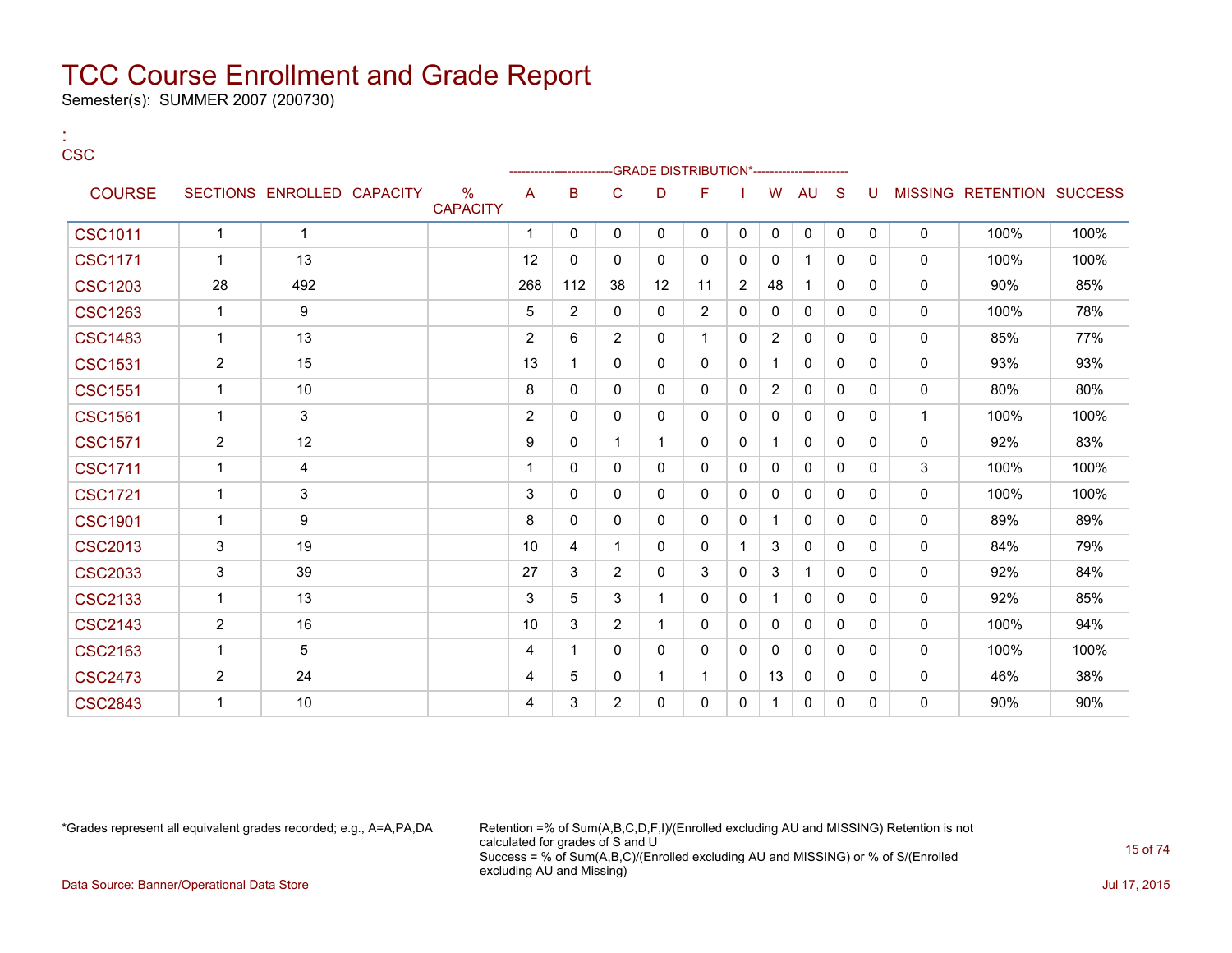Semester(s): SUMMER 2007 (200730)

:

| . .<br>DA     |                   |                 |                         |   | --------------------- |    | --GRADE DISTRIBUTION*------------------------ |          |   |   |     |              |              |   |                   |                |
|---------------|-------------------|-----------------|-------------------------|---|-----------------------|----|-----------------------------------------------|----------|---|---|-----|--------------|--------------|---|-------------------|----------------|
| <b>COURSE</b> | SECTIONS ENROLLED | <b>CAPACITY</b> | $\%$<br><b>CAPACITY</b> | A | в                     | C. | D                                             | F.       |   | W | AU. | - S          | U            |   | MISSING RETENTION | <b>SUCCESS</b> |
| DA1231        | 4                 |                 |                         | 4 | $\mathbf 0$           | 0  | 0                                             | $\Omega$ | 0 | 0 | 0   | $\mathbf{0}$ | $\Omega$     | 0 | 100%              | 100%           |
| DA1242        | 4                 |                 |                         | 4 | $\mathbf{0}$          | 0  | 0                                             | 0        | 0 | 0 | 0   | $\mathbf{0}$ | $\mathbf{0}$ | 0 | 100%              | 100%           |
| DA2344        | 4                 |                 |                         | 4 | 0                     | 0  | $\mathbf 0$                                   | 0        | 0 | 0 | 0   | $\mathbf{0}$ | $\Omega$     | 0 | 100%              | 100%           |
| DA2432        | 4                 |                 |                         | 4 | 0                     | 0  | 0                                             | 0        | 0 | 0 | 0   | $\mathbf{0}$ | $\Omega$     | 0 | 100%              | 100%           |
| DA2444        | 4                 |                 |                         | 4 | 0                     | 0  | 0                                             | 0        | 0 | 0 | 0   | 0            | 0            | 0 | 100%              | 100%           |

\*Grades represent all equivalent grades recorded; e.g., A=A,PA,DA Retention =% of Sum(A,B,C,D,F,I)/(Enrolled excluding AU and MISSING) Retention is not calculated for grades of S and U Success = % of Sum(A,B,C)/(Enrolled excluding AU and MISSING) or % of S/(Enrolled excluding AU and Missing)

Data Source: Banner/Operational Data Store Jul 17, 2015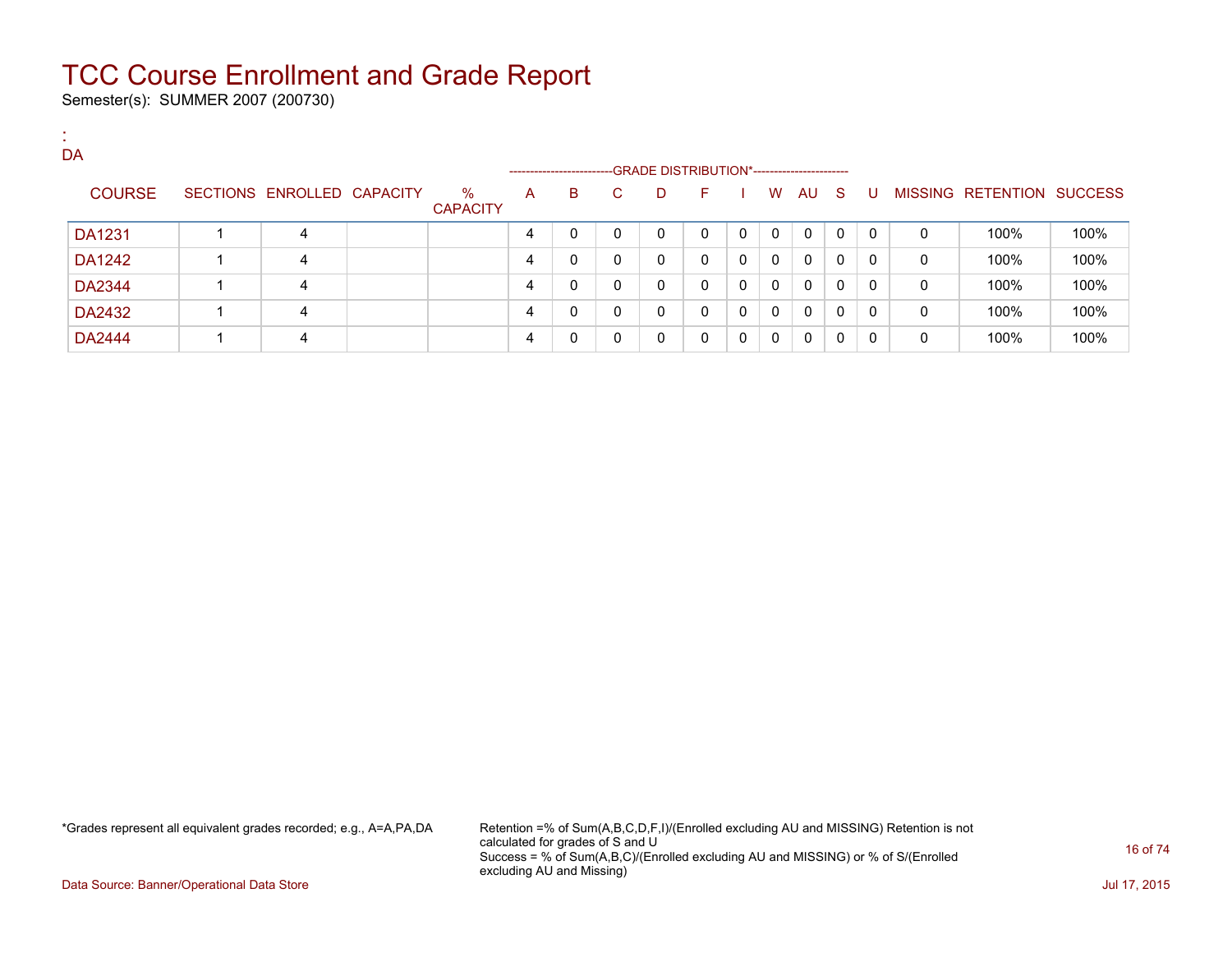Semester(s): SUMMER 2007 (200730)

:

| <b>DRF</b>     |                            |                         |    |       | -GRADE DISTRIBUTION*---------------------- |         |  |        |    |   |                           |      |
|----------------|----------------------------|-------------------------|----|-------|--------------------------------------------|---------|--|--------|----|---|---------------------------|------|
| <b>COURSE</b>  | SECTIONS ENROLLED CAPACITY | $\%$<br><b>CAPACITY</b> |    | A B C | <b>D</b>                                   | $F = 1$ |  | I WAUS | -U |   | MISSING RETENTION SUCCESS |      |
| <b>DRF1323</b> | 24                         |                         | 15 |       |                                            |         |  | 2      |    |   | 82%                       | 82%  |
| <b>DRF2203</b> |                            |                         | ◠  |       |                                            |         |  | 0      |    | 0 | 100%                      | 100% |

\*Grades represent all equivalent grades recorded; e.g., A=A,PA,DA Retention =% of Sum(A,B,C,D,F,I)/(Enrolled excluding AU and MISSING) Retention is not calculated for grades of S and U Success = % of Sum(A,B,C)/(Enrolled excluding AU and MISSING) or % of S/(Enrolled excluding AU and Missing)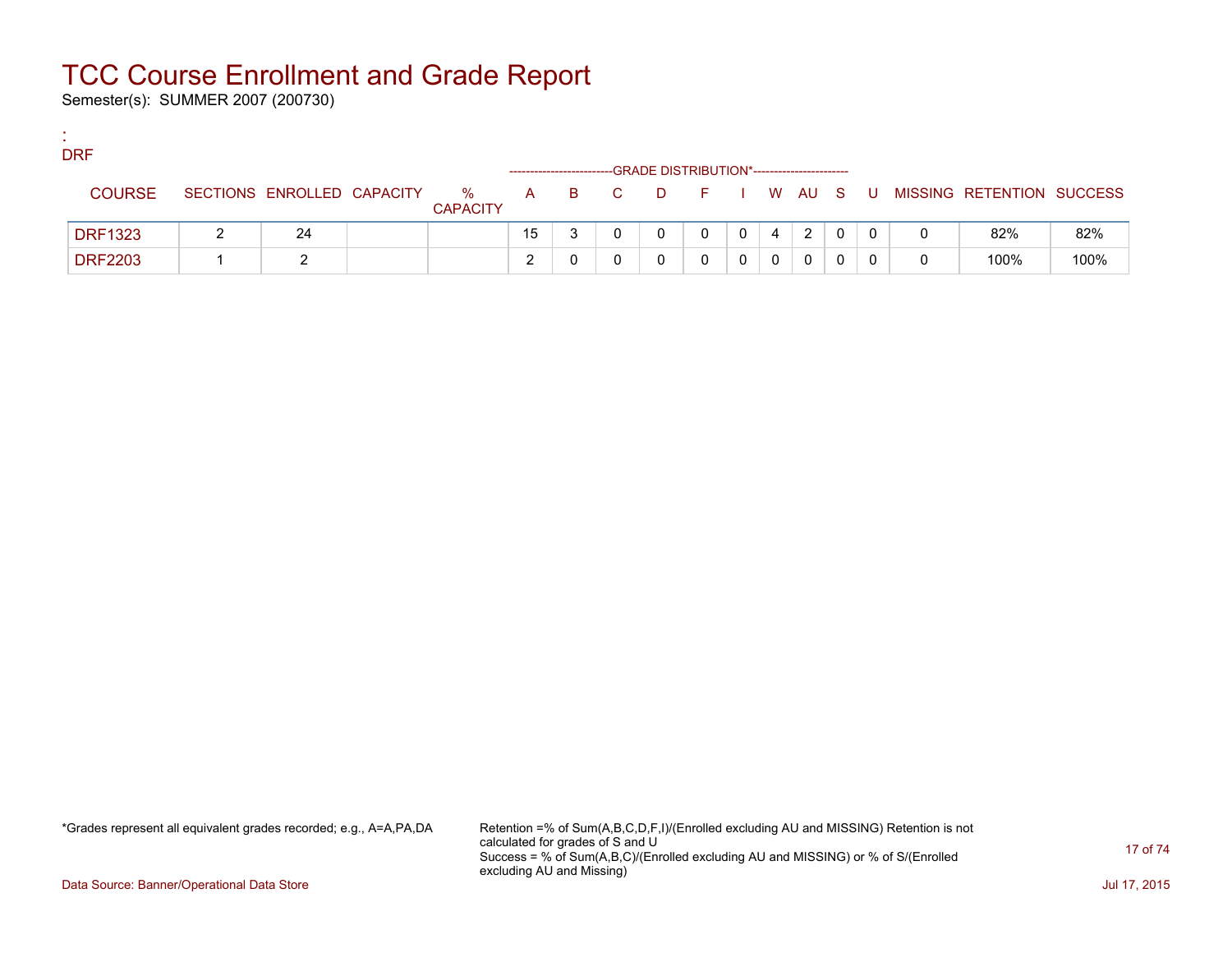Semester(s): SUMMER 2007 (200730)

:

| <b>ECO</b>    |    |                            |                         |              |    |              | -GRADE DISTRIBUTION*----------------------- |    |   |    |          |     |    |   |                           |     |
|---------------|----|----------------------------|-------------------------|--------------|----|--------------|---------------------------------------------|----|---|----|----------|-----|----|---|---------------------------|-----|
| <b>COURSE</b> |    | SECTIONS ENROLLED CAPACITY | $\%$<br><b>CAPACITY</b> | $\mathsf{A}$ | B. | $\mathbf{C}$ | D                                           | E. |   |    | W AU     | - S | -U |   | MISSING RETENTION SUCCESS |     |
| ECO1353       |    | 22                         |                         |              |    |              |                                             | າ  |   | 4  | $\Omega$ | 0   | 0  | 0 | 77%                       | 64% |
| ECO2013       | 13 | 278                        |                         | 135          | 70 | 35           |                                             | -1 |   | 20 | 0        |     | 0  | 0 | 93%                       | 86% |
| ECO2023       | 13 | 223                        |                         | 122          | 63 | 20           | 2                                           |    | າ | 11 | 0        |     | 0  | 0 | 95%                       | 92% |

\*Grades represent all equivalent grades recorded; e.g., A=A,PA,DA Retention =% of Sum(A,B,C,D,F,I)/(Enrolled excluding AU and MISSING) Retention is not calculated for grades of S and U Success = % of Sum(A,B,C)/(Enrolled excluding AU and MISSING) or % of S/(Enrolled excluding AU and Missing)

Data Source: Banner/Operational Data Store Jul 17, 2015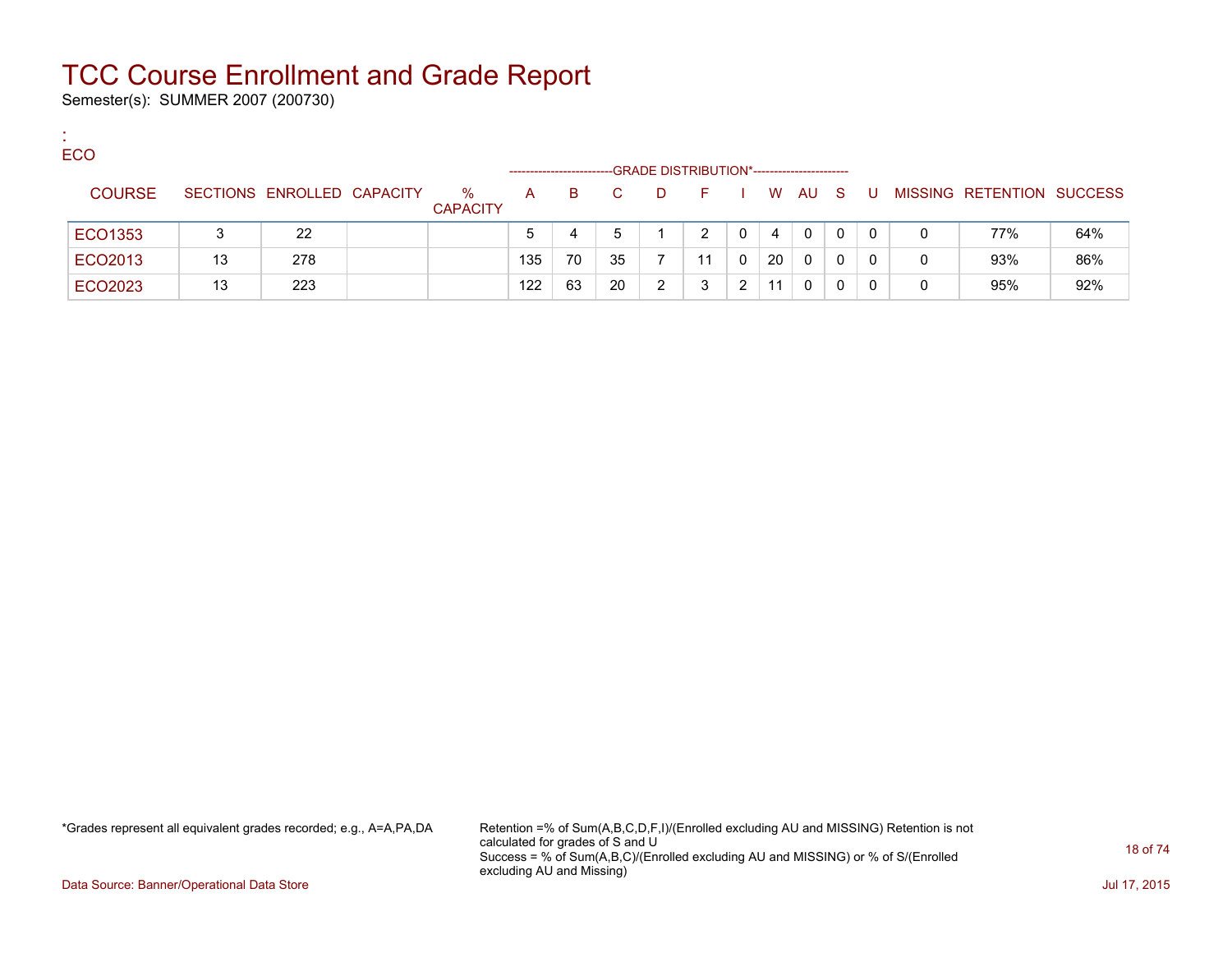Semester(s): SUMMER 2007 (200730)

:

| <b>EGR</b>     |                |                            |                         |                | ----------------------- |                |   | --GRADE DISTRIBUTION*----------------------- |              |              |              |              |              |              |                   |                |
|----------------|----------------|----------------------------|-------------------------|----------------|-------------------------|----------------|---|----------------------------------------------|--------------|--------------|--------------|--------------|--------------|--------------|-------------------|----------------|
| <b>COURSE</b>  |                | SECTIONS ENROLLED CAPACITY | $\%$<br><b>CAPACITY</b> | A              | B                       | C              | D | F                                            |              | w            | AU           | -S           | U            |              | MISSING RETENTION | <b>SUCCESS</b> |
| <b>EGR1132</b> | 2              | 18                         |                         | 16             | 2                       | 0              | 0 | $\mathbf{0}$                                 | 0            | $\mathbf 0$  | 0            | $\mathbf{0}$ | $\mathbf{0}$ | $\mathbf 0$  | 100%              | 100%           |
| <b>EGR1443</b> |                | 3                          |                         | $\overline{2}$ |                         | 0              | 0 | $\mathbf{0}$                                 | 0            | $\mathbf{0}$ | $\mathbf{0}$ | 0            | $\mathbf{0}$ | $\mathbf{0}$ | 100%              | 100%           |
| EGR2103        | $\overline{2}$ | 23                         |                         | 12             | 6                       | $\overline{2}$ | 0 | $\mathbf{0}$                                 | $\mathbf 0$  | 3            | 0            | 0            | $\mathbf{0}$ | $\mathbf{0}$ | 87%               | 87%            |
| EGR2143        |                | 30                         |                         | 17             | 11                      |                | 0 | $\mathbf{0}$                                 | 0            |              | $\mathbf{0}$ | 0            | 0            | $\mathbf{0}$ | 97%               | 97%            |
| EGR2213        |                | 21                         |                         | ⇁              | 3                       | 6              | 3 | $\mathbf{0}$                                 | 0            | 2            | $\mathbf{0}$ | 0            | $\mathbf{0}$ | 0            | 90%               | 76%            |
| <b>EGR2523</b> | 3              | 18                         |                         | 4              | 5                       | 9              | 0 | $\mathbf{0}$                                 | $\mathbf{0}$ | $\mathbf{0}$ | $\mathbf{0}$ | $\Omega$     | 0            | $\mathbf{0}$ | 100%              | 100%           |
| EGR2613        | 3              | 25                         |                         | 8              | 10 <sup>1</sup>         | 6              | 0 | 0                                            | $\mathbf 0$  | -1           | 0            | 0            | $\mathbf{0}$ | 0            | 96%               | 96%            |

\*Grades represent all equivalent grades recorded; e.g., A=A,PA,DA Retention =% of Sum(A,B,C,D,F,I)/(Enrolled excluding AU and MISSING) Retention is not calculated for grades of S and U Success = % of Sum(A,B,C)/(Enrolled excluding AU and MISSING) or % of S/(Enrolled excluding AU and Missing)

Data Source: Banner/Operational Data Store Jul 17, 2015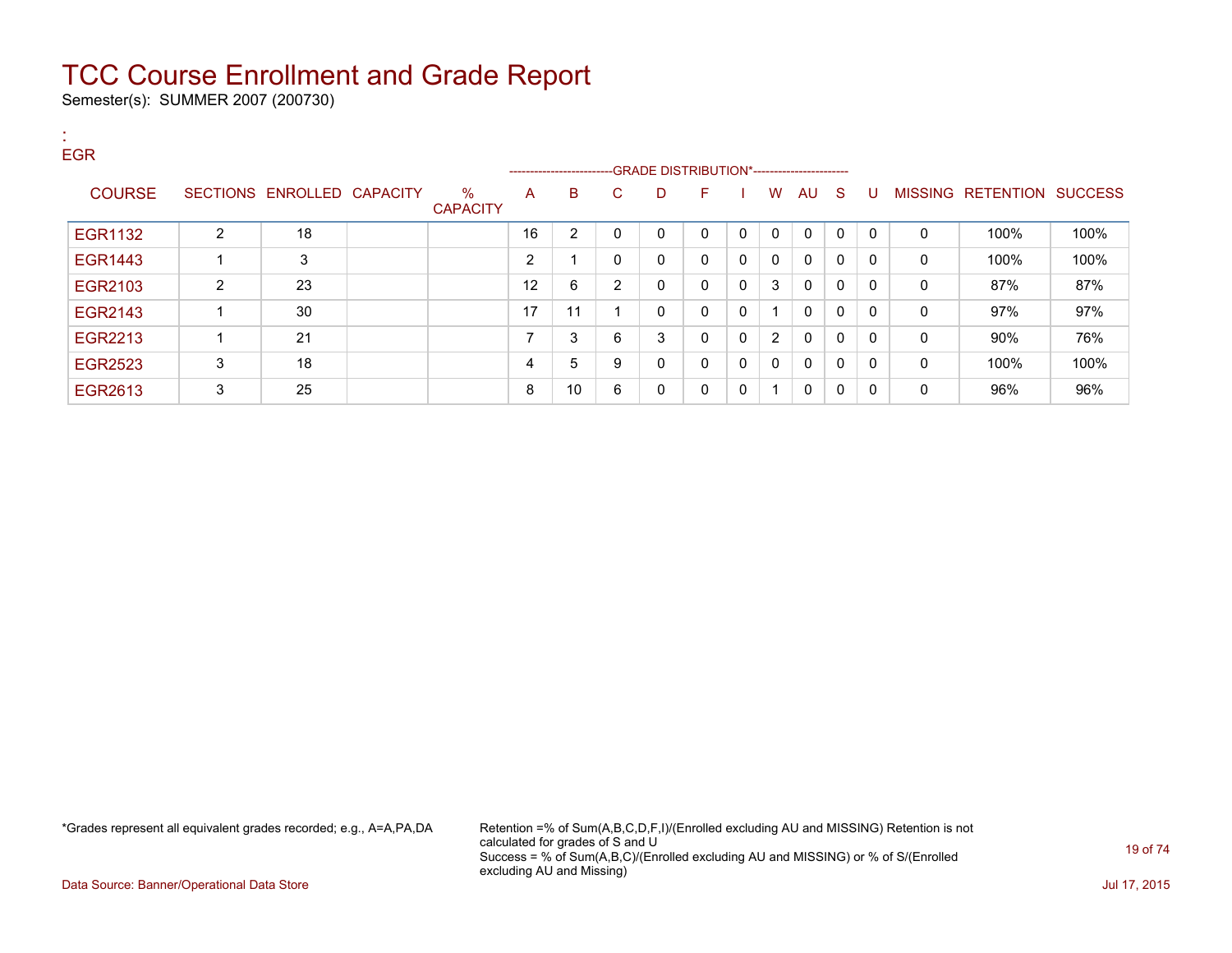Semester(s): SUMMER 2007 (200730)

:

| ELE            |                            |                      |       |   | -GRADE DISTRIBUTION*---------------------- |                |              |              |              |     |                           |      |
|----------------|----------------------------|----------------------|-------|---|--------------------------------------------|----------------|--------------|--------------|--------------|-----|---------------------------|------|
| <b>COURSE</b>  | SECTIONS ENROLLED CAPACITY | %<br><b>CAPACITY</b> | A B C |   | DFIWAUS                                    |                |              |              |              | . U | MISSING RETENTION SUCCESS |      |
| <b>ELE1313</b> |                            |                      |       | 0 | 0                                          | $\overline{0}$ | $\mathbf{0}$ | 0            | $\mathbf{0}$ |     | 100%                      | 100% |
| <b>ELE2632</b> |                            |                      |       |   |                                            |                |              | $\mathbf{0}$ |              |     | 100%                      | 100% |

\*Grades represent all equivalent grades recorded; e.g., A=A,PA,DA Retention =% of Sum(A,B,C,D,F,I)/(Enrolled excluding AU and MISSING) Retention is not calculated for grades of S and U Success = % of Sum(A,B,C)/(Enrolled excluding AU and MISSING) or % of S/(Enrolled excluding AU and Missing)

Data Source: Banner/Operational Data Store Jul 17, 2015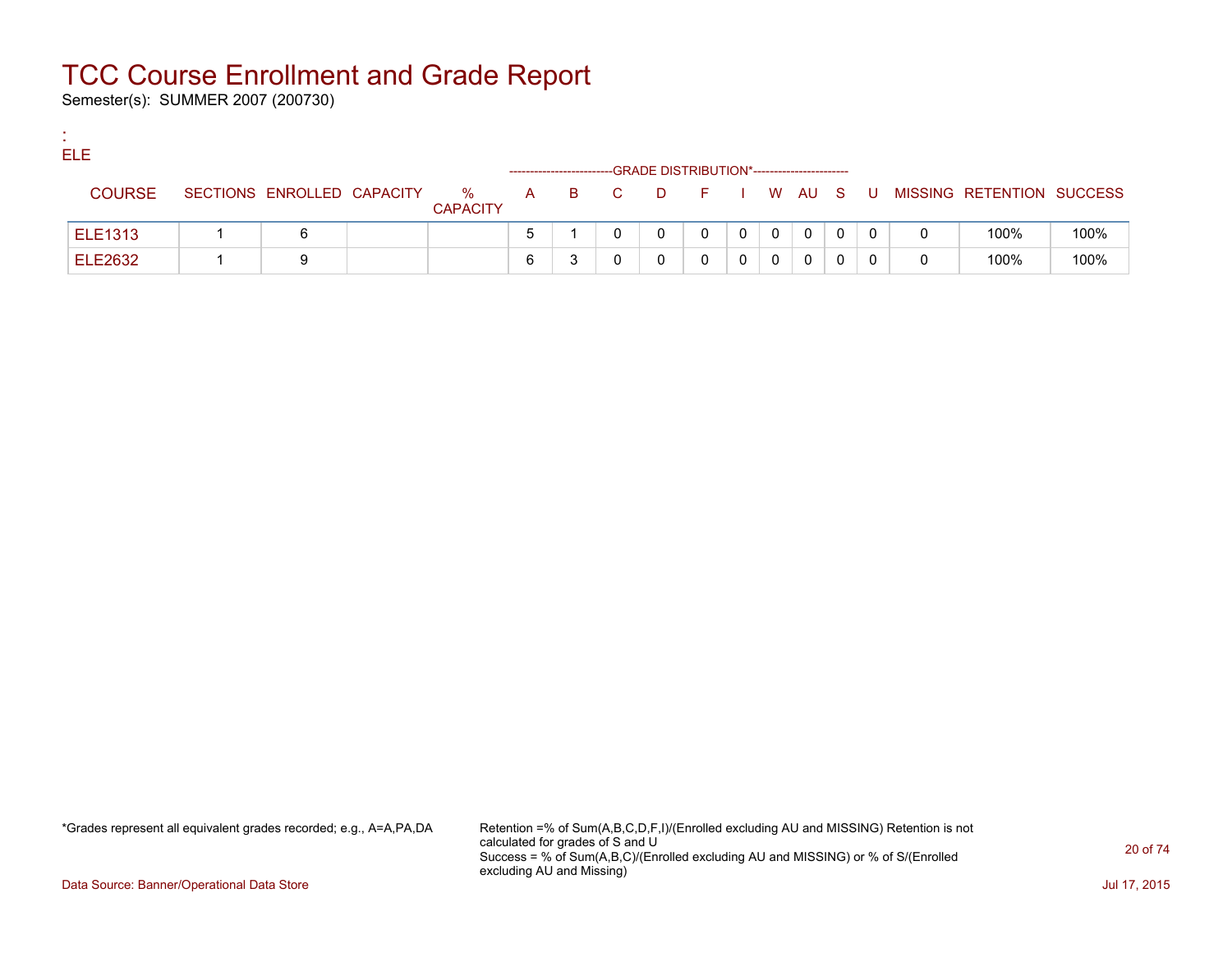Semester(s): SUMMER 2007 (200730)

### : EMT

|                |                            |                         |                | --------------------- |              | -GRADE DISTRIBUTION*----------------------- |    |              |          |              |              |   |                |                          |      |
|----------------|----------------------------|-------------------------|----------------|-----------------------|--------------|---------------------------------------------|----|--------------|----------|--------------|--------------|---|----------------|--------------------------|------|
| <b>COURSE</b>  | SECTIONS ENROLLED CAPACITY | $\%$<br><b>CAPACITY</b> | A              | B                     | C            | D                                           | F. |              | w        | AU           | S            | U | <b>MISSING</b> | <b>RETENTION SUCCESS</b> |      |
| <b>EMT1013</b> | 14                         |                         | 7              | ⇁                     | 0            |                                             | 0  | $\Omega$     | 0        | $\mathbf{0}$ | $\Omega$     | 0 | $\Omega$       | 100%                     | 100% |
| <b>EMT1024</b> | 14                         |                         | ⇁              | 7                     | $\mathbf{0}$ | $\Omega$                                    | 0  | $\mathbf{0}$ | 0        | 0            | 0            | 0 | 0              | 100%                     | 100% |
| <b>EMT1041</b> | 14                         |                         | 14             | $\mathbf{0}$          | $\Omega$     | $\Omega$                                    | 0  | $\mathbf{0}$ | 0        | $\Omega$     | $\mathbf{0}$ | 0 | $\mathbf{0}$   | 100%                     | 100% |
| <b>EMT2003</b> | 5                          |                         | $\overline{2}$ | 3                     | $\Omega$     | $\Omega$                                    | 0  | $\Omega$     | $\Omega$ | $\Omega$     | $\mathbf{0}$ | 0 | $\mathbf{0}$   | 100%                     | 100% |
| <b>EMT2031</b> | 7                          |                         | ⇁              | 0                     | $\Omega$     | $\Omega$                                    | 0  | $\Omega$     | $\Omega$ | $\Omega$     | $\mathbf{0}$ | 0 | $\mathbf{0}$   | 100%                     | 100% |
| <b>EMT2061</b> | 5                          |                         | 3              | $\overline{2}$        | $\Omega$     | $\Omega$                                    | 0  | $\Omega$     | $\Omega$ | $\mathbf{0}$ | $\mathbf{0}$ | 0 | 0              | 100%                     | 100% |
| <b>EMT2111</b> | $\overline{\phantom{a}}$   |                         | $\overline{ }$ | $\mathbf{0}$          | $\Omega$     | $\Omega$                                    | 0  | $\Omega$     | 0        | $\Omega$     | $\mathbf{0}$ | 0 | $\mathbf{0}$   | 100%                     | 100% |
| <b>EMT2131</b> | $\overline{ }$             |                         | 6              |                       | $\Omega$     | $\Omega$                                    | 0  | $\Omega$     | $\Omega$ | $\Omega$     | $\mathbf{0}$ | 0 | $\mathbf{0}$   | 100%                     | 100% |
| <b>EMT2151</b> | $\overline{7}$             |                         | 7              | 0                     | 0            | 0                                           | 0  | 0            | 0        | $\mathbf{0}$ | $\mathbf{0}$ | 0 | $\mathbf{0}$   | 100%                     | 100% |
| <b>EMT2231</b> | 7                          |                         | 6              |                       | 0            | 0                                           |    | 0            | 0        | 0            | 0            | 0 | 0              | 100%                     | 100% |

\*Grades represent all equivalent grades recorded; e.g., A=A,PA,DA Retention =% of Sum(A,B,C,D,F,I)/(Enrolled excluding AU and MISSING) Retention is not calculated for grades of S and U Success = % of Sum(A,B,C)/(Enrolled excluding AU and MISSING) or % of S/(Enrolled excluding AU and Missing)

Data Source: Banner/Operational Data Store Jul 17, 2015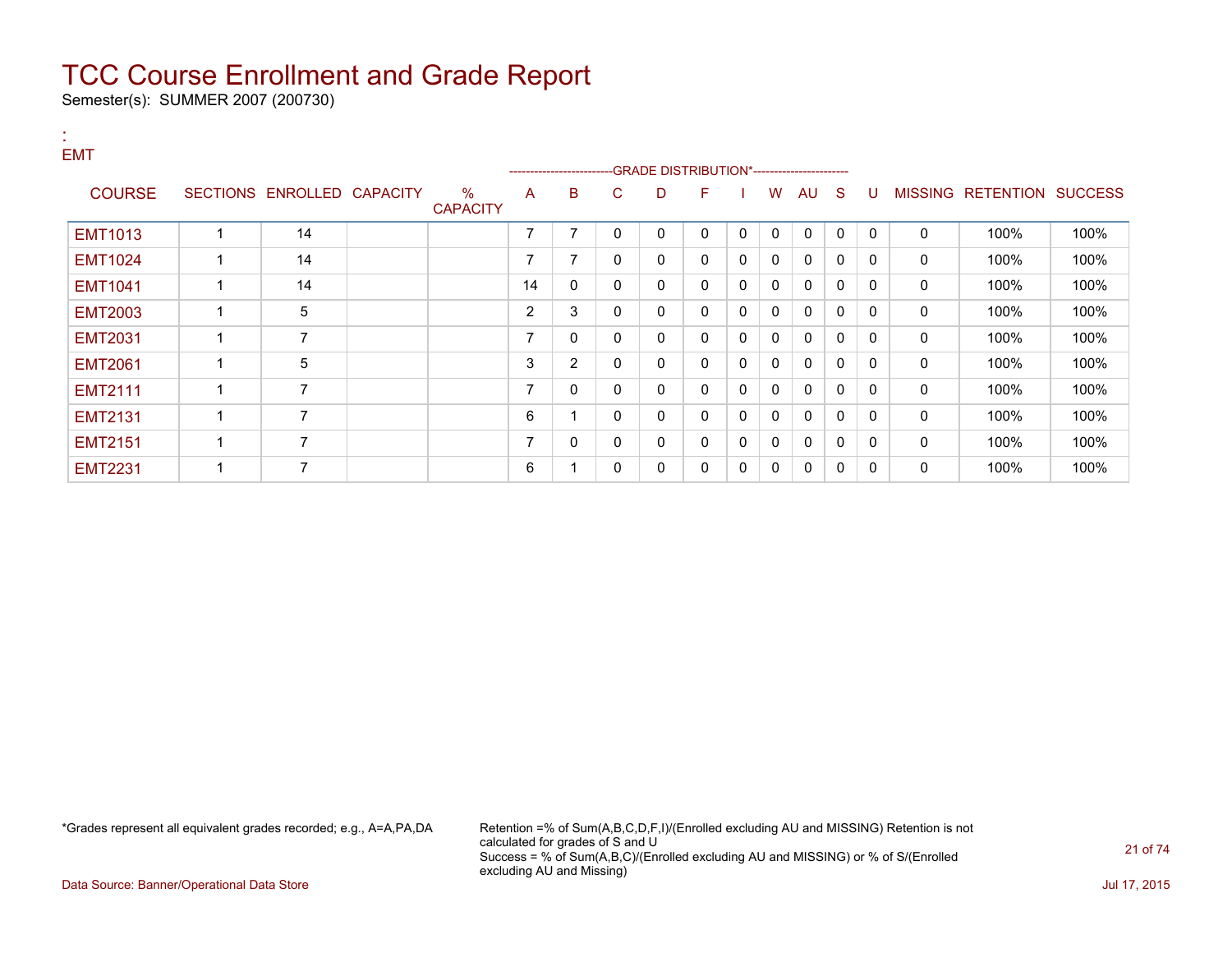Semester(s): SUMMER 2007 (200730)

:

| <b>ENG</b>     |                |                            |                      |                |                |                |                | -GRADE DISTRIBUTION*---------------- |                |                |                |              |              |              |                           |      |
|----------------|----------------|----------------------------|----------------------|----------------|----------------|----------------|----------------|--------------------------------------|----------------|----------------|----------------|--------------|--------------|--------------|---------------------------|------|
| <b>COURSE</b>  |                | SECTIONS ENROLLED CAPACITY | %<br><b>CAPACITY</b> | A              | B              | C              | D              | F                                    |                | W              | AU             | <sub>S</sub> | U            |              | MISSING RETENTION SUCCESS |      |
| <b>ENG0601</b> | $\overline{2}$ | 4                          |                      | $\mathbf 1$    | $\mathbf{0}$   | $\mathbf 1$    | $\mathbf{0}$   | $\Omega$                             | 0              | $\mathbf 1$    | $\mathbf{1}$   | $\mathbf{0}$ | $\mathbf{0}$ | $\mathbf{0}$ | 67%                       | 67%  |
| <b>ENG0611</b> | $\mathbf{1}$   | $\mathbf{1}$               |                      | $\mathbf{0}$   | $\mathbf{0}$   | 0              | $\Omega$       | $\Omega$                             | 0              | 0              | $\mathbf{1}$   | $\Omega$     | $\mathbf{0}$ | $\mathbf{0}$ |                           |      |
| <b>ENG0621</b> | $\mathbf{1}$   | 3                          |                      | $\Omega$       | $\Omega$       | $\Omega$       | $\mathbf{0}$   | $\Omega$                             | $\mathbf{0}$   | $\mathbf{1}$   | $\overline{2}$ | $\Omega$     | $\Omega$     | $\mathbf{0}$ | 0%                        | 0%   |
| <b>ENG0641</b> | $\mathbf{1}$   | $\mathbf{1}$               |                      | $\mathbf{1}$   | $\mathbf{0}$   | $\Omega$       | 0              | 0                                    | 0              | 0              | 0              | $\mathbf{0}$ | $\mathbf{0}$ | $\mathbf 0$  | 100%                      | 100% |
| <b>ENG0651</b> | $\mathbf{1}$   | $\mathbf{1}$               |                      | $\mathbf{1}$   | $\Omega$       | $\Omega$       | $\Omega$       | $\Omega$                             | $\mathbf{0}$   | $\Omega$       | $\Omega$       | $\Omega$     | $\Omega$     | $\mathbf{0}$ | 100%                      | 100% |
| <b>ENG0661</b> | $\mathbf{1}$   | 3                          |                      | $\mathbf{1}$   | $\mathbf{0}$   | 0              | 0              | 0                                    | 1              | $\mathbf{1}$   | 0              | $\mathbf{0}$ | $\mathbf{0}$ | $\mathbf 0$  | 67%                       | 33%  |
| <b>ENG0681</b> | $\mathbf{1}$   | $\mathbf{1}$               |                      | $\Omega$       | $\Omega$       | $\Omega$       | $\mathbf{0}$   | $\Omega$                             | 1              | $\mathbf{0}$   | $\mathbf{0}$   | $\Omega$     | $\Omega$     | $\mathbf{0}$ | 100%                      | 0%   |
| <b>ENG0711</b> | $\mathbf{1}$   | 3                          |                      | $\mathbf{1}$   | $\mathbf{0}$   | $\mathbf{1}$   | 0              | 0                                    | 1              | 0              | 0              | $\Omega$     | $\mathbf{0}$ | $\mathbf 0$  | 100%                      | 67%  |
| <b>ENG0903</b> | 5              | 42                         |                      | 18             | 8              | 4              | $\overline{2}$ | 4                                    | 0              | 5              | $\mathbf{1}$   | $\Omega$     | $\Omega$     | $\mathbf{0}$ | 88%                       | 73%  |
| <b>ENG0913</b> | 6              | 50                         |                      | 19             | 17             | 6              | $\overline{2}$ | 3                                    | 0              | 3              | 0              | $\Omega$     | $\mathbf{0}$ | $\mathbf 0$  | 94%                       | 84%  |
| <b>ENG0923</b> | 4              | 28                         |                      | 12             | 5              | $\overline{2}$ | $\mathbf{0}$   | 3                                    | 0              | 5              | $\mathbf{1}$   | $\Omega$     | $\mathbf{0}$ | $\mathbf{0}$ | 81%                       | 70%  |
| <b>ENG0933</b> | 4              | 36                         |                      | 9              | 9              | 6              | 3              | 4                                    | 0              | 5              | $\mathbf{0}$   | $\Omega$     | $\mathbf{0}$ | $\mathbf 0$  | 86%                       | 67%  |
| <b>ENG1003</b> | 3              | 37                         |                      | 18             | 8              | $\mathbf 1$    | 3              | $\mathbf{1}$                         | 0              | 6              | $\mathbf{0}$   | $\Omega$     | $\Omega$     | $\mathbf{0}$ | 84%                       | 73%  |
| <b>ENG1083</b> | $\mathbf{1}$   | $\overline{7}$             |                      | $\overline{2}$ | $\mathbf{1}$   | $\mathbf{1}$   | $\mathbf{1}$   | $\Omega$                             | $\mathbf{0}$   | $\mathbf{1}$   | $\mathbf{1}$   | $\Omega$     | $\mathbf{0}$ | $\mathbf 0$  | 83%                       | 67%  |
| <b>ENG1113</b> | 30             | 479                        |                      | 159            | 121            | 77             | 26             | 45                                   | 1              | 48             | $\mathbf{1}$   | $\Omega$     | $\mathbf{0}$ | $\mathbf{0}$ | 90%                       | 75%  |
| <b>ENG1121</b> | $\mathbf{1}$   | 3                          |                      | $\mathbf 0$    | $\overline{2}$ | 0              | $\Omega$       | $\Omega$                             | 0              | $\mathbf{1}$   | $\mathbf{0}$   | $\mathbf{0}$ | $\mathbf{0}$ | $\mathbf{0}$ | 67%                       | 67%  |
| <b>ENG1131</b> | $\mathbf{1}$   | $\mathbf{1}$               |                      | $\mathbf{1}$   | $\mathbf{0}$   | 0              | $\Omega$       | $\Omega$                             | $\mathbf{0}$   | $\Omega$       | $\mathbf{0}$   | $\Omega$     | $\mathbf{0}$ | $\mathbf{0}$ | 100%                      | 100% |
| <b>ENG1141</b> | $\mathbf{1}$   | $\mathbf{1}$               |                      | $\Omega$       | $\mathbf{1}$   | 0              | $\Omega$       | $\Omega$                             | $\mathbf{0}$   | $\Omega$       | $\mathbf{0}$   | $\Omega$     | $\mathbf{0}$ | $\mathbf{0}$ | 100%                      | 100% |
| <b>ENG1213</b> | 36             | 677                        |                      | 251            | 196            | 100            | 14             | 44                                   | $\overline{2}$ | 70             | $\mathbf{0}$   | $\mathbf{0}$ | $\mathbf{0}$ | $\mathbf{0}$ | 90%                       | 81%  |
| <b>ENG1691</b> | 2              | 15                         |                      | 12             | $\mathbf{0}$   | 0              | $\Omega$       | $\Omega$                             | 1              | $\overline{2}$ | $\mathbf{0}$   | $\Omega$     | $\mathbf{0}$ | $\mathbf{0}$ | 87%                       | 80%  |
| <b>ENG2333</b> | $\mathbf{1}$   | 10                         |                      | 6              | $\mathbf{1}$   | 0              | 0              | $\mathbf{1}$                         | 0              | $\overline{2}$ | 0              | $\mathbf{0}$ | $\mathbf{0}$ | $\mathbf 0$  | 80%                       | 70%  |
| <b>ENG2383</b> | $\mathbf{1}$   | 12                         |                      | 9              | 3              | 0              | $\Omega$       | $\Omega$                             | 0              | $\Omega$       | 0              | $\Omega$     | $\Omega$     | $\Omega$     | 100%                      | 100% |
|                |                |                            |                      |                |                |                |                |                                      |                |                |                |              |              |              |                           |      |

\*Grades represent all equivalent grades recorded; e.g., A=A,PA,DA Retention =% of Sum(A,B,C,D,F,I)/(Enrolled excluding AU and MISSING) Retention is not calculated for grades of S and U Success = % of Sum(A,B,C)/(Enrolled excluding AU and MISSING) or % of S/(Enrolled excluding AU and Missing)

Data Source: Banner/Operational Data Store Jul 17, 2015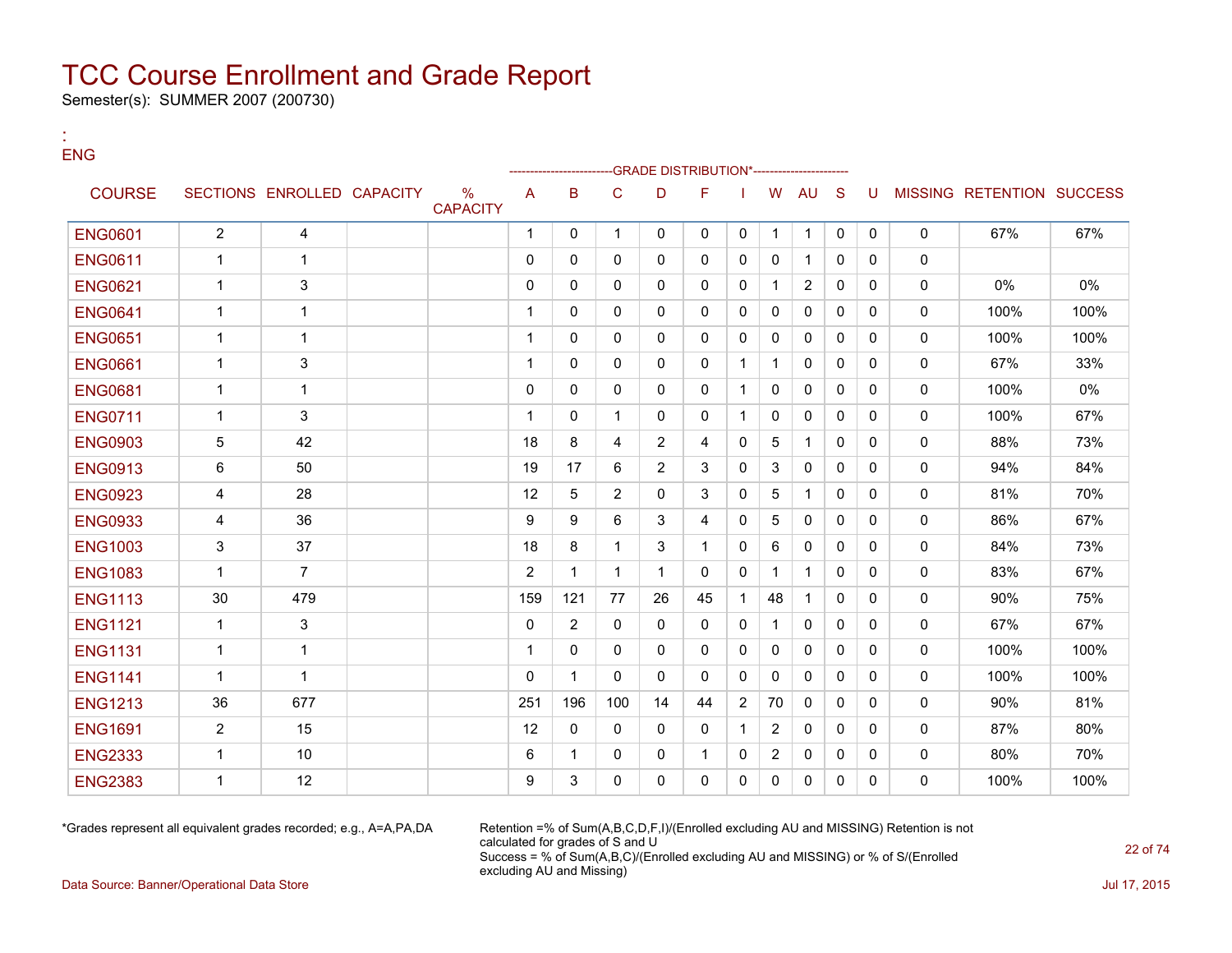Semester(s): SUMMER 2007 (200730)

:

| <b>ENG</b>     |   |                            |                         |    | ------------------------ |    | -- GRADE DISTRIBUTION*------------------------ |   |          |                |              |              |   |   |                           |      |
|----------------|---|----------------------------|-------------------------|----|--------------------------|----|------------------------------------------------|---|----------|----------------|--------------|--------------|---|---|---------------------------|------|
| <b>COURSE</b>  |   | SECTIONS ENROLLED CAPACITY | $\%$<br><b>CAPACITY</b> | A  | B                        | C. | D                                              | F |          | W              | AU           | -S           | U |   | MISSING RETENTION SUCCESS |      |
| <b>ENG2413</b> | 4 | 58                         |                         | 25 | 18                       | 7  | $\overline{2}$                                 | 0 |          | 6              | $\mathbf{0}$ | $\mathbf{0}$ | 0 | 0 | 90%                       | 86%  |
| <b>ENG2543</b> |   | 19                         |                         | 5  | 11                       |    | 0                                              |   | $\Omega$ |                | $\mathbf{0}$ | 0            | 0 | 0 | 95%                       | 89%  |
| <b>ENG2653</b> |   | 25                         |                         | 4  | 19                       | 0  |                                                |   | $\Omega$ | $\mathbf{0}$   | $\mathbf{0}$ | 0            | 0 | 0 | 100%                      | 92%  |
| <b>ENG2883</b> |   | 9                          |                         | 4  | 3                        | 0  | 0                                              | 0 | - 0      | $\overline{2}$ | $\mathbf{0}$ | 0            | 0 | 0 | 78%                       | 78%  |
| <b>ENG2991</b> |   | C                          |                         | 2  | 0                        | 0  | 0                                              | 0 | - 0      | $\mathbf{0}$   | $\mathbf{0}$ | 0            | 0 | 0 | 100%                      | 100% |
| <b>ENG2992</b> | 4 | 19                         |                         | 13 | 2                        | 0  |                                                | 0 | $\Omega$ | 3              | $\mathbf{0}$ | 0            | 0 | 0 | 84%                       | 79%  |

\*Grades represent all equivalent grades recorded; e.g., A=A,PA,DA Retention =% of Sum(A,B,C,D,F,I)/(Enrolled excluding AU and MISSING) Retention is not calculated for grades of S and U Success = % of Sum(A,B,C)/(Enrolled excluding AU and MISSING) or % of S/(Enrolled excluding AU and Missing)

Data Source: Banner/Operational Data Store Jul 17, 2015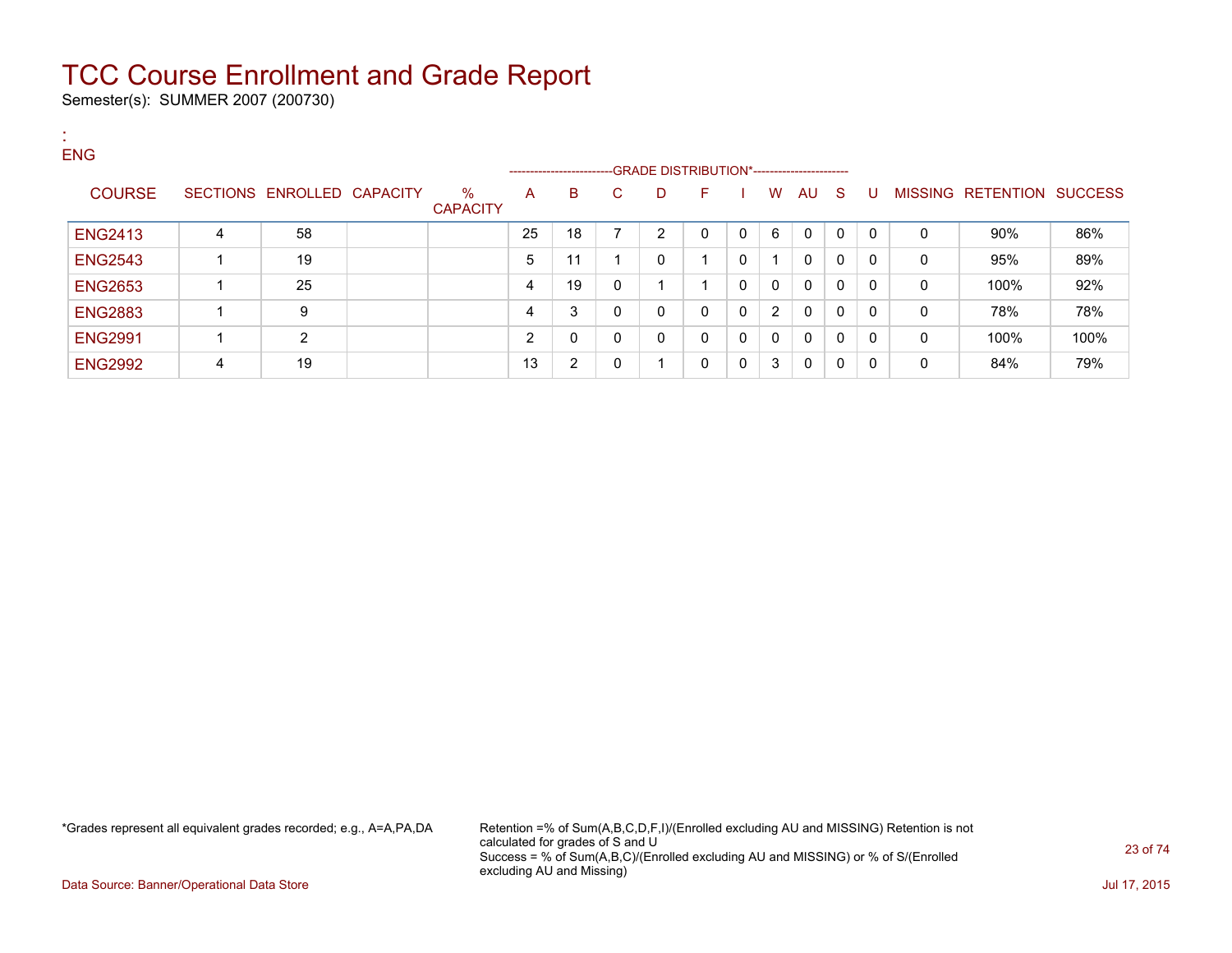Semester(s): SUMMER 2007 (200730)

:

| <b>ESL</b> |                |    |                 |    |  |  |                |                |                |  |                                                                             |     |
|------------|----------------|----|-----------------|----|--|--|----------------|----------------|----------------|--|-----------------------------------------------------------------------------|-----|
|            |                |    |                 |    |  |  |                |                |                |  |                                                                             |     |
|            | <b>COURSE</b>  |    | <b>CAPACITY</b> |    |  |  |                |                |                |  | SECTIONS ENROLLED CAPACITY % A B C D F I W AU S U MISSING RETENTION SUCCESS |     |
|            | <b>ESL0993</b> | 25 |                 | 19 |  |  | 0 <sup>1</sup> | 2 <sup>1</sup> | 0 <sup>1</sup> |  | 92%                                                                         | 92% |

\*Grades represent all equivalent grades recorded; e.g., A=A,PA,DA Retention =% of Sum(A,B,C,D,F,I)/(Enrolled excluding AU and MISSING) Retention is not calculated for grades of S and U Success = % of Sum(A,B,C)/(Enrolled excluding AU and MISSING) or % of S/(Enrolled excluding AU and Missing)

Data Source: Banner/Operational Data Store Jul 17, 2015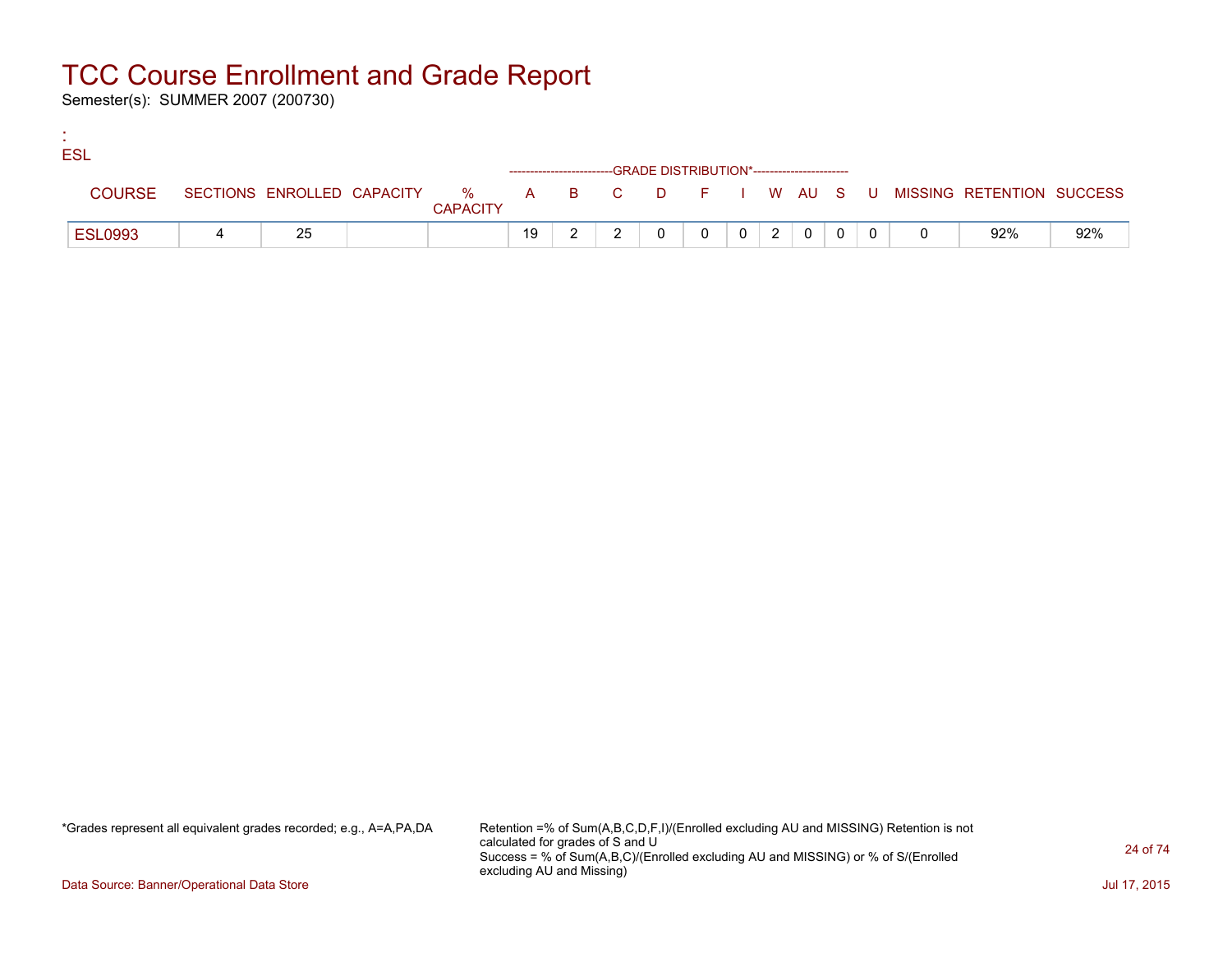Semester(s): SUMMER 2007 (200730)

:

| <b>FES</b>     |                            |                      |              | ---------------------- |    | --GRADE DISTRIBUTION*----------------------- |              |   |   |              |   |     |              |                           |     |
|----------------|----------------------------|----------------------|--------------|------------------------|----|----------------------------------------------|--------------|---|---|--------------|---|-----|--------------|---------------------------|-----|
| <b>COURSE</b>  | SECTIONS ENROLLED CAPACITY | %<br><b>CAPACITY</b> | $\mathsf{A}$ | B.                     | C. | D                                            | and <b>F</b> |   |   | W AU S       |   | . U |              | MISSING RETENTION SUCCESS |     |
| <b>FES2213</b> | 9                          |                      | 8            |                        |    | 0                                            | 0            | 0 |   | $\mathbf 0$  | 0 | 0   | 0            | 89%                       | 89% |
| <b>FES2403</b> | 14                         |                      | 9            |                        |    | 0                                            |              |   | 3 | 0            | 0 | 0   | $\Omega$     | 79%                       | 71% |
| <b>FES2433</b> | 14                         |                      | 10           |                        |    |                                              | 0            | ົ | 2 | $\mathbf{0}$ | 0 |     | $\mathbf{0}$ | 86%                       | 71% |

\*Grades represent all equivalent grades recorded; e.g., A=A,PA,DA Retention =% of Sum(A,B,C,D,F,I)/(Enrolled excluding AU and MISSING) Retention is not calculated for grades of S and U Success = % of Sum(A,B,C)/(Enrolled excluding AU and MISSING) or % of S/(Enrolled excluding AU and Missing)

Data Source: Banner/Operational Data Store Jul 17, 2015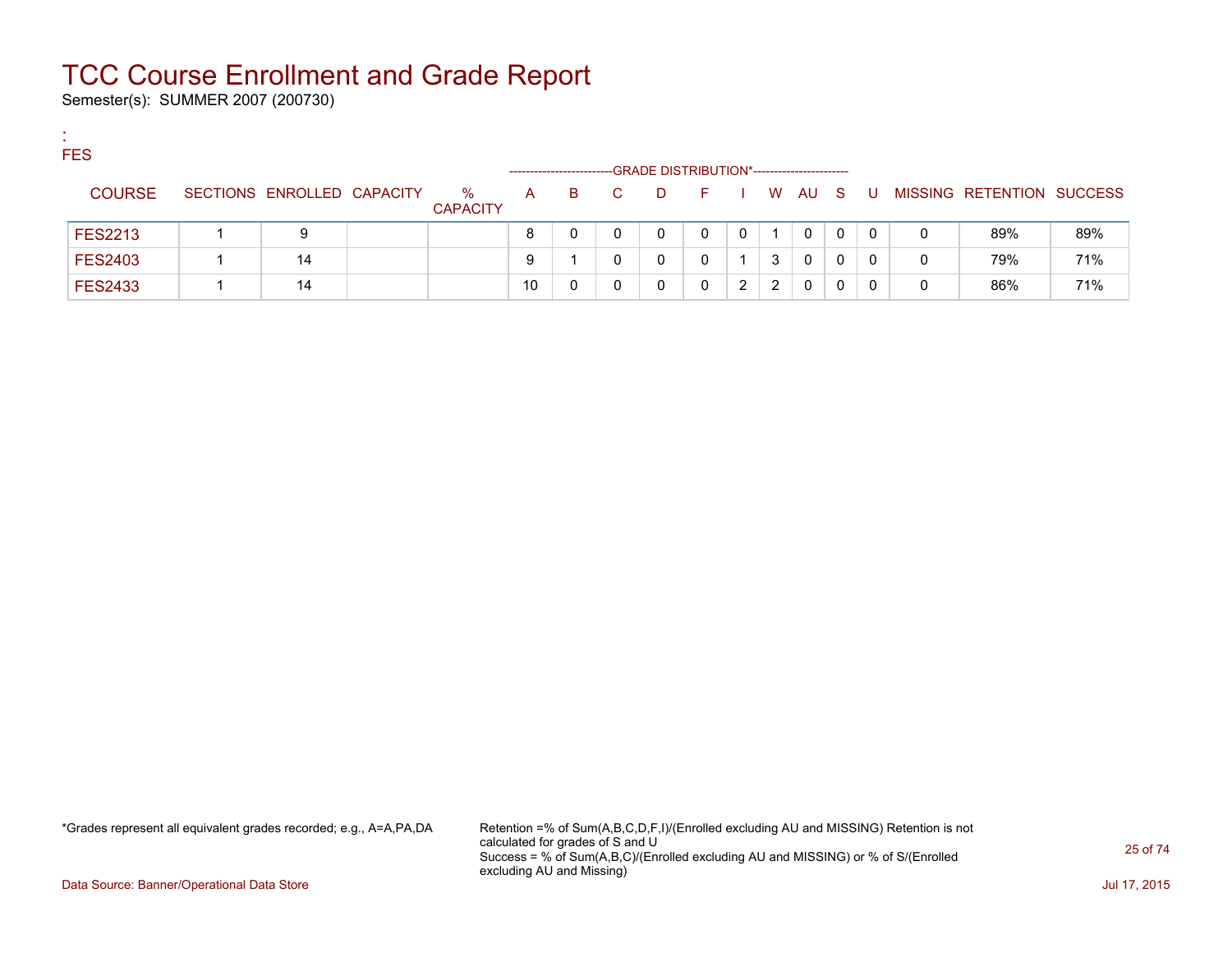Semester(s): SUMMER 2007 (200730)

:

| . .<br><b>FRE</b> |   |                            |                         | -------------------- |   |    |    | -GRADE DISTRIBUTION*----------------------- |          |                |                |    |   |   |                           |      |
|-------------------|---|----------------------------|-------------------------|----------------------|---|----|----|---------------------------------------------|----------|----------------|----------------|----|---|---|---------------------------|------|
| <b>COURSE</b>     |   | SECTIONS ENROLLED CAPACITY | $\%$<br><b>CAPACITY</b> | A                    | B | C. | D. | F.                                          |          | W              | AU             | -S | U |   | MISSING RETENTION SUCCESS |      |
| <b>FRE1031</b>    |   |                            |                         | 4                    |   | 0  | 0  | 0                                           |          | $\overline{2}$ | $\Omega$       | 0  | 0 | 0 | 71%                       | 71%  |
| <b>FRE1103</b>    | 3 | 20                         |                         | 9                    | 2 | 2  |    | 0                                           | $\Omega$ | 4              | $\overline{2}$ | 0  | 0 | 0 | 78%                       | 72%  |
| <b>FRE1201</b>    |   | 6                          |                         | 5                    | 0 |    | 0  | 0                                           | - 0      | 0              | $\mathbf{0}$   | 0  | 0 | 0 | 100%                      | 100% |
| <b>FRE1213</b>    | 2 | 13                         |                         |                      | 6 | 0  | 0  | 0                                           | $\Omega$ | $\overline{2}$ |                | 0  | 0 | 0 | 83%                       | 83%  |
| <b>FRE2323</b>    |   | 8                          |                         | 6                    | 0 | 0  | 0  | 0                                           | $\Omega$ | 0              | 2              | 0  | 0 | 0 | 100%                      | 100% |

\*Grades represent all equivalent grades recorded; e.g., A=A,PA,DA Retention =% of Sum(A,B,C,D,F,I)/(Enrolled excluding AU and MISSING) Retention is not calculated for grades of S and U Success = % of Sum(A,B,C)/(Enrolled excluding AU and MISSING) or % of S/(Enrolled excluding AU and Missing)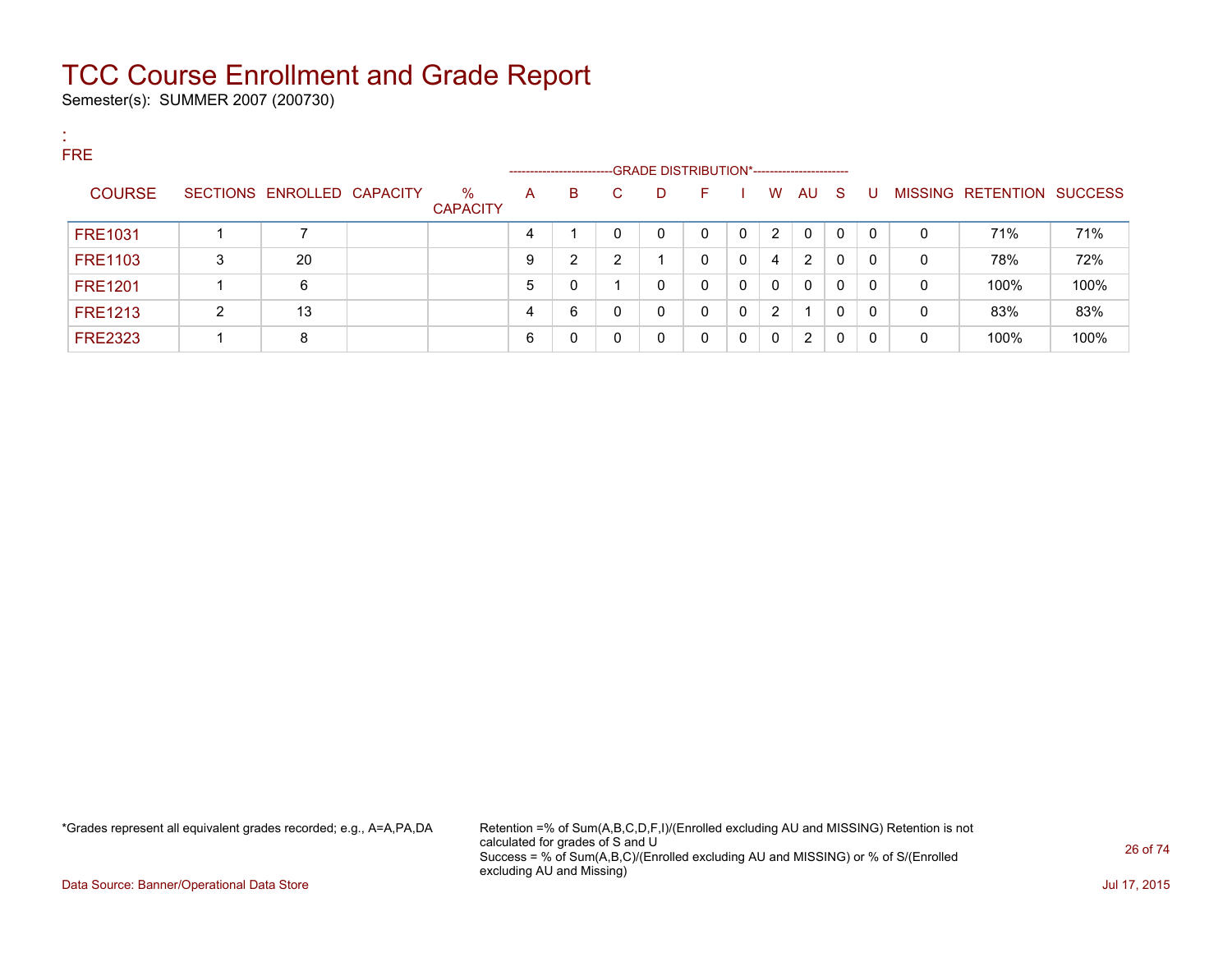Semester(s): SUMMER 2007 (200730)

:

| <b>GAM</b>    |  |                 |  |                                                                    |  |                |                |  |                                                                             |     |
|---------------|--|-----------------|--|--------------------------------------------------------------------|--|----------------|----------------|--|-----------------------------------------------------------------------------|-----|
|               |  |                 |  | ------------------------GRADE DISTRIBUTION*----------------------- |  |                |                |  |                                                                             |     |
| <b>COURSE</b> |  | <b>CAPACITY</b> |  |                                                                    |  |                |                |  | SECTIONS ENROLLED CAPACITY % A B C D F I W AU S U MISSING RETENTION SUCCESS |     |
| GAM1213       |  |                 |  |                                                                    |  | $\overline{0}$ | $\overline{0}$ |  | 100%                                                                        | 89% |

\*Grades represent all equivalent grades recorded; e.g., A=A,PA,DA Retention =% of Sum(A,B,C,D,F,I)/(Enrolled excluding AU and MISSING) Retention is not calculated for grades of S and U Success = % of Sum(A,B,C)/(Enrolled excluding AU and MISSING) or % of S/(Enrolled excluding AU and Missing)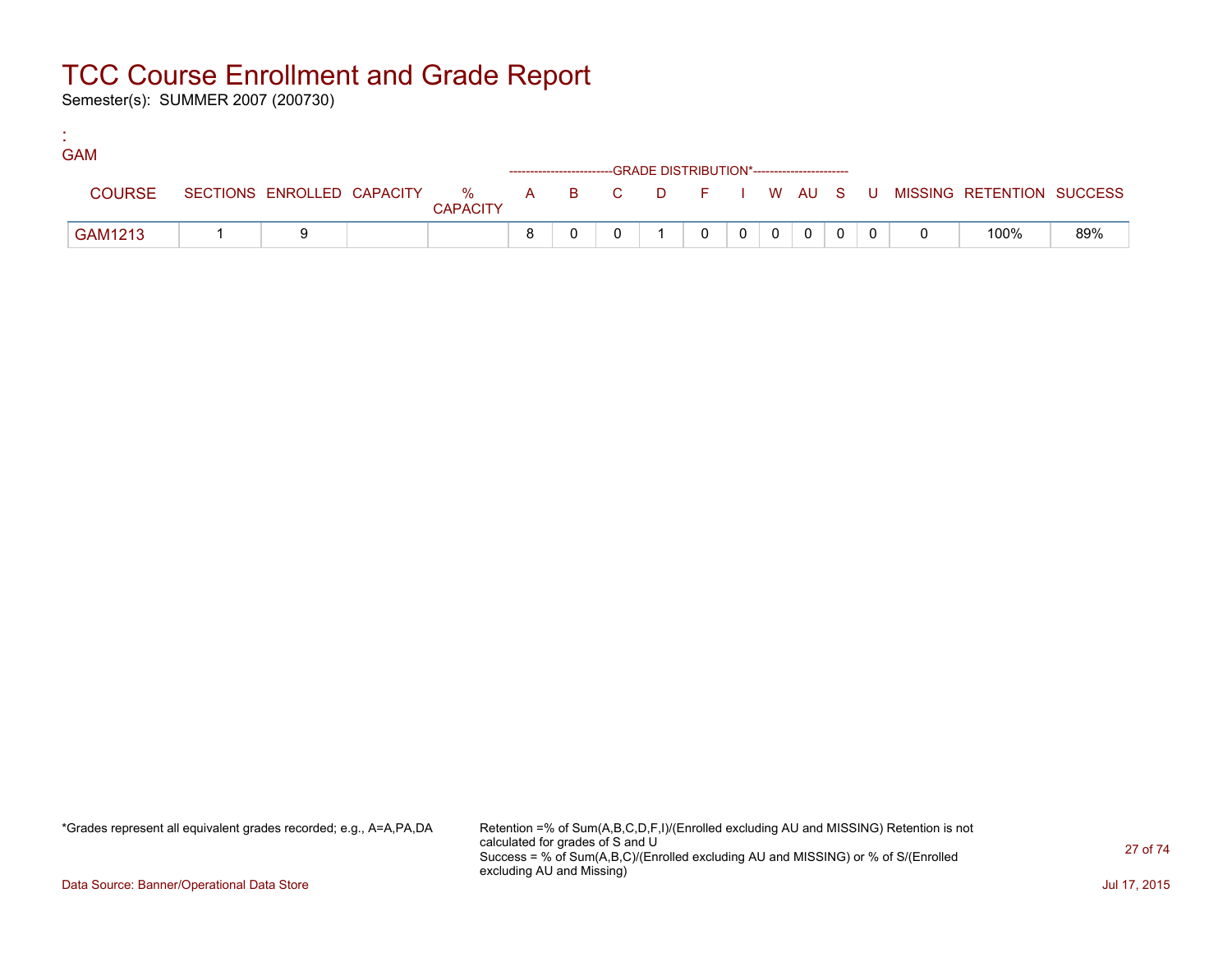Semester(s): SUMMER 2007 (200730)

:

| <b>GEO</b>    |   |                            |                         |                          |                |    | -GRADE DISTRIBUTION*----------------------- |              |              |              |              |    |          |   |                           |     |
|---------------|---|----------------------------|-------------------------|--------------------------|----------------|----|---------------------------------------------|--------------|--------------|--------------|--------------|----|----------|---|---------------------------|-----|
| <b>COURSE</b> |   | SECTIONS ENROLLED CAPACITY | $\%$<br><b>CAPACITY</b> | -------------------<br>A | B              | C. | D                                           | F.           |              | W            | AU           | -S | -U       |   | MISSING RETENTION SUCCESS |     |
| GEO1014       |   | 14                         |                         |                          |                | 3  |                                             |              |              | 2            | 0            | 0  | $\Omega$ | 0 | 86%                       | 71% |
| GEO1023       |   | 3                          |                         | ົ                        | 0              |    | 0                                           | 0            |              | $\mathbf{0}$ | $\mathbf{0}$ | 0  | $\Omega$ | 0 | 100%                      | 67% |
| GEO1043       | 9 | 119                        |                         | 53                       | 31             | 21 | 4                                           | 2            |              | ⇁            | $\mathbf{0}$ | 0  | $\Omega$ | 0 | 94%                       | 88% |
| GEO2033       | 2 | 13                         |                         | 10                       | $\overline{2}$ | 0  | 0                                           | $\mathbf{0}$ | $\mathbf{0}$ |              | $\mathbf{0}$ | 0  | $\Omega$ | 0 | 92%                       | 92% |
| GEO2153       | 3 | 10                         |                         | 6                        |                |    | 0                                           | 0            | $\Omega$     | 2            | 0            | 0  | 0        | 0 | 80%                       | 80% |

\*Grades represent all equivalent grades recorded; e.g., A=A,PA,DA Retention =% of Sum(A,B,C,D,F,I)/(Enrolled excluding AU and MISSING) Retention is not calculated for grades of S and U Success = % of Sum(A,B,C)/(Enrolled excluding AU and MISSING) or % of S/(Enrolled excluding AU and Missing)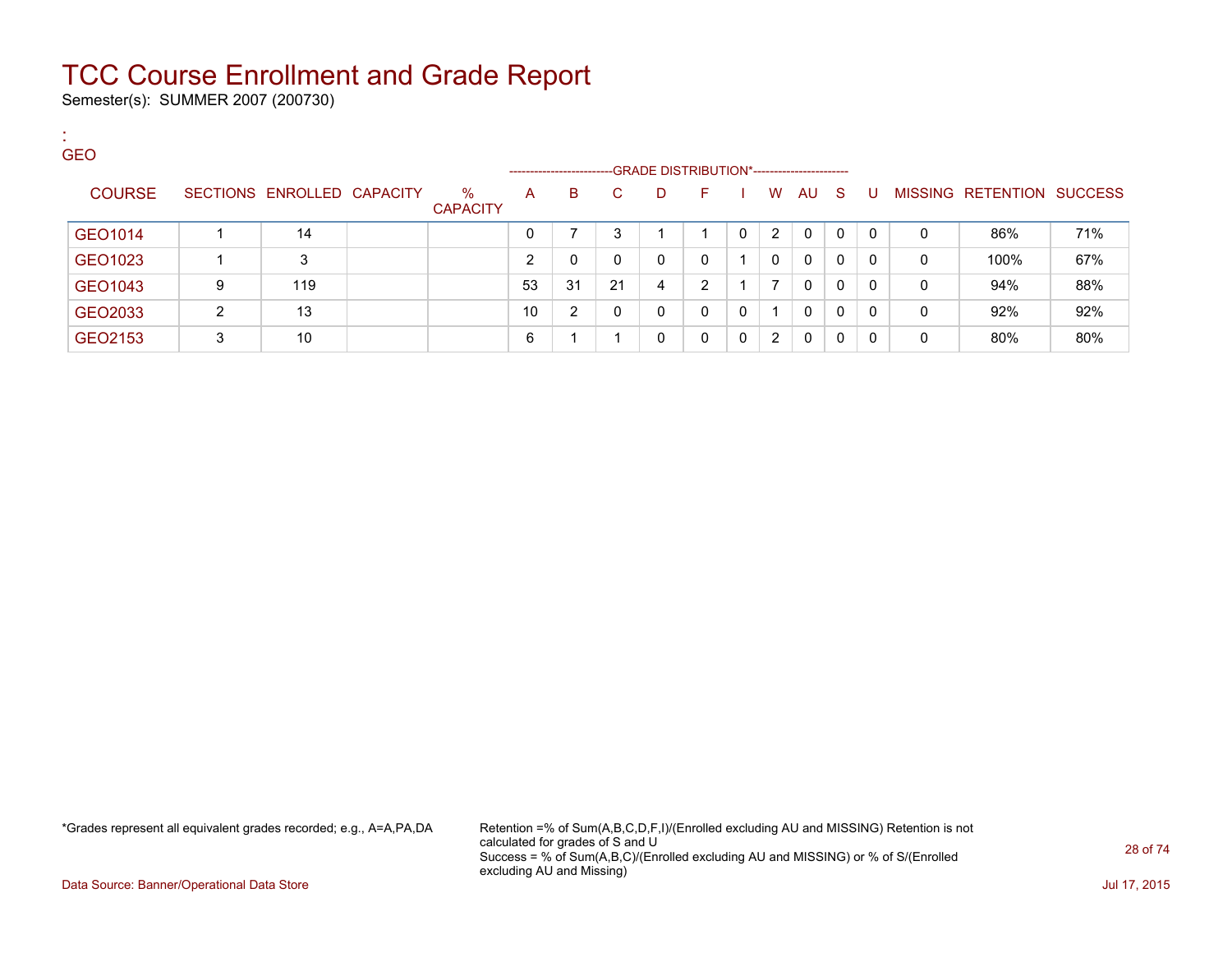Semester(s): SUMMER 2007 (200730)

:

| <b>GER</b>     |                            |                      | --------------------- |    |    |   | -GRADE DISTRIBUTION*----------------------- |   |        |   |   |   |                           |      |
|----------------|----------------------------|----------------------|-----------------------|----|----|---|---------------------------------------------|---|--------|---|---|---|---------------------------|------|
| <b>COURSE</b>  | SECTIONS ENROLLED CAPACITY | %<br><b>CAPACITY</b> | A                     | B. | C. | D | - F -                                       |   | W AU S |   | U |   | MISSING RETENTION SUCCESS |      |
| <b>GER1001</b> | 5                          |                      | 4                     |    |    |   | 0                                           | 0 |        | 0 | 0 | 0 | 100%                      | 100% |
| GER1103        | 9                          |                      | 8                     |    |    |   |                                             | 0 | 0      |   | 0 | 0 | 100%                      | 100% |
| <b>GER1213</b> | 6                          |                      | -3                    |    |    |   |                                             |   | 0      |   |   | 0 | 83%                       | 83%  |

\*Grades represent all equivalent grades recorded; e.g., A=A,PA,DA Retention =% of Sum(A,B,C,D,F,I)/(Enrolled excluding AU and MISSING) Retention is not calculated for grades of S and U Success = % of Sum(A,B,C)/(Enrolled excluding AU and MISSING) or % of S/(Enrolled excluding AU and Missing)

Data Source: Banner/Operational Data Store Jul 17, 2015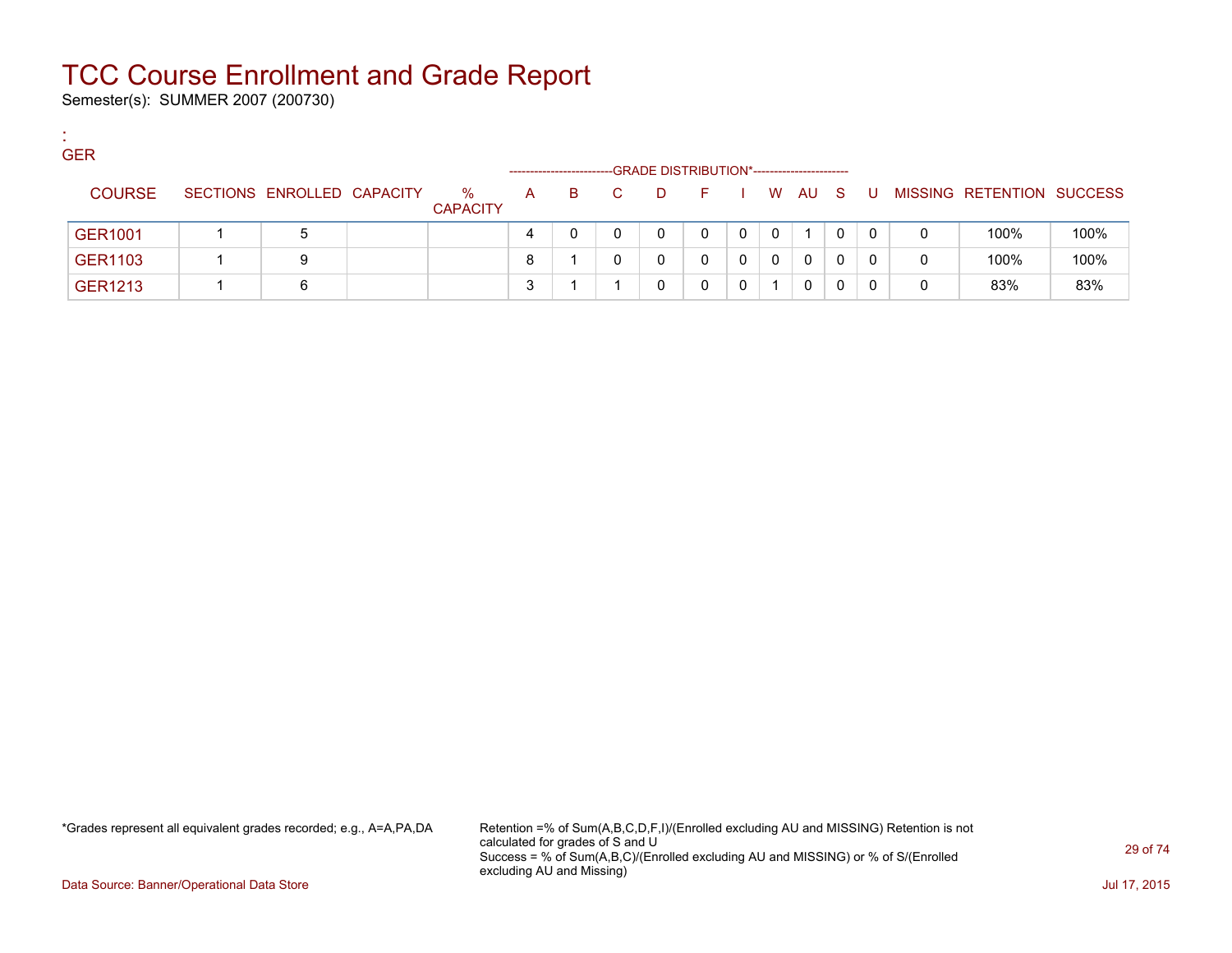Semester(s): SUMMER 2007 (200730)

:

| GT            |                            |                         |                |   |              |   | -----------------------GRADE DISTRIBUTION*----------------------- |              |              |              |              |              |              |                           |      |
|---------------|----------------------------|-------------------------|----------------|---|--------------|---|-------------------------------------------------------------------|--------------|--------------|--------------|--------------|--------------|--------------|---------------------------|------|
| <b>COURSE</b> | SECTIONS ENROLLED CAPACITY | $\%$<br><b>CAPACITY</b> | A              | B | C            | D | F                                                                 |              | W            | AU           | S.           | -U           |              | MISSING RETENTION SUCCESS |      |
| GT1011        | 4                          |                         | 4              | 0 | 0            | 0 | 0                                                                 | $\mathbf{0}$ | $\mathbf{0}$ | $\mathbf{0}$ | $\mathbf 0$  | $\mathbf{0}$ | 0            | 100%                      | 100% |
| GT1143        | 6                          |                         | 6              | 0 | 0            | 0 | 0                                                                 | $\mathbf{0}$ | 0            | $\Omega$     | $\mathbf{0}$ | $\Omega$     | 0            | 100%                      | 100% |
| GT1223        | 6                          |                         | 6              | 0 | 0            | 0 | 0                                                                 | 0            | $\mathbf{0}$ | $\mathbf{0}$ | $\mathbf{0}$ | $\Omega$     | 0            | 100%                      | 100% |
| GT1333        | 5                          |                         | 5              | 0 | $\mathbf{0}$ | 0 | 0                                                                 | 0            | $\mathbf{0}$ | $\mathbf{0}$ | $\mathbf{0}$ | $\Omega$     | 0            | 100%                      | 100% |
| GT1413        | 5                          |                         | 5              | 0 | 0            | 0 | 0                                                                 | $\mathbf{0}$ | $\mathbf{0}$ | $\mathbf{0}$ | 0            | 0            | 0            | 100%                      | 100% |
| GT1443        | 5                          |                         | 5              | 0 | $\Omega$     | 0 | 0                                                                 | $\mathbf{0}$ | $\mathbf{0}$ | $\Omega$     | $\mathbf{0}$ | $\mathbf{0}$ | $\mathbf{0}$ | 100%                      | 100% |
| GT2014        | 4                          |                         | 4              | 0 | 0            | 0 | 0                                                                 | $\mathbf{0}$ | $\mathbf{0}$ | $\Omega$     | $\mathbf{0}$ | $\Omega$     | 0            | 100%                      | 100% |
| GT2064        | $\overline{2}$             |                         | 2              | 0 | $\mathbf{0}$ | 0 | 0                                                                 | 0            | $\mathbf{0}$ | 0            | $\mathbf 0$  | $\mathbf{0}$ | 0            | 100%                      | 100% |
| GT2124        | 4                          |                         | 4              | 0 | 0            | 0 | 0                                                                 | $\mathbf{0}$ | 0            | $\mathbf{0}$ | $\mathbf{0}$ | 0            | 0            | 100%                      | 100% |
| GT2224        | $\overline{2}$             |                         | $\overline{2}$ | 0 | 0            | 0 | 0                                                                 | 0            | 0            | 0            | 0            | 0            | 0            | 100%                      | 100% |

\*Grades represent all equivalent grades recorded; e.g., A=A,PA,DA Retention =% of Sum(A,B,C,D,F,I)/(Enrolled excluding AU and MISSING) Retention is not calculated for grades of S and U Success = % of Sum(A,B,C)/(Enrolled excluding AU and MISSING) or % of S/(Enrolled excluding AU and Missing)

Data Source: Banner/Operational Data Store Jul 17, 2015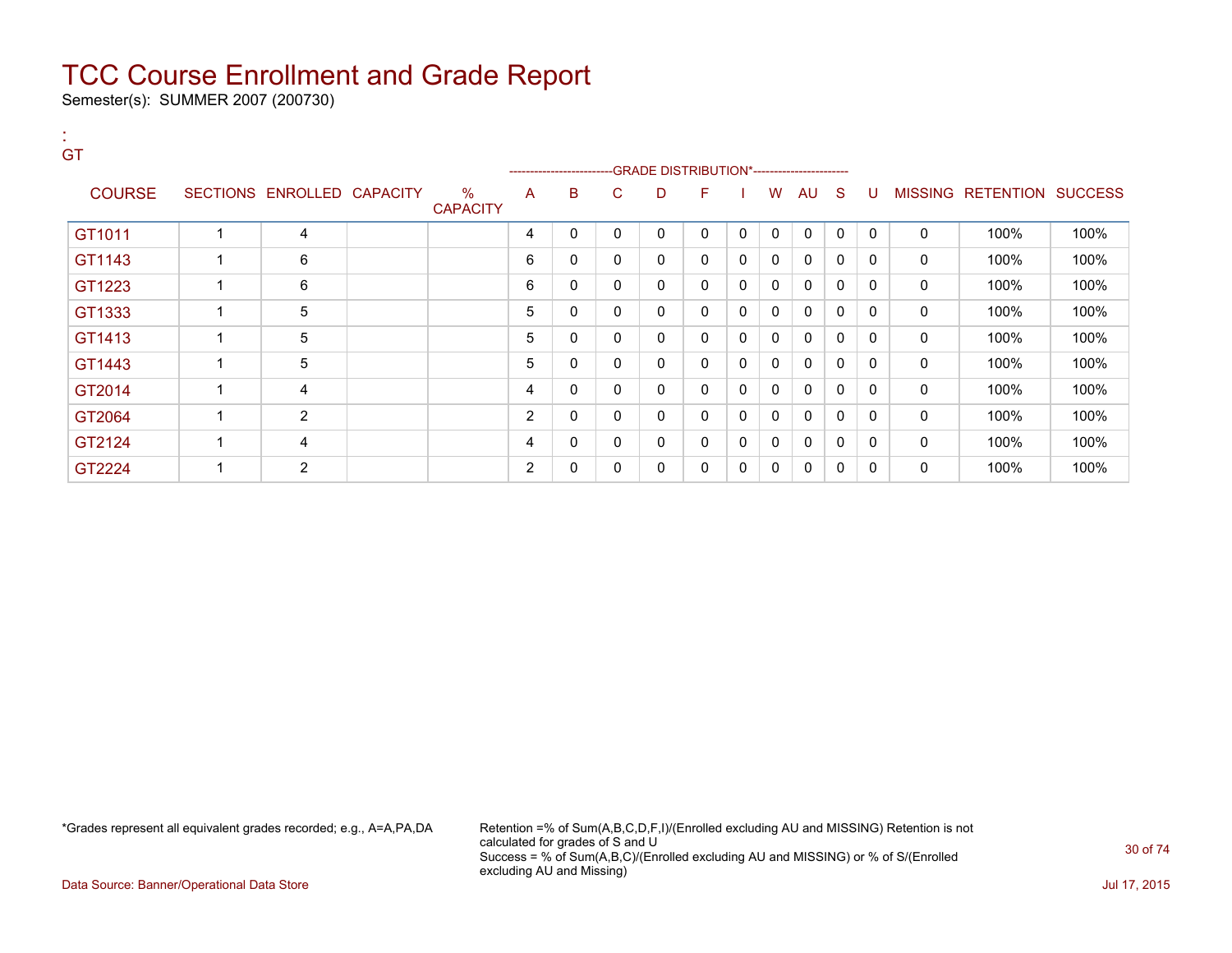Semester(s): SUMMER 2007 (200730)

:

| <b>HFS</b>     |  |                 |                                                                    |  |               |                |                                                     |                |  |                                                                             |     |
|----------------|--|-----------------|--------------------------------------------------------------------|--|---------------|----------------|-----------------------------------------------------|----------------|--|-----------------------------------------------------------------------------|-----|
|                |  |                 | ------------------------GRADE DISTRIBUTION*----------------------- |  |               |                |                                                     |                |  |                                                                             |     |
| <b>COURSE</b>  |  | <b>CAPACITY</b> |                                                                    |  |               |                |                                                     |                |  | SECTIONS ENROLLED CAPACITY % A B C D F I W AU S U MISSING RETENTION SUCCESS |     |
| <b>HFS1413</b> |  |                 |                                                                    |  | $\mathcal{P}$ | 0 <sup>1</sup> | $\overline{\phantom{0}}$ 0 $\overline{\phantom{0}}$ | $\overline{0}$ |  | 100%                                                                        | 78% |

\*Grades represent all equivalent grades recorded; e.g., A=A,PA,DA Retention =% of Sum(A,B,C,D,F,I)/(Enrolled excluding AU and MISSING) Retention is not calculated for grades of S and U Success = % of Sum(A,B,C)/(Enrolled excluding AU and MISSING) or % of S/(Enrolled excluding AU and Missing)

Data Source: Banner/Operational Data Store Jul 17, 2015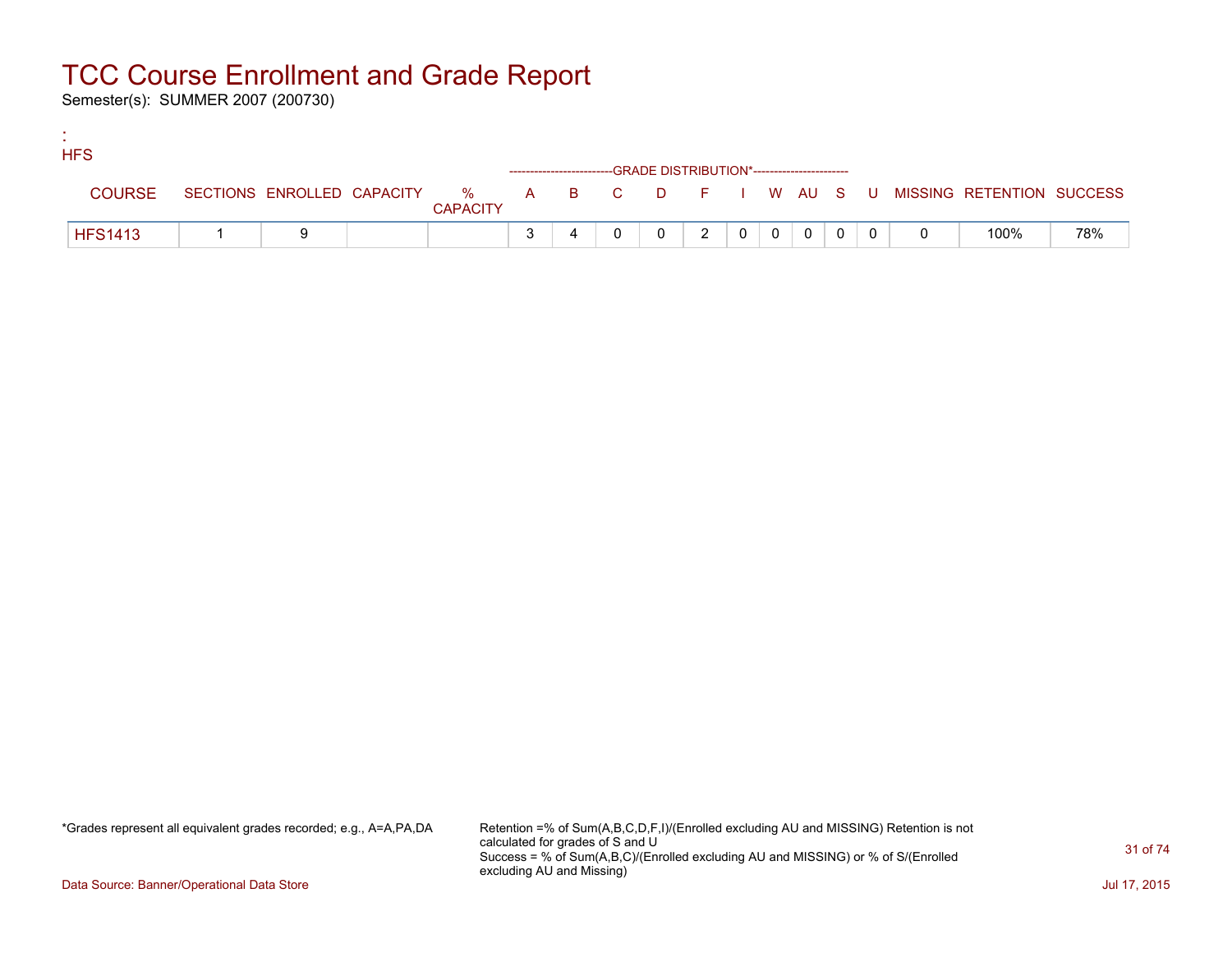Semester(s): SUMMER 2007 (200730)

:

| <b>HIS</b>     |    |                            |                         | ------------------- |     |    | -GRADE DISTRIBUTION*----------------------- |          |          |    |    |    |          |   |                                  |     |
|----------------|----|----------------------------|-------------------------|---------------------|-----|----|---------------------------------------------|----------|----------|----|----|----|----------|---|----------------------------------|-----|
| <b>COURSE</b>  |    | SECTIONS ENROLLED CAPACITY | $\%$<br><b>CAPACITY</b> | A                   | B   | C. | D                                           | F.       |          | W  | AU | -S | U        |   | <b>MISSING RETENTION SUCCESS</b> |     |
| <b>HIS1033</b> | 4  | 40                         |                         | 12                  |     | ົ  | 0                                           |          |          | 12 | 0  | 0  | $\Omega$ | 0 | 70%                              | 52% |
| <b>HIS1053</b> |    | 39                         |                         | 15                  | 10  | 4  | 2                                           | 4        | $\Omega$ | 4  | 0  | 0  | $\Omega$ | 0 | $90\%$                           | 74% |
| <b>HIS1063</b> | 2  | 46                         |                         | 16                  | 16  | 6  | 3                                           | $\Omega$ | 0        | 5  | 0  | 0  | $\Omega$ | 0 | 89%                              | 83% |
| <b>HIS1483</b> |    | 200                        |                         | 78                  | 48  | 28 | 15                                          | 9        |          | 20 |    | 0  | 0        |   | 90%                              | 78% |
| <b>HIS1493</b> | 24 | 525                        |                         | 181                 | 118 | 69 | 23                                          | 35       |          | 97 |    | 0  | 0        | 0 | 81%                              | 70% |

\*Grades represent all equivalent grades recorded; e.g., A=A,PA,DA Retention =% of Sum(A,B,C,D,F,I)/(Enrolled excluding AU and MISSING) Retention is not calculated for grades of S and U Success = % of Sum(A,B,C)/(Enrolled excluding AU and MISSING) or % of S/(Enrolled excluding AU and Missing)

Data Source: Banner/Operational Data Store Jul 17, 2015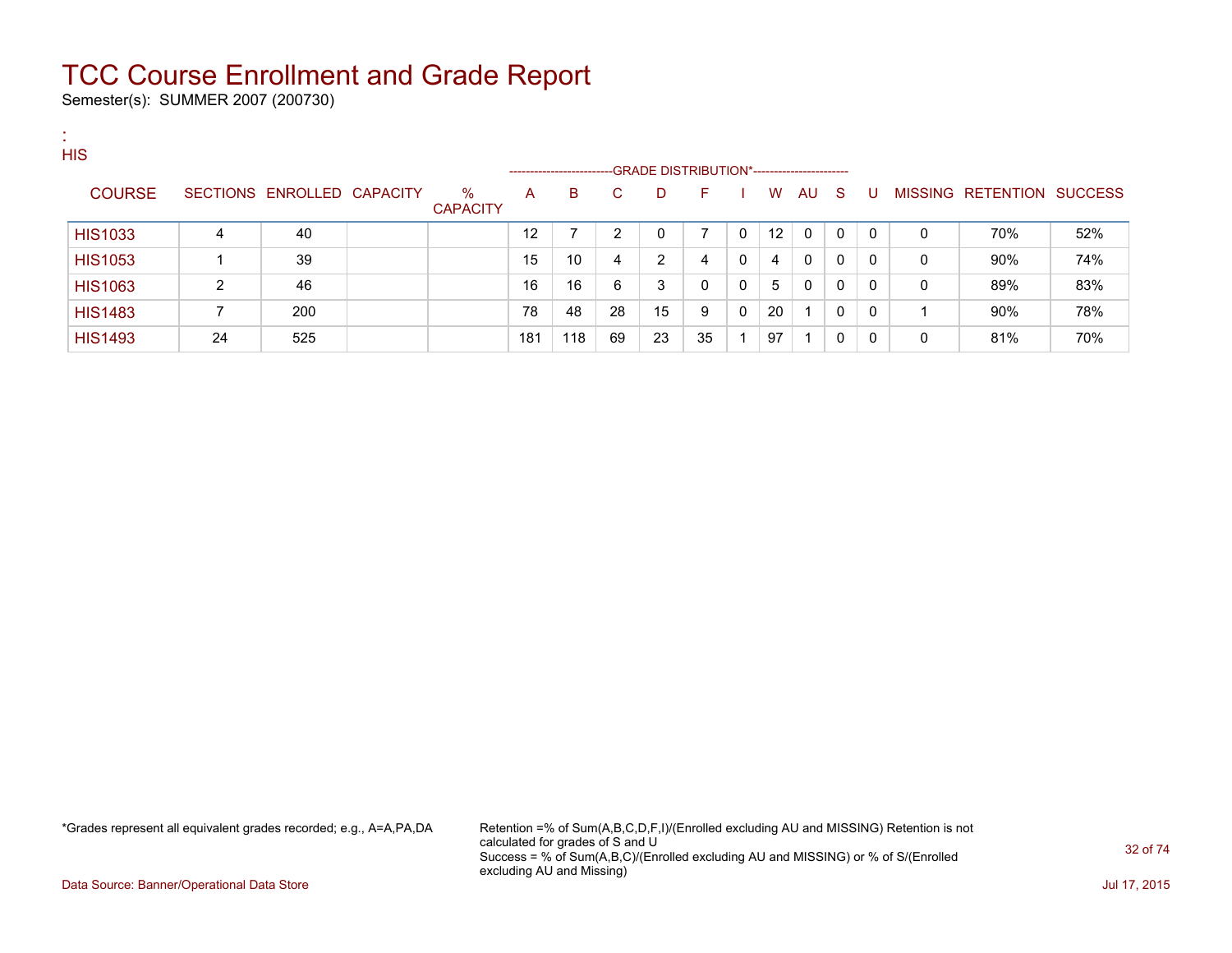Semester(s): SUMMER 2007 (200730)

:

| <b>SIL</b> | <b>HIT</b>     |                            |                         |   |                       |   |                                             |    |          |          |          |              |              |   |                           |      |
|------------|----------------|----------------------------|-------------------------|---|-----------------------|---|---------------------------------------------|----|----------|----------|----------|--------------|--------------|---|---------------------------|------|
|            |                |                            |                         |   | --------------------- |   | -GRADE DISTRIBUTION*----------------------- |    |          |          |          |              |              |   |                           |      |
|            | <b>COURSE</b>  | SECTIONS ENROLLED CAPACITY | $\%$<br><b>CAPACITY</b> | A | B.                    | C | D                                           | н. |          | W        | AU       | - S          | U            |   | MISSING RETENTION SUCCESS |      |
|            | <b>HIT1231</b> |                            |                         | ົ | 5                     |   | $\mathbf{0}$                                | 0  | $\Omega$ | $\Omega$ | $\Omega$ | $\Omega$     | $\mathbf{0}$ | 0 | 100%                      | 100% |
|            | <b>HIT1412</b> | 5                          |                         | 3 | ົ                     |   | 0                                           | 0  | $\Omega$ | $\Omega$ | $\Omega$ | $\Omega$     | 0            | 0 | 100%                      | 100% |
|            | <b>HIT2053</b> | 10                         |                         | 5 | 3                     | ົ |                                             | 0  |          | $\Omega$ | $\Omega$ | $\mathbf{0}$ | $\mathbf{0}$ | 0 | 100%                      | 100% |
|            | <b>HIT2342</b> | 8                          |                         | 6 | ົ                     |   |                                             | 0  |          | $\Omega$ | 0        |              |              | 0 | 100%                      | 100% |

\*Grades represent all equivalent grades recorded; e.g., A=A,PA,DA Retention =% of Sum(A,B,C,D,F,I)/(Enrolled excluding AU and MISSING) Retention is not calculated for grades of S and U Success = % of Sum(A,B,C)/(Enrolled excluding AU and MISSING) or % of S/(Enrolled excluding AU and Missing)

Data Source: Banner/Operational Data Store Jul 17, 2015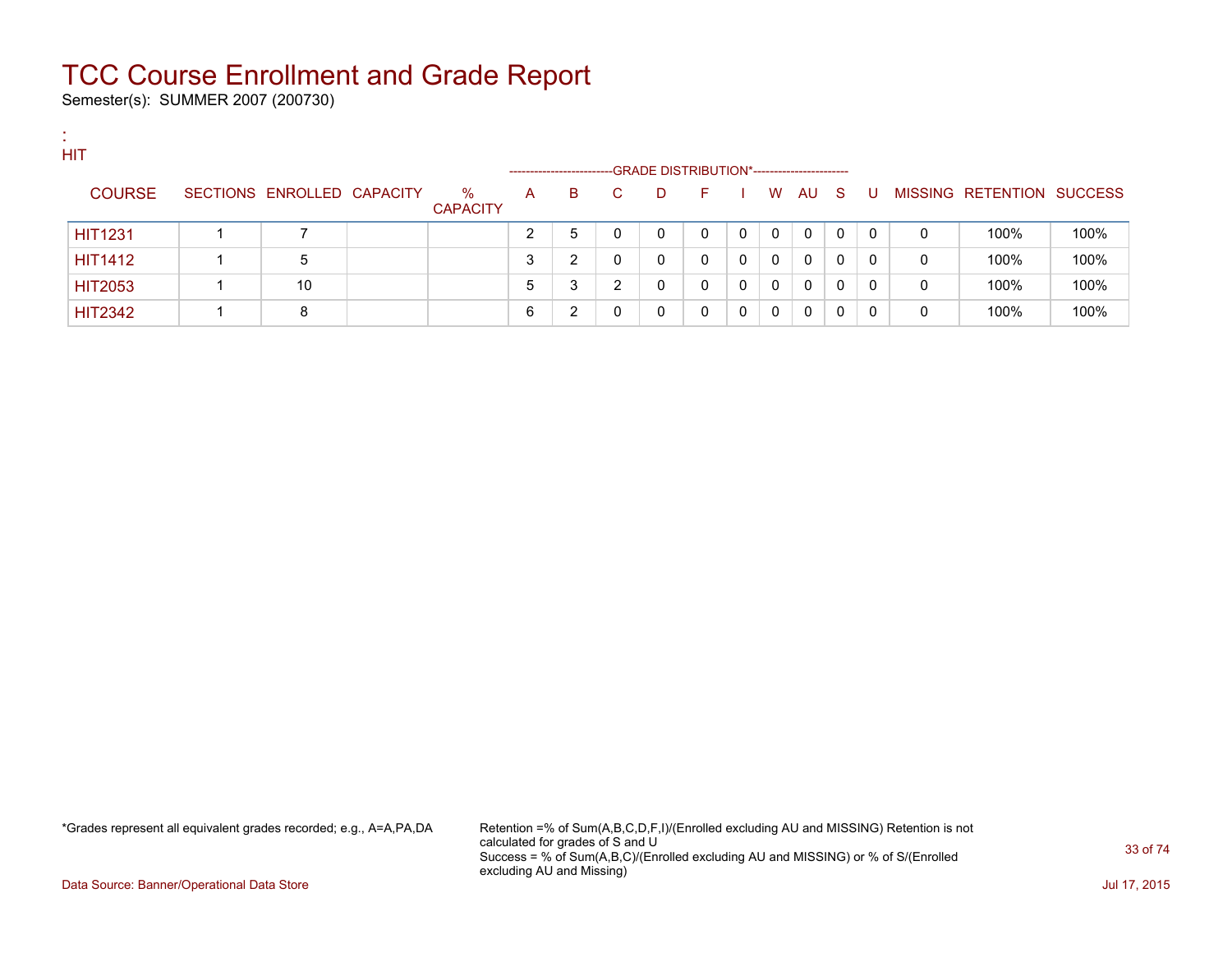Semester(s): SUMMER 2007 (200730)

:

| <b>HR</b>     |  |                 |  |                                                                    |                |                |              |          |                                                                             |     |
|---------------|--|-----------------|--|--------------------------------------------------------------------|----------------|----------------|--------------|----------|-----------------------------------------------------------------------------|-----|
|               |  |                 |  | ------------------------GRADE DISTRIBUTION*----------------------- |                |                |              |          |                                                                             |     |
| <b>COURSE</b> |  | <b>CAPACITY</b> |  |                                                                    |                |                |              |          | SECTIONS ENROLLED CAPACITY % A B C D F I W AU S U MISSING RETENTION SUCCESS |     |
| <b>HR1313</b> |  |                 |  |                                                                    | 0 <sup>1</sup> | $\overline{0}$ | $^{\circ}$ 0 | $\Omega$ | 91%                                                                         | 91% |

\*Grades represent all equivalent grades recorded; e.g., A=A,PA,DA Retention =% of Sum(A,B,C,D,F,I)/(Enrolled excluding AU and MISSING) Retention is not calculated for grades of S and U Success = % of Sum(A,B,C)/(Enrolled excluding AU and MISSING) or % of S/(Enrolled excluding AU and Missing)

Data Source: Banner/Operational Data Store Jul 17, 2015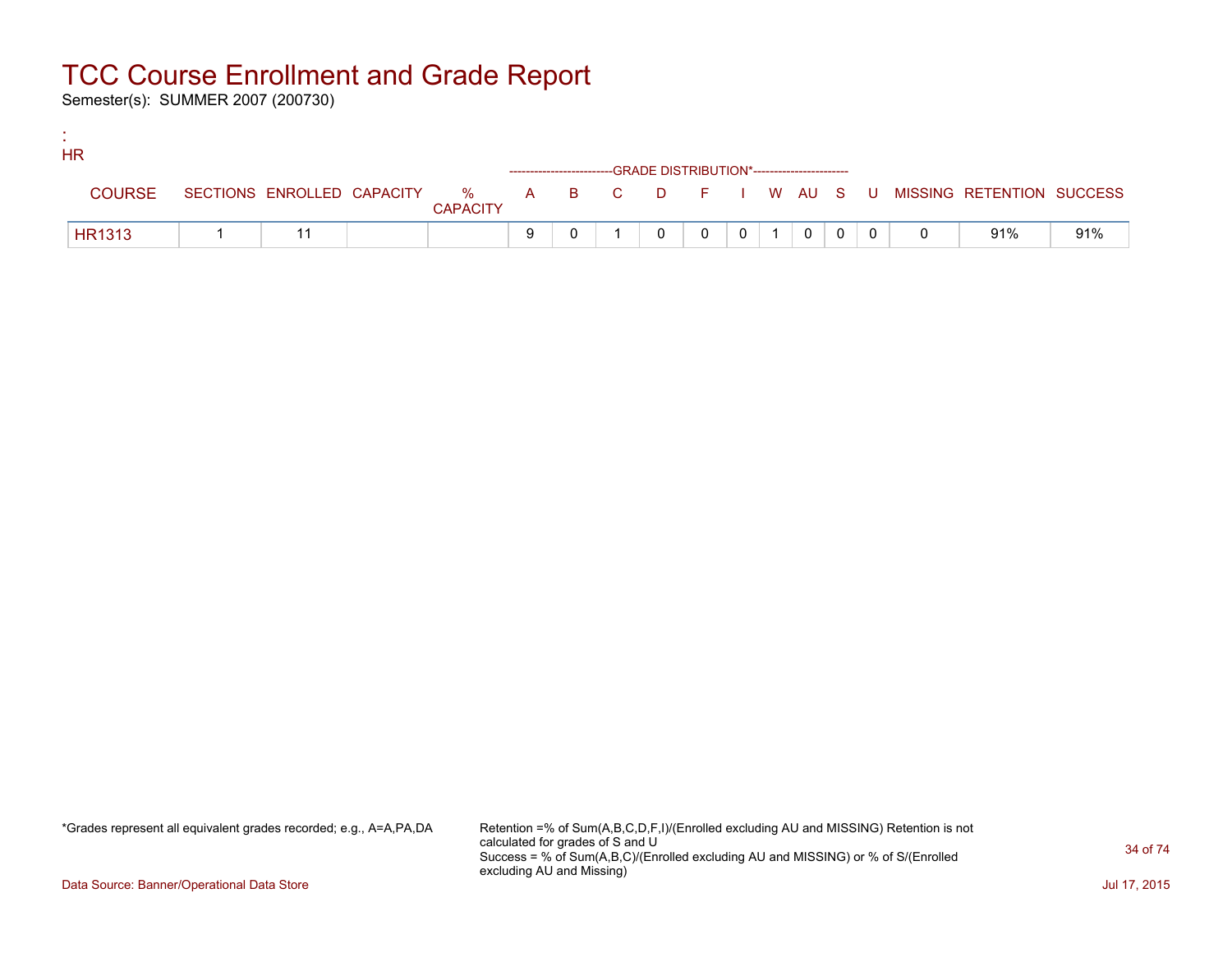Semester(s): SUMMER 2007 (200730)

:

| <b>HS</b>     |   |                            |                         |    | ---------------------- |    | -GRADE DISTRIBUTION*---------------------- |              |              |              |              |     |                |              |                           |      |
|---------------|---|----------------------------|-------------------------|----|------------------------|----|--------------------------------------------|--------------|--------------|--------------|--------------|-----|----------------|--------------|---------------------------|------|
| <b>COURSE</b> |   | SECTIONS ENROLLED CAPACITY | $\%$<br><b>CAPACITY</b> | A  | B                      | C. | D                                          | F.           |              | W            | AU           | - S | U              |              | MISSING RETENTION SUCCESS |      |
| <b>HS1113</b> | 2 | 15                         |                         | 12 | $\overline{2}$         |    | 0                                          | 0            | 0            |              | 0            | 0   | $\overline{0}$ | 0            | 93%                       | 93%  |
| <b>HS2073</b> |   | 8                          |                         | 8  | 0                      |    | 0                                          | 0            | 0            | 0            | 0            | 0   | $\mathbf{0}$   | $\mathbf{0}$ | 100%                      | 100% |
| <b>HS2113</b> |   | 13                         |                         | 9  | 2                      |    |                                            | 0            |              | $\mathbf{0}$ | $\mathbf{0}$ | 0   | $\Omega$       | 0            | 100%                      | 85%  |
| <b>HS2173</b> |   |                            |                         |    | 0                      | U  | 0                                          | $\mathbf{0}$ | $\mathbf{0}$ | $\mathbf{0}$ | 0            | 0   | $\mathbf 0$    | 0            | 100%                      | 100% |
| <b>HS2991</b> | 6 | 63                         |                         | 58 | 3                      |    | 0                                          |              | 0            | 0            | 0            | 0   | $\Omega$       | 0            | 100%                      | 98%  |

\*Grades represent all equivalent grades recorded; e.g., A=A,PA,DA Retention =% of Sum(A,B,C,D,F,I)/(Enrolled excluding AU and MISSING) Retention is not calculated for grades of S and U Success = % of Sum(A,B,C)/(Enrolled excluding AU and MISSING) or % of S/(Enrolled excluding AU and Missing)

Data Source: Banner/Operational Data Store Jul 17, 2015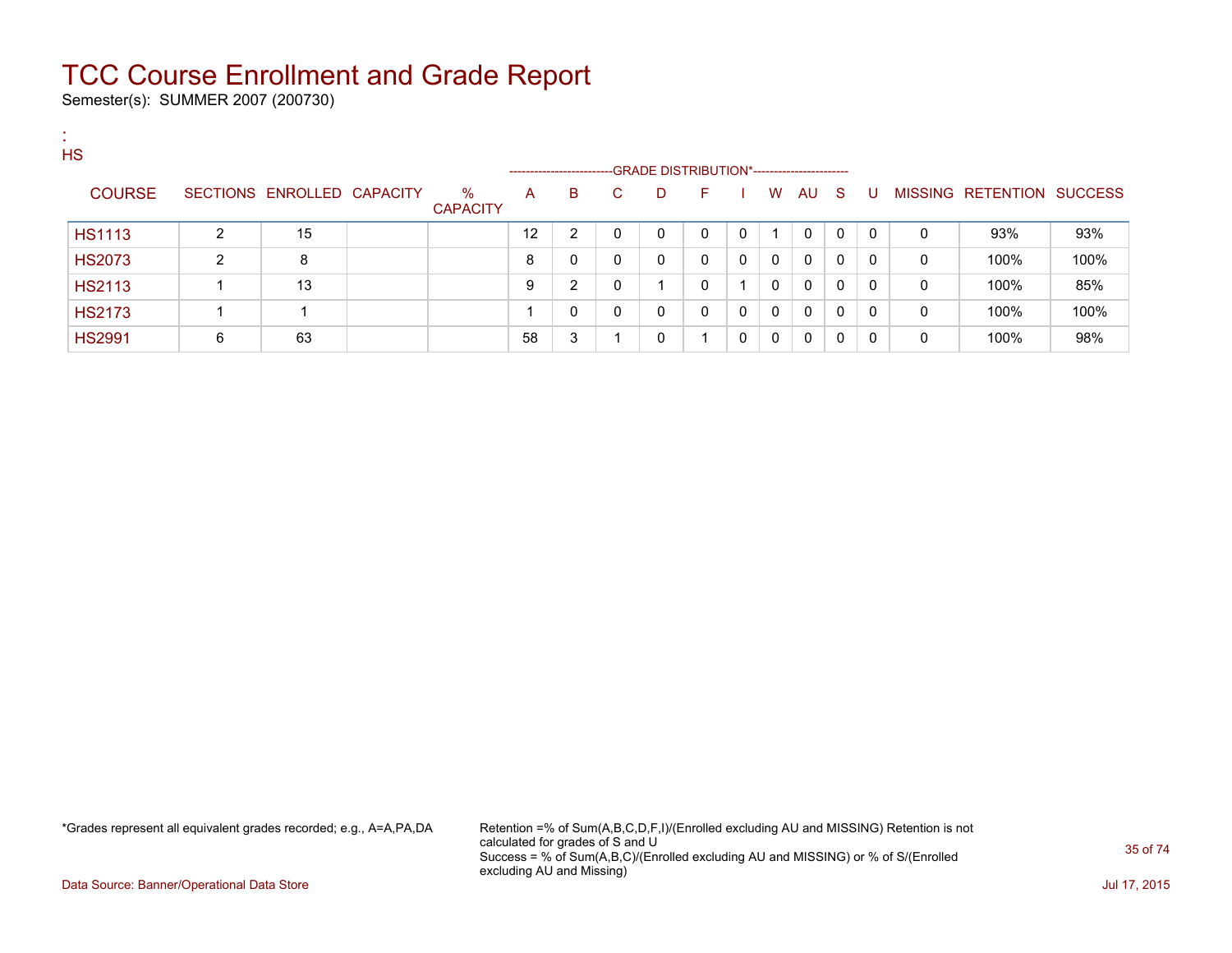Semester(s): SUMMER 2007 (200730)

:

| . .<br>HT     |                |                            |                         |    | ------------------------GRADE                DISTRIBUTION*---------------------- |              |             |              |              |   |              |              |              |   |                           |      |
|---------------|----------------|----------------------------|-------------------------|----|----------------------------------------------------------------------------------|--------------|-------------|--------------|--------------|---|--------------|--------------|--------------|---|---------------------------|------|
| <b>COURSE</b> |                | SECTIONS ENROLLED CAPACITY | $\%$<br><b>CAPACITY</b> | A  | B                                                                                | C            | D           | F            |              | W | AU S         |              | U            |   | MISSING RETENTION SUCCESS |      |
| HT1061        | $\overline{2}$ | 15                         |                         | 12 | $\overline{2}$                                                                   | 0            | 0           | $\Omega$     | $\mathbf{0}$ |   | $\mathbf{0}$ | $\mathbf{0}$ | $\mathbf{0}$ | 0 | 93%                       | 93%  |
| HT1091        | $\overline{2}$ | 12                         |                         | 11 | 0                                                                                | 0            | $\mathbf 0$ | $\mathbf{0}$ | 0            |   | 0            | 0            | 0            | 0 | 92%                       | 92%  |
| <b>HT1381</b> |                | 10                         |                         | 10 | $\mathbf{0}$                                                                     | 0            | 0           | 0            | $\mathbf{0}$ | 0 | 0            | 0            | $\Omega$     | 0 | 100%                      | 100% |
| HT2251        |                | 3                          |                         | 3  | $\mathbf 0$                                                                      | 0            | 0           | 0            | 0            | 0 | 0            | 0            | $\Omega$     | 0 | 100%                      | 100% |
| HT2401        |                | 10                         |                         | 10 | $\mathbf{0}$                                                                     | 0            | 0           | $\mathbf{0}$ | 0            | 0 | 0            | 0            | $\Omega$     | 0 | 100%                      | 100% |
| <b>HT2994</b> |                | 2                          |                         | 2  | $\mathbf 0$                                                                      | $\mathbf{0}$ | 0           | 0            | 0            | 0 | 0            | 0            | 0            | 0 | 100%                      | 100% |

\*Grades represent all equivalent grades recorded; e.g., A=A,PA,DA Retention =% of Sum(A,B,C,D,F,I)/(Enrolled excluding AU and MISSING) Retention is not calculated for grades of S and U Success = % of Sum(A,B,C)/(Enrolled excluding AU and MISSING) or % of S/(Enrolled excluding AU and Missing)

Data Source: Banner/Operational Data Store Jul 17, 2015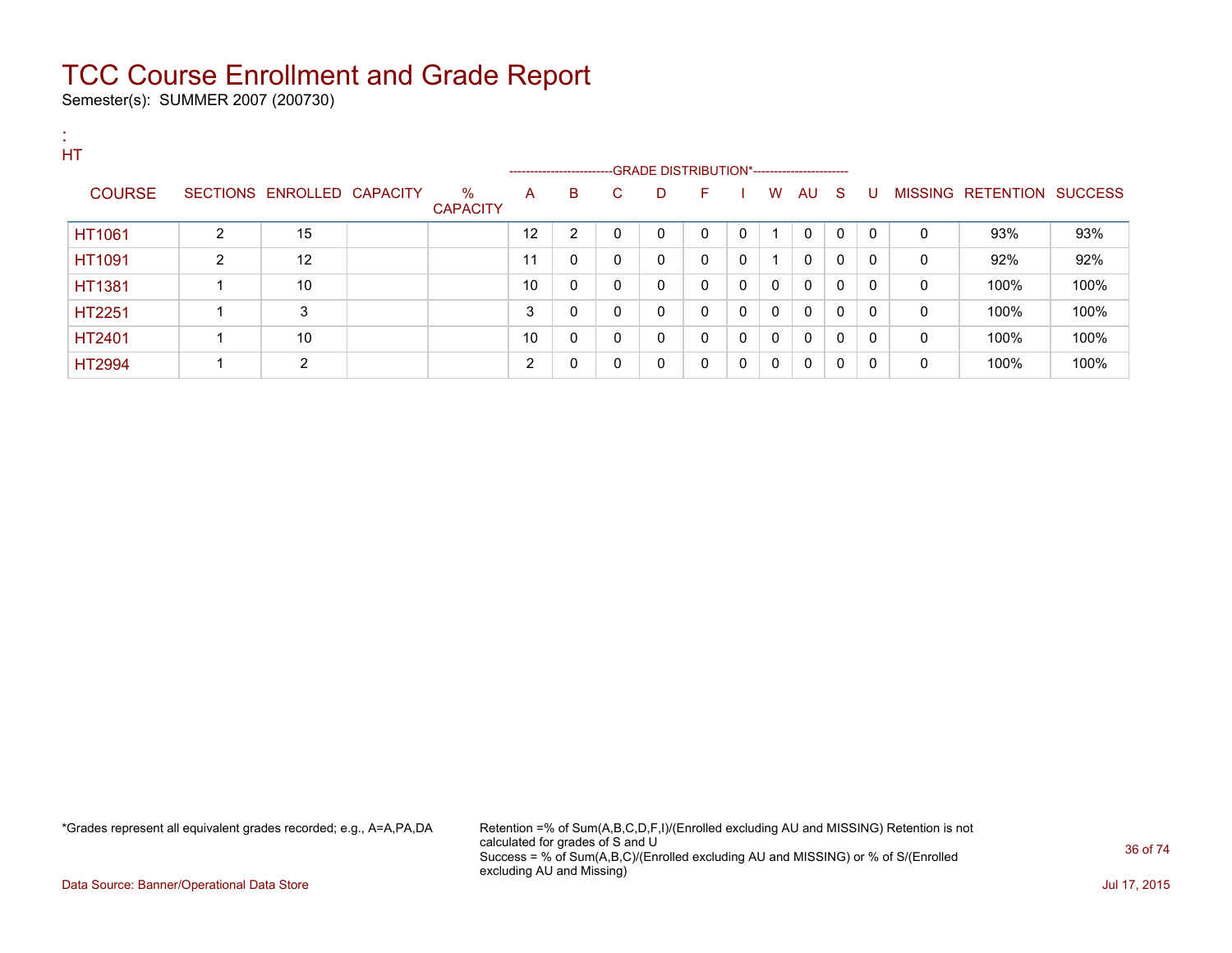Semester(s): SUMMER 2007 (200730)

:

#### **HUM** ---GRADE DISTRIBUTION\*------------------------COURSE SECTIONS ENROLLED CAPACITY % **CAPACITY** A B C D F I W AU S U MISSING RETENTION SUCCESS HUM2113 | 14 | 230 | | | | | | 122 | 55 | 17 | 5 | 7 | 0 | 23 | 1 | 0 | 0 | 0 | 0 | 90% | 85% HUM2223 | 7 | 106 | | 79 | 13 | 1 | 1 | 5 | 1 | 6 | 0 | 0 | 0 | 0 | 94% | 88% HUM2333 1 8 2 4 1 0 0 0 1 0 0 0 0 88% 88% HUM2443 | 4 | 85 | | 28 | 35 | 7 | 0 | 2 | 0 | 13 | 0 | 0 | 0 | 0 | 85% | 82% HUM2553 1 16 11 5 0 0 0 0 0 0 0 0 0 100% 100% HUM2663 | 3 | 50 | | 14 | 14 | 6 | 3 | 5 | 0 | 8 | 0 | 0 | 0 | 0 | 84% | 68% HUM2991 1 1 1 0 0 0 0 0 0 0 0 0 0 100% 100% HUM2993 | 4 | 18 | | 12 | 4 | 0 | 1 | 1 | 0 | 0 | 0 | 0 | 0 | 0 | 100% | 89%

\*Grades represent all equivalent grades recorded; e.g., A=A,PA,DA Retention =% of Sum(A,B,C,D,F,I)/(Enrolled excluding AU and MISSING) Retention is not calculated for grades of S and U Success = % of Sum(A,B,C)/(Enrolled excluding AU and MISSING) or % of S/(Enrolled excluding AU and Missing)

Data Source: Banner/Operational Data Store Jul 17, 2015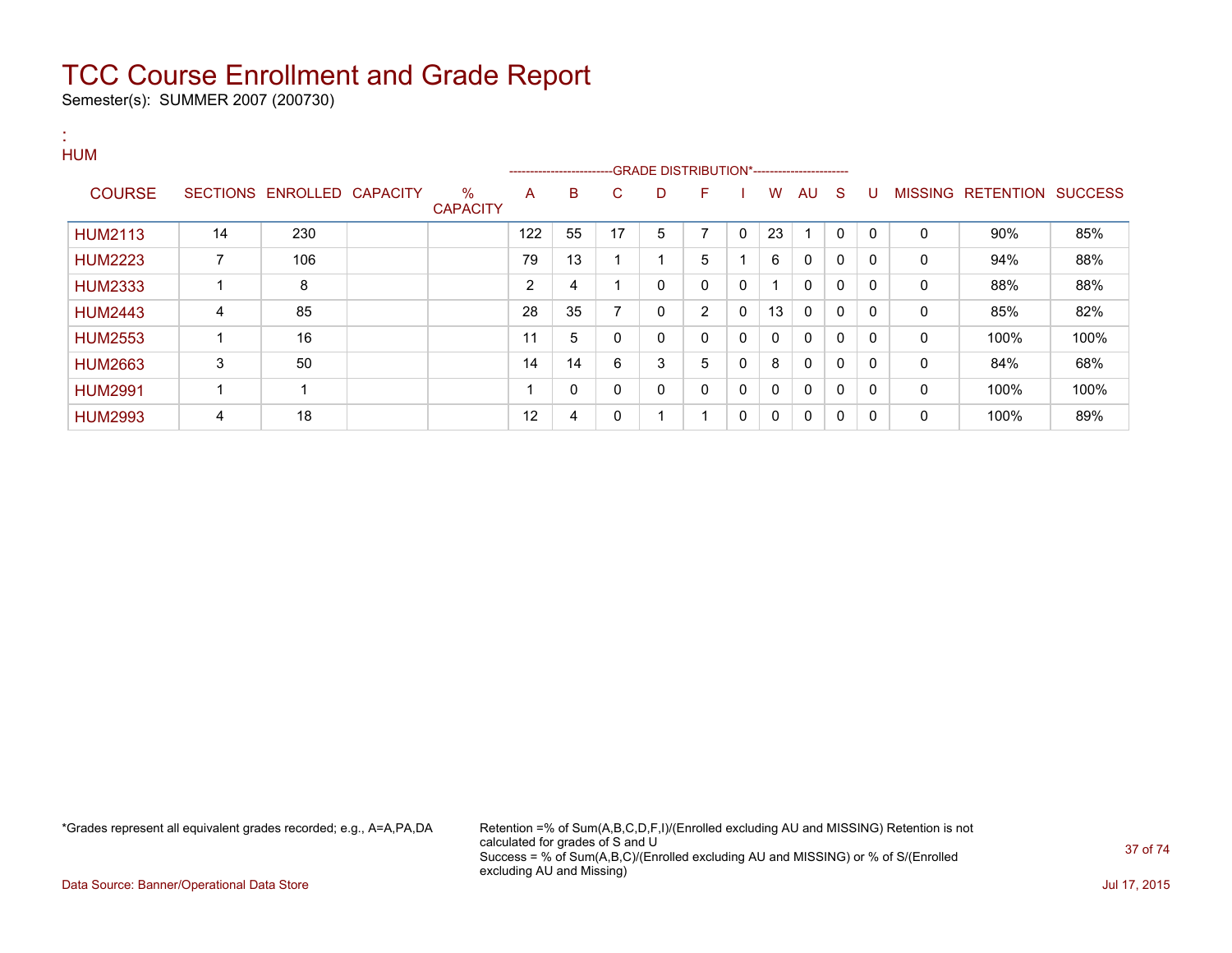Semester(s): SUMMER 2007 (200730)

:

| ID |               |                            |                         |                      |   |   |                                             |    |          |              |              |              |              |   |                           |      |
|----|---------------|----------------------------|-------------------------|----------------------|---|---|---------------------------------------------|----|----------|--------------|--------------|--------------|--------------|---|---------------------------|------|
|    |               |                            |                         | -------------------- |   |   | -GRADE DISTRIBUTION*----------------------- |    |          |              |              |              |              |   |                           |      |
|    | <b>COURSE</b> | SECTIONS ENROLLED CAPACITY | $\%$<br><b>CAPACITY</b> | A                    | в | C | D                                           | F. |          | W            | AU           | -S           | U            |   | MISSING RETENTION SUCCESS |      |
|    | <b>ID1313</b> | 11                         |                         |                      |   |   | $\Omega$                                    | 0  |          |              | 0            | $\mathbf{0}$ | $\mathbf{0}$ | 0 | 91%                       | 82%  |
|    | <b>ID1343</b> | 11                         |                         | 9                    | 0 | 0 | 0                                           | 0  |          |              | $\Omega$     | $\mathbf{0}$ | $\Omega$     | 0 | 91%                       | 82%  |
|    | <b>ID2343</b> | ົ                          |                         | ົ                    | 0 | 0 | 0                                           | 0  | $\Omega$ | $\Omega$     | $\Omega$     | $\mathbf{0}$ | $\mathbf{0}$ | 0 | 100%                      | 100% |
|    | <b>ID2383</b> | 12                         |                         | 12                   | 0 | 0 | $\Omega$                                    | 0  | $\Omega$ | $\mathbf{0}$ | $\mathbf{0}$ | 0            | 0            | 0 | 100%                      | 100% |
|    | <b>ID2993</b> | 11                         |                         | 11                   | 0 | 0 | $\Omega$                                    | 0  | $\Omega$ | $\Omega$     | $\Omega$     | 0            |              | 0 | 100%                      | 100% |

\*Grades represent all equivalent grades recorded; e.g., A=A,PA,DA Retention =% of Sum(A,B,C,D,F,I)/(Enrolled excluding AU and MISSING) Retention is not calculated for grades of S and U Success = % of Sum(A,B,C)/(Enrolled excluding AU and MISSING) or % of S/(Enrolled excluding AU and Missing)

Data Source: Banner/Operational Data Store Jul 17, 2015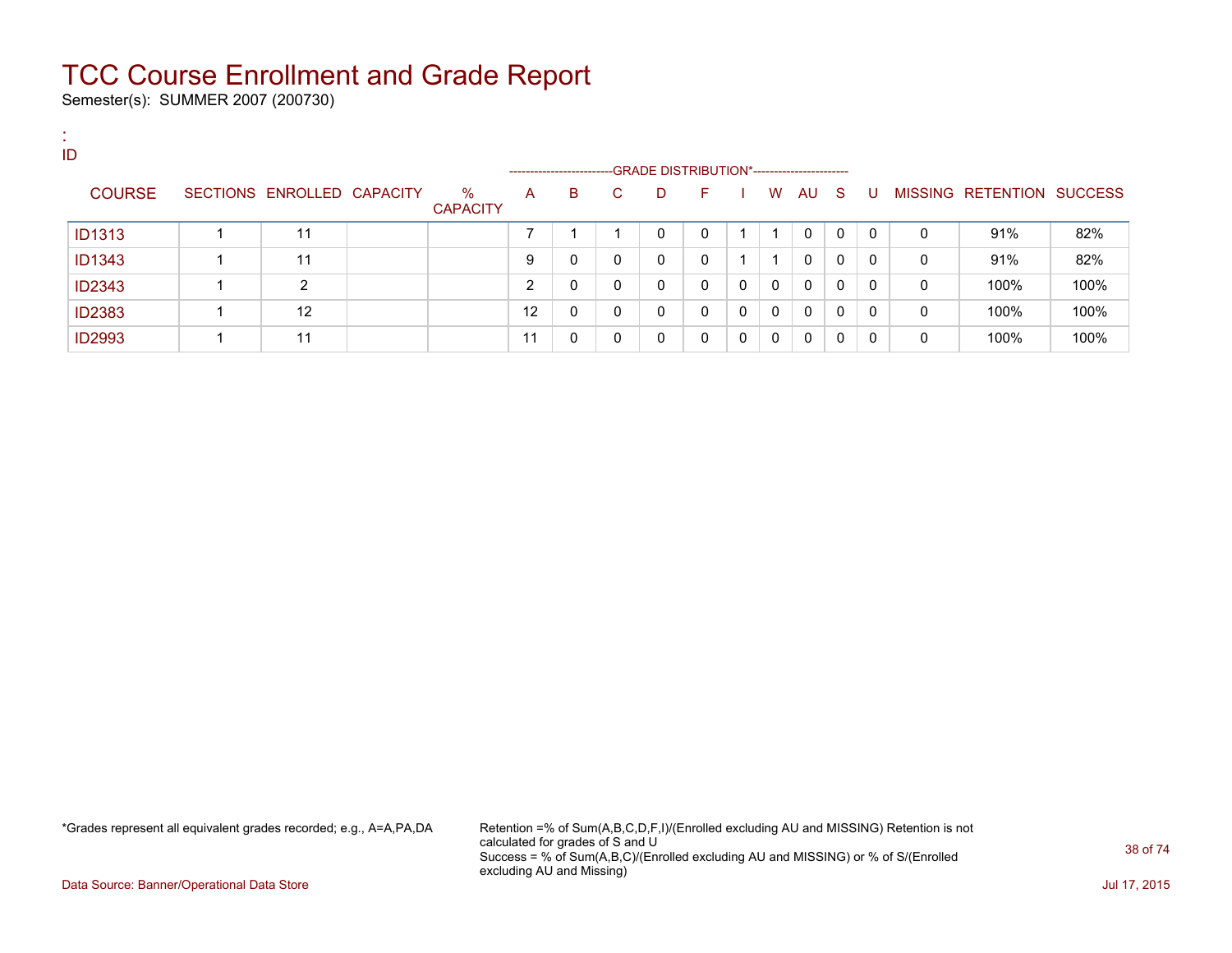Semester(s): SUMMER 2007 (200730)

:

| <b>INT</b>     |                            |                         |                       |    |   |    |                                             |   |   |          |              |       |   |                           |      |
|----------------|----------------------------|-------------------------|-----------------------|----|---|----|---------------------------------------------|---|---|----------|--------------|-------|---|---------------------------|------|
|                |                            |                         | --------------------- |    |   |    | -GRADE DISTRIBUTION*----------------------- |   |   |          |              |       |   |                           |      |
| <b>COURSE</b>  | SECTIONS ENROLLED CAPACITY | $\%$<br><b>CAPACITY</b> | $\mathsf{A}$          | B. |   | D. | E.                                          |   |   | W AU S   |              | . U . |   | MISSING RETENTION SUCCESS |      |
| <b>INT1363</b> | 26                         |                         |                       | 8  | 9 |    |                                             | 0 | 3 | $\Omega$ | $\mathbf{0}$ |       |   | 88%                       | 85%  |
| <b>INT1373</b> |                            |                         |                       |    |   |    |                                             |   | 0 |          |              |       | 0 | 100%                      | 100% |
| <b>INT2991</b> | 5                          |                         |                       |    |   |    |                                             |   | 0 | 0        |              |       |   | 100%                      | 100% |

\*Grades represent all equivalent grades recorded; e.g., A=A,PA,DA Retention =% of Sum(A,B,C,D,F,I)/(Enrolled excluding AU and MISSING) Retention is not calculated for grades of S and U Success = % of Sum(A,B,C)/(Enrolled excluding AU and MISSING) or % of S/(Enrolled excluding AU and Missing)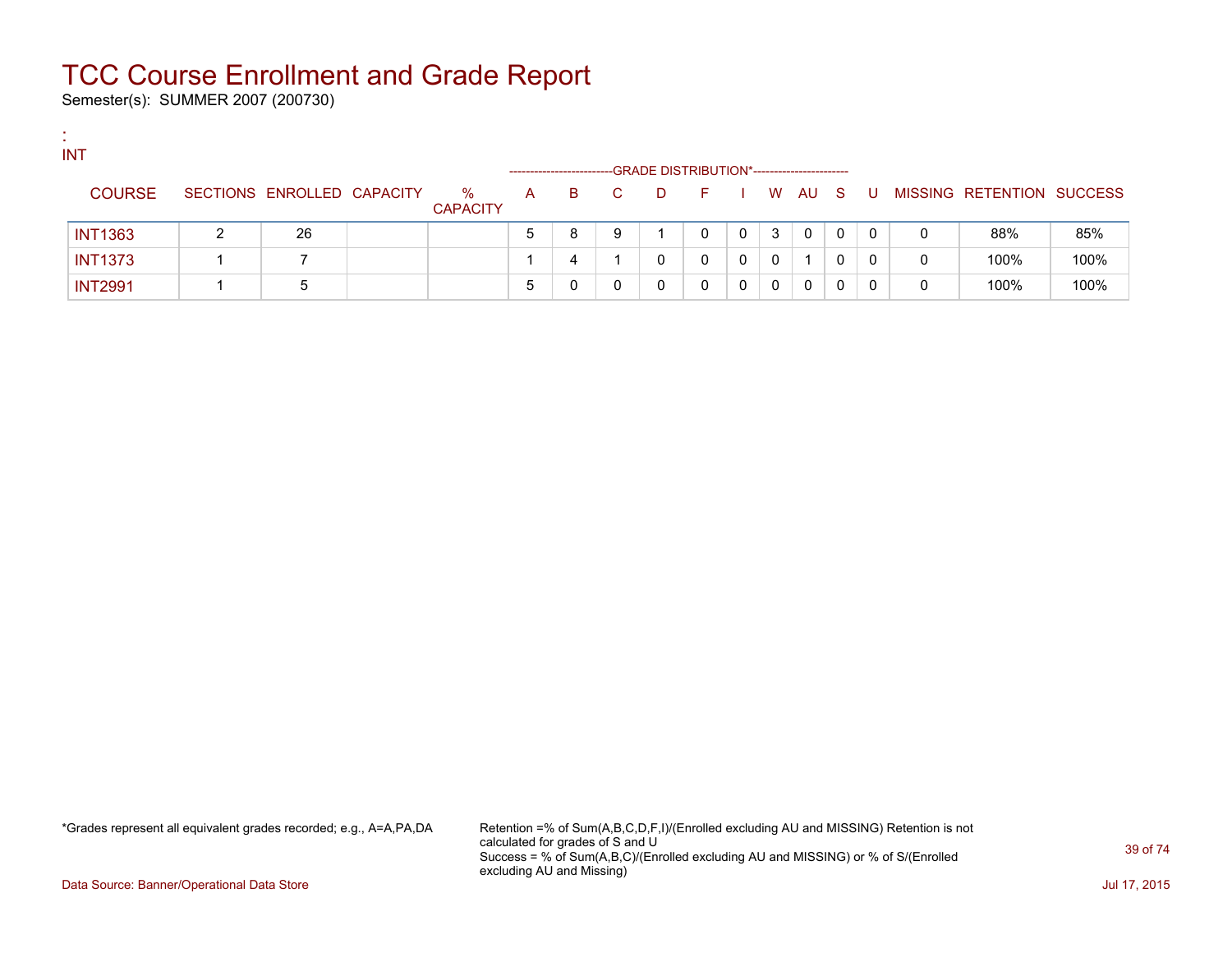Semester(s): SUMMER 2007 (200730)

:

| <b>IS</b>     |                            |                         |   |                       |    |                                             |   |              |   |    |   |                           |      |
|---------------|----------------------------|-------------------------|---|-----------------------|----|---------------------------------------------|---|--------------|---|----|---|---------------------------|------|
|               |                            |                         |   | --------------------- |    | -GRADE DISTRIBUTION*----------------------- |   |              |   |    |   |                           |      |
| <b>COURSE</b> | SECTIONS ENROLLED CAPACITY | $\%$<br><b>CAPACITY</b> | A | B.                    | D. | - F -                                       |   | W AU S       |   | -U |   | MISSING RETENTION SUCCESS |      |
| <b>IS2991</b> |                            |                         |   |                       |    |                                             | 0 | $\mathbf{0}$ | 0 |    |   | 100%                      | 0%   |
| <b>IS2992</b> |                            |                         |   |                       |    |                                             | 0 | 0            | 0 |    | 0 | 100%                      | 100% |
| <b>IS2993</b> | ◠                          |                         |   |                       |    |                                             | 0 | 0            |   |    |   | 100%                      | 100% |

\*Grades represent all equivalent grades recorded; e.g., A=A,PA,DA Retention =% of Sum(A,B,C,D,F,I)/(Enrolled excluding AU and MISSING) Retention is not calculated for grades of S and U Success = % of Sum(A,B,C)/(Enrolled excluding AU and MISSING) or % of S/(Enrolled excluding AU and Missing)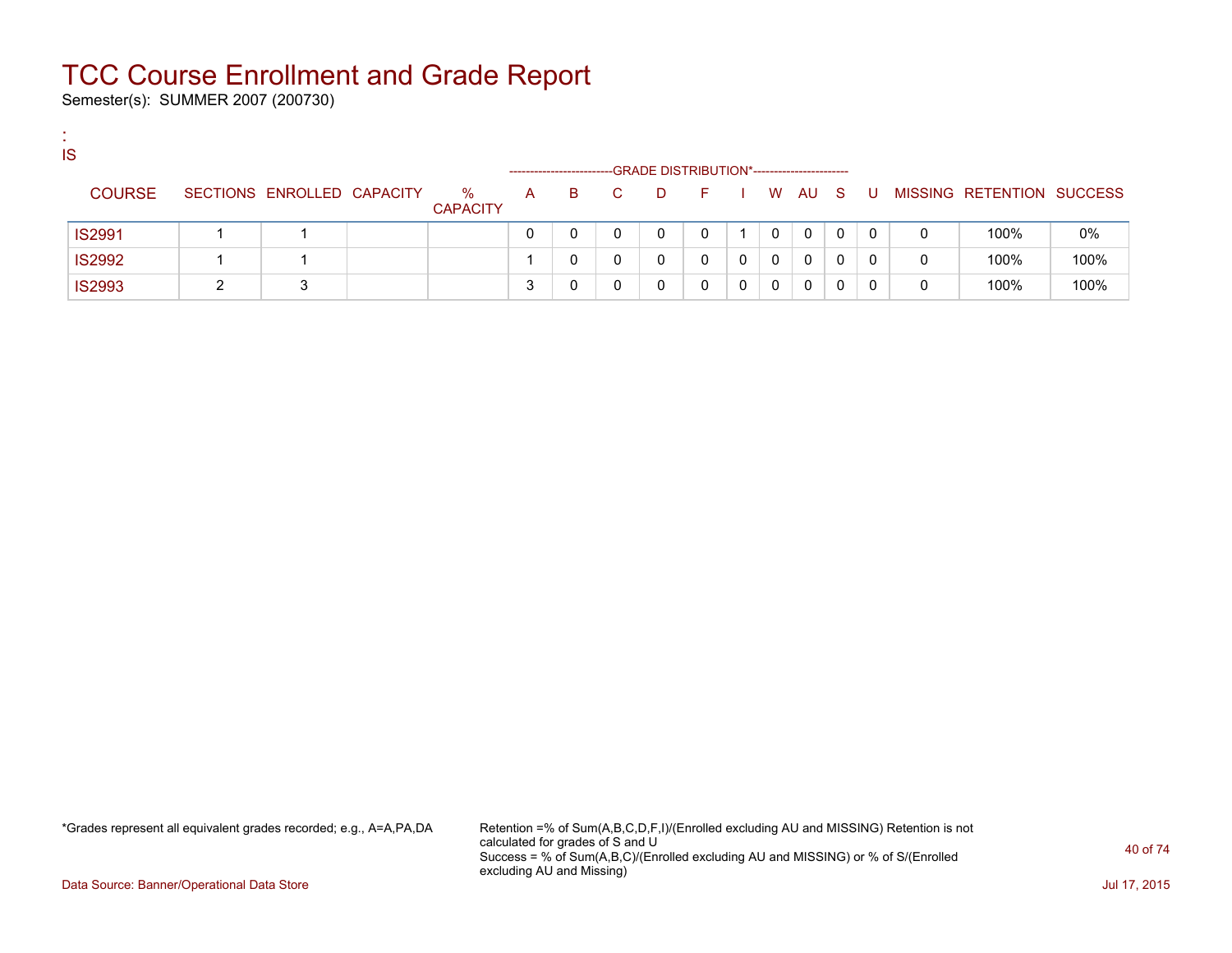Semester(s): SUMMER 2007 (200730)

:

| <b>ITA</b> |                |                            |                         | --------------------- |   |    | -GRADE DISTRIBUTION*----------------------- |              |          |              |    |     |              |   |                           |      |
|------------|----------------|----------------------------|-------------------------|-----------------------|---|----|---------------------------------------------|--------------|----------|--------------|----|-----|--------------|---|---------------------------|------|
|            | <b>COURSE</b>  | SECTIONS ENROLLED CAPACITY | $\%$<br><b>CAPACITY</b> | A                     | B | C. | D                                           | F.           |          | W            | AU | - S | U            |   | MISSING RETENTION SUCCESS |      |
|            | <b>ITA1001</b> | 10                         |                         | ົ                     | 0 |    | $\Omega$                                    | 0            | $\Omega$ | 2            | 6  | 0   | $\mathbf{0}$ | 0 | 50%                       | 50%  |
|            | <b>ITA1103</b> | 9                          |                         |                       | 0 |    | 0                                           | $\Omega$     | $\Omega$ | $\mathbf{0}$ | 2  | 0   | $\Omega$     | 0 | 100%                      | 100% |
|            | <b>ITA1201</b> | 8                          |                         | 4                     | 0 |    | 0                                           | 0            | 0        | $\mathbf{0}$ | 4  | 0   | 0            | 0 | 100%                      | 100% |
|            | <b>ITA1213</b> | 6                          |                         | 4                     | 0 |    | 0                                           | $\mathbf{0}$ | 0        |              |    | 0   | $\Omega$     | 0 | 80%                       | 80%  |
|            | <b>ITA2991</b> | 10                         |                         | 10                    | 0 |    | 0                                           | 0            | 0        | $\mathbf{0}$ | 0  | 0   | 0            | 0 | 100%                      | 100% |

\*Grades represent all equivalent grades recorded; e.g., A=A,PA,DA Retention =% of Sum(A,B,C,D,F,I)/(Enrolled excluding AU and MISSING) Retention is not calculated for grades of S and U Success = % of Sum(A,B,C)/(Enrolled excluding AU and MISSING) or % of S/(Enrolled excluding AU and Missing)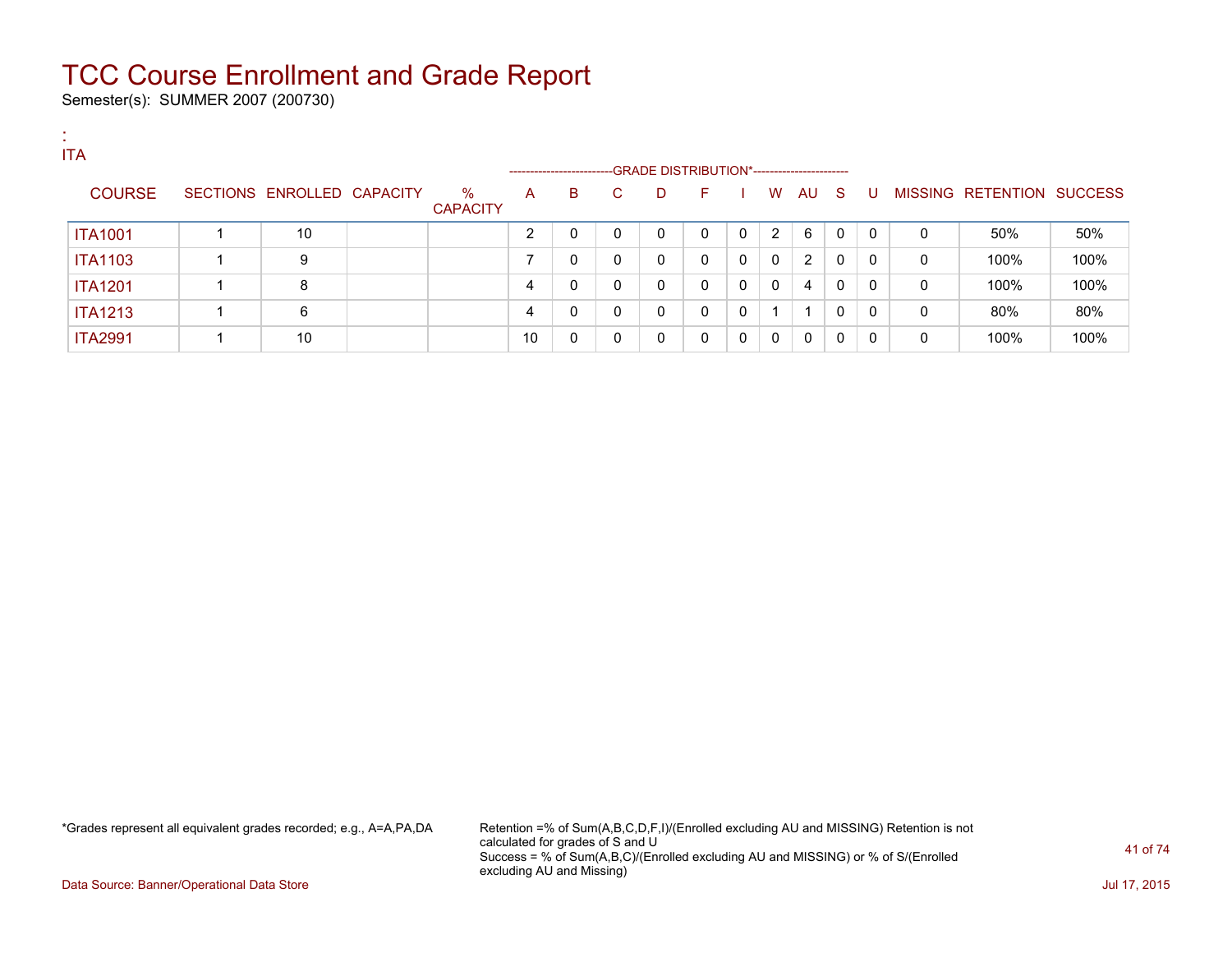Semester(s): SUMMER 2007 (200730)

:

| . .<br><b>JMC</b> |   |                            |                         |              | --------------------- |    | -GRADE DISTRIBUTION*----------------------- |    |          |          |              |          |              |   |                           |      |
|-------------------|---|----------------------------|-------------------------|--------------|-----------------------|----|---------------------------------------------|----|----------|----------|--------------|----------|--------------|---|---------------------------|------|
| <b>COURSE</b>     |   | SECTIONS ENROLLED CAPACITY | $\%$<br><b>CAPACITY</b> | $\mathsf{A}$ | B.                    | C. | D                                           | F. |          | W        | AU           | - S      | -U           |   | MISSING RETENTION SUCCESS |      |
| <b>JMC1013</b>    |   | 12                         |                         | 5            |                       | 3  |                                             |    | 0        | 1        | 0            | $\Omega$ | $\Omega$     | 0 | 92%                       | 75%  |
| <b>JMC1113</b>    | າ | 17                         |                         |              | 3                     | 4  | 0                                           | 0  | $\Omega$ | 3        | $\Omega$     | $\Omega$ | $\mathbf{0}$ | 0 | 82%                       | 82%  |
| <b>JMC2853</b>    |   |                            |                         |              |                       | 0  | 0                                           | 0  | 0        | $\Omega$ |              | 0        | $\mathbf{0}$ | 0 |                           |      |
| <b>JMC2973</b>    |   | 6                          |                         | 4            |                       | 0  | 0                                           | 0  | 0        | 1        | $\mathbf{0}$ | 0        | $\Omega$     | 0 | 83%                       | 83%  |
| <b>JMC2993</b>    |   |                            |                         |              |                       |    | 0                                           | 0  | 0        | $\Omega$ | $\Omega$     | 0        | 0            | 0 | 100%                      | 100% |

\*Grades represent all equivalent grades recorded; e.g., A=A,PA,DA Retention =% of Sum(A,B,C,D,F,I)/(Enrolled excluding AU and MISSING) Retention is not calculated for grades of S and U Success = % of Sum(A,B,C)/(Enrolled excluding AU and MISSING) or % of S/(Enrolled excluding AU and Missing)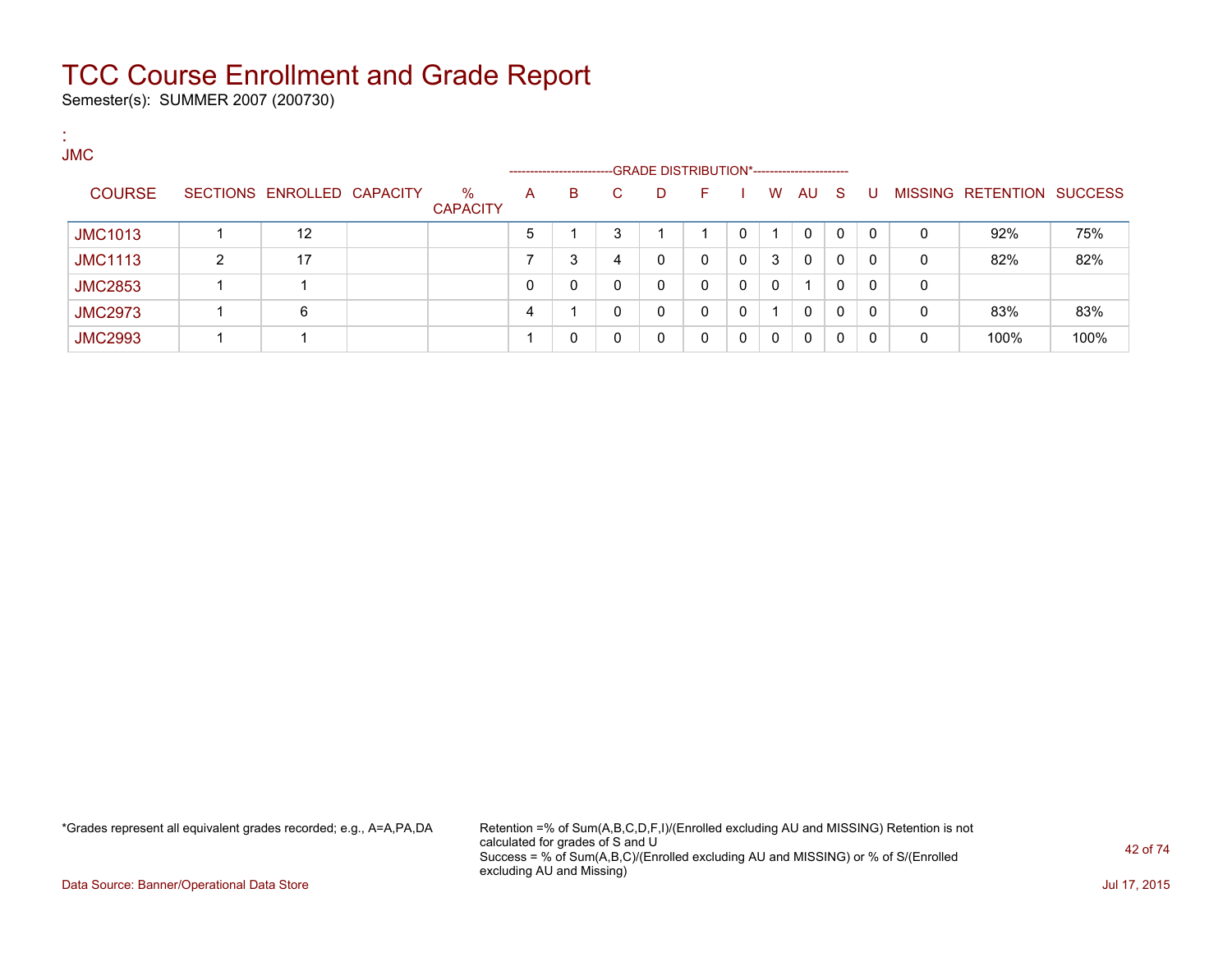Semester(s): SUMMER 2007 (200730)

:

| <b>JPN</b>     |   |                            |                 |                       |    |    |                                             |   |   |    |          |          |          |   |                                  |      |
|----------------|---|----------------------------|-----------------|-----------------------|----|----|---------------------------------------------|---|---|----|----------|----------|----------|---|----------------------------------|------|
|                |   |                            |                 | --------------------- |    |    | -GRADE DISTRIBUTION*----------------------- |   |   |    |          |          |          |   |                                  |      |
| <b>COURSE</b>  |   | SECTIONS ENROLLED CAPACITY | ℅               | A                     | B. | C. | D                                           | E |   | W. | AU S     |          | . U      |   | <b>MISSING RETENTION SUCCESS</b> |      |
|                |   |                            | <b>CAPACITY</b> |                       |    |    |                                             |   |   |    |          |          |          |   |                                  |      |
| <b>JPN1103</b> |   | 15                         |                 | 10                    | ົ  | 3  | 0                                           |   | 0 | 0  | 0        | $\Omega$ | $\Omega$ | 0 | 100%                             | 100% |
| <b>JPN1413</b> | ົ | 11                         |                 | 4                     | ົ  | ົ  | 0                                           |   | 0 | 3  | $\Omega$ | $\Omega$ | $\Omega$ | 0 | 73%                              | 73%  |
| <b>JPN2323</b> |   | ົ                          |                 |                       |    |    | 0                                           |   | 0 | 0  | $\Omega$ | $\Omega$ | 0        | 0 | 100%                             | 100% |
| <b>JPN2991</b> |   | 11                         |                 |                       |    |    | 0                                           |   |   | 0  |          |          | 0        | 0 | 100%                             | 90%  |

\*Grades represent all equivalent grades recorded; e.g., A=A,PA,DA Retention =% of Sum(A,B,C,D,F,I)/(Enrolled excluding AU and MISSING) Retention is not calculated for grades of S and U Success = % of Sum(A,B,C)/(Enrolled excluding AU and MISSING) or % of S/(Enrolled excluding AU and Missing)

Data Source: Banner/Operational Data Store Jul 17, 2015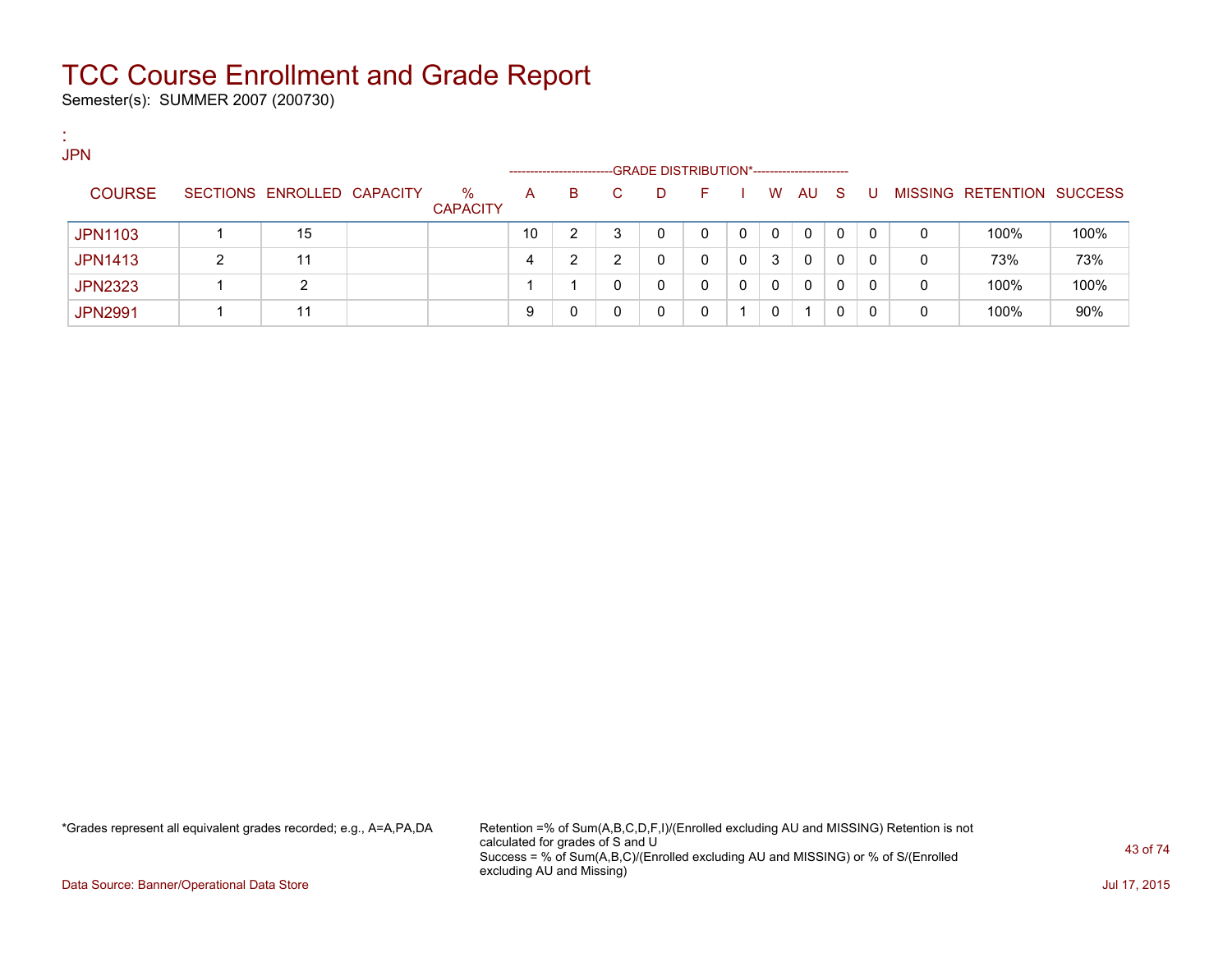Semester(s): SUMMER 2007 (200730)

:

| LA            |                            |                         |    | ----------------------- |    | -GRADE DISTRIBUTION*---------------------- |          |   |              |              |   |    |   |                           |      |
|---------------|----------------------------|-------------------------|----|-------------------------|----|--------------------------------------------|----------|---|--------------|--------------|---|----|---|---------------------------|------|
| <b>COURSE</b> | SECTIONS ENROLLED CAPACITY | $\%$<br><b>CAPACITY</b> | A. | B.                      | C. | D.                                         | $\vdash$ |   | W.           | AU S         |   | -U |   | MISSING RETENTION SUCCESS |      |
| LA2363        |                            |                         | 5  |                         |    | 0                                          | 0        | 0 | $\mathbf{0}$ | 0            | 0 | 0  | 0 | 100%                      | 100% |
| LA2703        |                            |                         | 4  |                         |    |                                            | 0        | 0 |              | $\mathbf{0}$ | 0 | 0  | 0 | 86%                       | 71%  |
| LA2813        |                            |                         |    |                         |    |                                            |          | 0 | 0            | $\mathbf{0}$ |   | 0  | 0 | 100%                      | 100% |

\*Grades represent all equivalent grades recorded; e.g., A=A,PA,DA Retention =% of Sum(A,B,C,D,F,I)/(Enrolled excluding AU and MISSING) Retention is not calculated for grades of S and U Success = % of Sum(A,B,C)/(Enrolled excluding AU and MISSING) or % of S/(Enrolled excluding AU and Missing)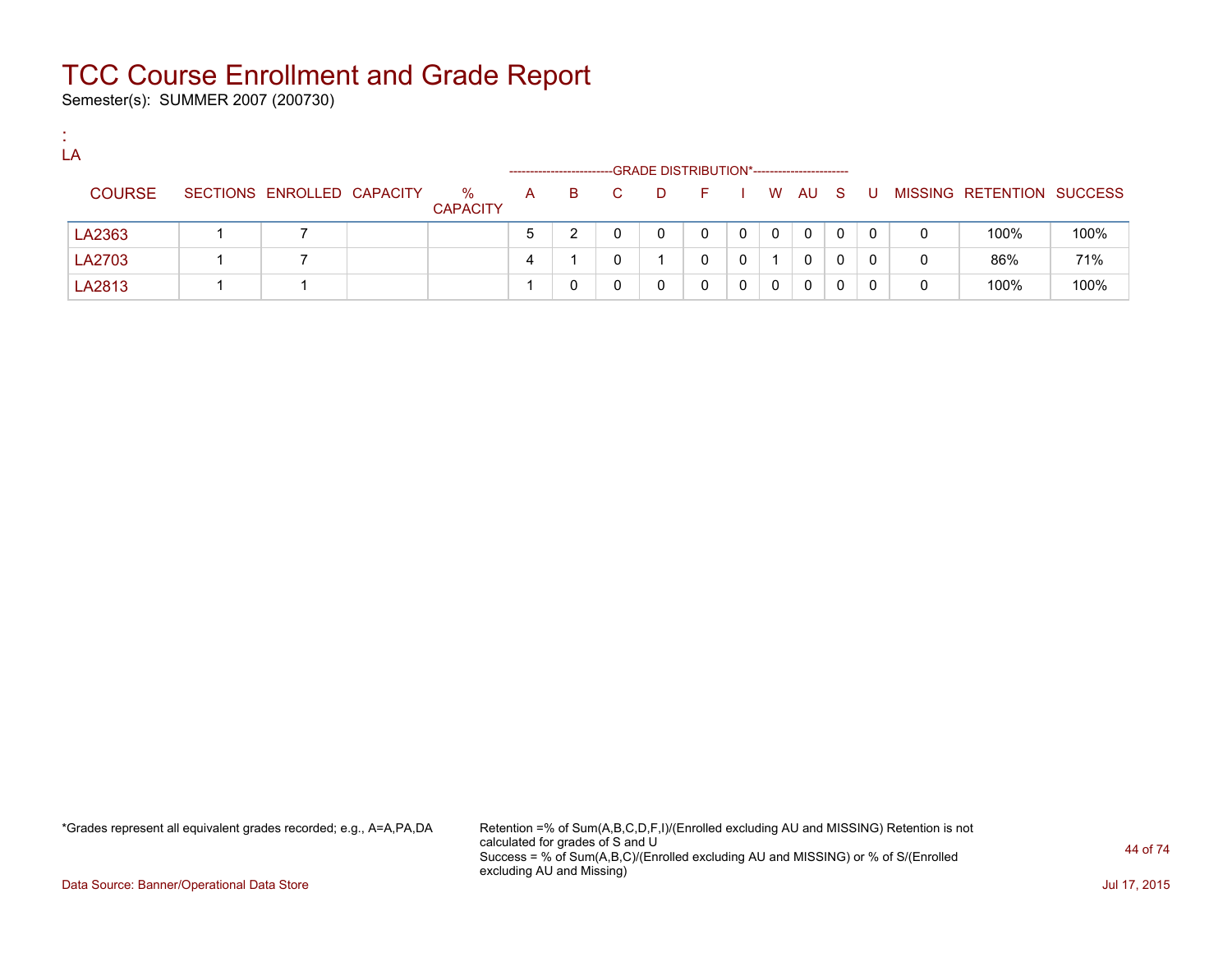Semester(s): SUMMER 2007 (200730)

:

| МA            |                            |                         |   | ---------------------- |    |   | -GRADE DISTRIBUTION*----------------------- |   |   |              |   |     |   |                           |      |
|---------------|----------------------------|-------------------------|---|------------------------|----|---|---------------------------------------------|---|---|--------------|---|-----|---|---------------------------|------|
| <b>COURSE</b> | SECTIONS ENROLLED CAPACITY | $\%$<br><b>CAPACITY</b> | A | B.                     | C. | D | - F                                         |   |   | W AU S       |   | . U |   | MISSING RETENTION SUCCESS |      |
| MA1273        | 6                          |                         |   |                        |    | 0 |                                             | 0 | 0 | $\mathbf{0}$ | 0 |     | 0 | 100%                      | 100% |
| MA1453        |                            |                         |   |                        |    | 0 |                                             | 0 | 0 | 0            | 0 |     | 0 | 100%                      | 100% |
| MA2333        | 12                         |                         |   |                        |    | 0 |                                             |   | 0 | 0            | 0 |     | 0 | 100%                      | 100% |

\*Grades represent all equivalent grades recorded; e.g., A=A,PA,DA Retention =% of Sum(A,B,C,D,F,I)/(Enrolled excluding AU and MISSING) Retention is not calculated for grades of S and U Success = % of Sum(A,B,C)/(Enrolled excluding AU and MISSING) or % of S/(Enrolled excluding AU and Missing)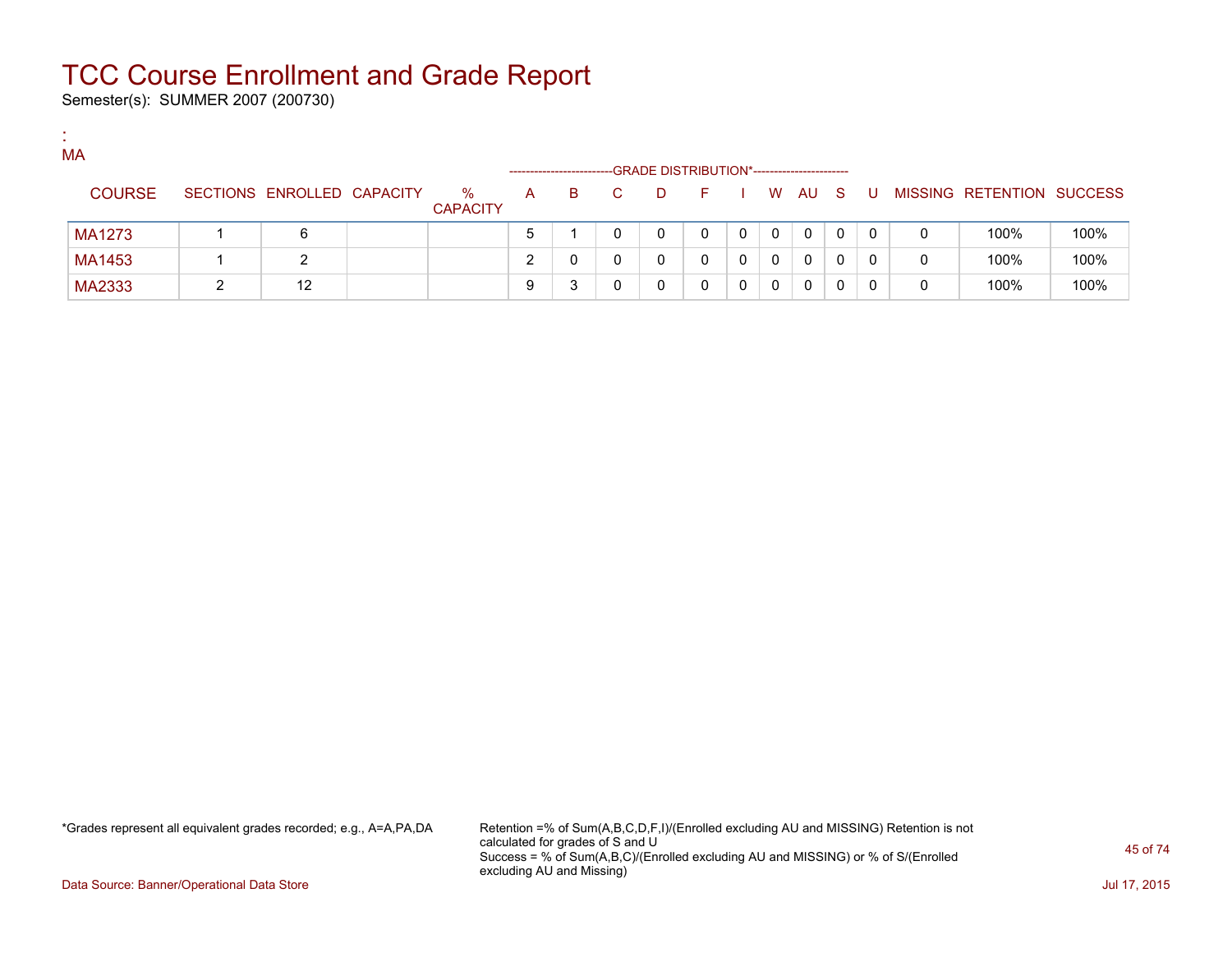Semester(s): SUMMER 2007 (200730)

:

| ۰. | <b>MGT</b>    |                            |                         |    |    |       | -GRADE DISTRIBUTION*---------------------- |  |              |          |                           |     |
|----|---------------|----------------------------|-------------------------|----|----|-------|--------------------------------------------|--|--------------|----------|---------------------------|-----|
|    | <b>COURSE</b> | SECTIONS ENROLLED CAPACITY | $\%$<br><b>CAPACITY</b> |    |    | A B C | DFIWAUS                                    |  |              | <b>U</b> | MISSING RETENTION SUCCESS |     |
|    | MGT2363       | 56                         |                         | 31 | 10 |       |                                            |  | $\mathbf{0}$ |          | 88%                       | 82% |
|    | MGT2403       | 20                         |                         | 19 |    |       |                                            |  | 0            |          | 95%                       | 95% |

\*Grades represent all equivalent grades recorded; e.g., A=A,PA,DA Retention =% of Sum(A,B,C,D,F,I)/(Enrolled excluding AU and MISSING) Retention is not calculated for grades of S and U Success = % of Sum(A,B,C)/(Enrolled excluding AU and MISSING) or % of S/(Enrolled excluding AU and Missing)

Data Source: Banner/Operational Data Store Jul 17, 2015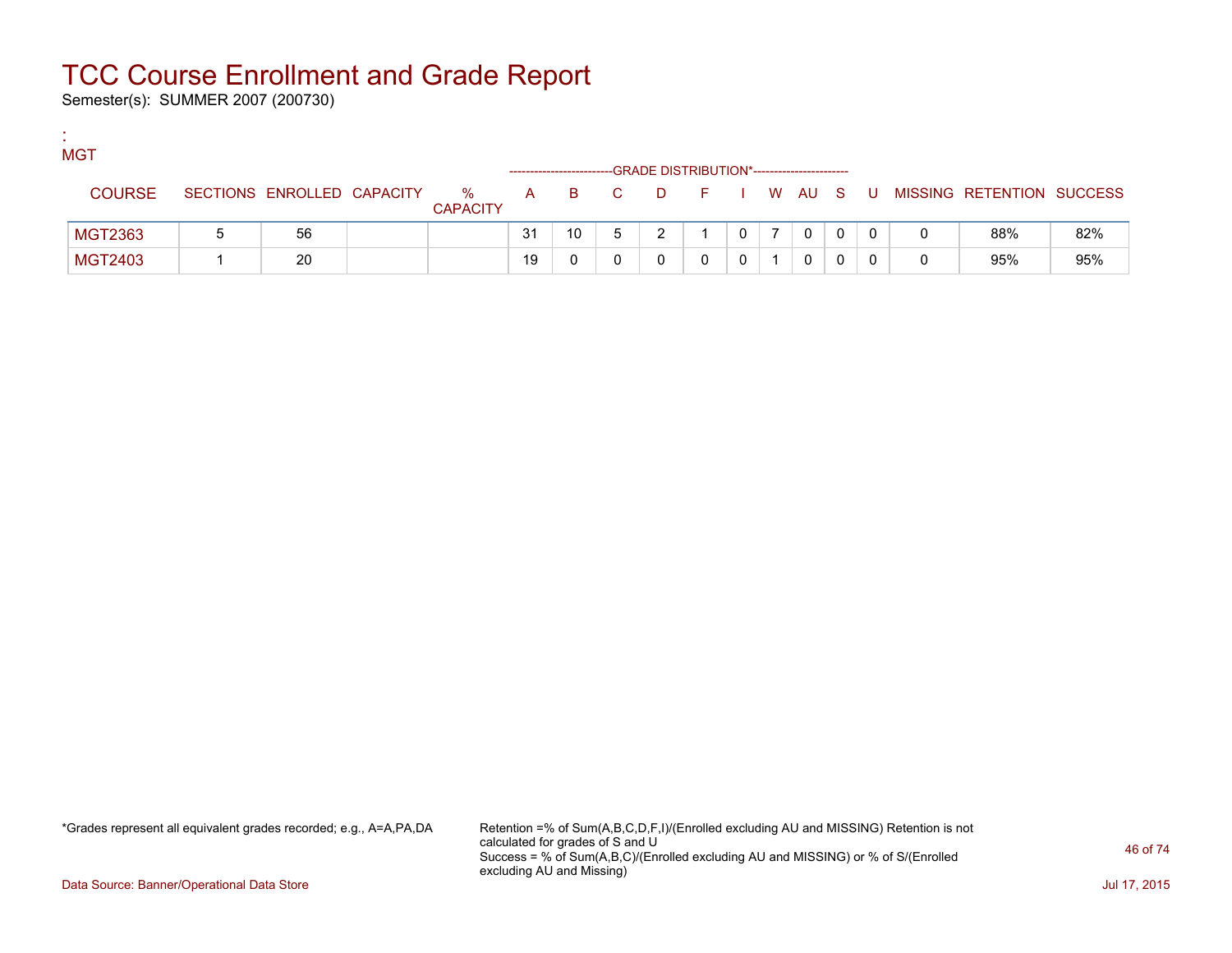Semester(s): SUMMER 2007 (200730)

:

| <b>MKT</b>     |   |                            |                         |    | --------------------- |   | -GRADE DISTRIBUTION*----------------------- |    |          |                |              |    |   |   |                                  |      |
|----------------|---|----------------------------|-------------------------|----|-----------------------|---|---------------------------------------------|----|----------|----------------|--------------|----|---|---|----------------------------------|------|
| <b>COURSE</b>  |   | SECTIONS ENROLLED CAPACITY | $\%$<br><b>CAPACITY</b> | A  | B                     | C | D                                           | F. |          | W              | AU           | -S | U |   | <b>MISSING RETENTION SUCCESS</b> |      |
| <b>MKT1333</b> |   |                            |                         | 8  | 2                     | 0 | 0                                           | 0  |          | $\mathbf{0}$   | $\mathbf{0}$ | 0  | 0 |   | 100%                             | 100% |
| <b>MKT2343</b> |   | 15                         |                         | 13 | 2                     | 0 | 0                                           | 0  | $\Omega$ | 0              | $\mathbf{0}$ | 0  | 0 | 0 | 100%                             | 100% |
| <b>MKT2363</b> |   | 8                          |                         | 4  | 4                     | 0 | 0                                           | 0  | $\Omega$ | $\mathbf{0}$   | $\mathbf{0}$ | 0  | 0 | 0 | 100%                             | 100% |
| <b>MKT2423</b> | 3 | 49                         |                         | 23 | 16                    | 4 | 3                                           |    |          | $\overline{2}$ | $\mathbf{0}$ | 0  | 0 | 0 | 96%                              | 88%  |
| <b>MKT2433</b> |   | 11                         |                         |    | 0                     | 0 | 0                                           | 0  | $\Omega$ | 0              | 0            | 0  | 0 | 0 | 100%                             | 100% |

\*Grades represent all equivalent grades recorded; e.g., A=A,PA,DA Retention =% of Sum(A,B,C,D,F,I)/(Enrolled excluding AU and MISSING) Retention is not calculated for grades of S and U Success = % of Sum(A,B,C)/(Enrolled excluding AU and MISSING) or % of S/(Enrolled excluding AU and Missing)

Data Source: Banner/Operational Data Store Jul 17, 2015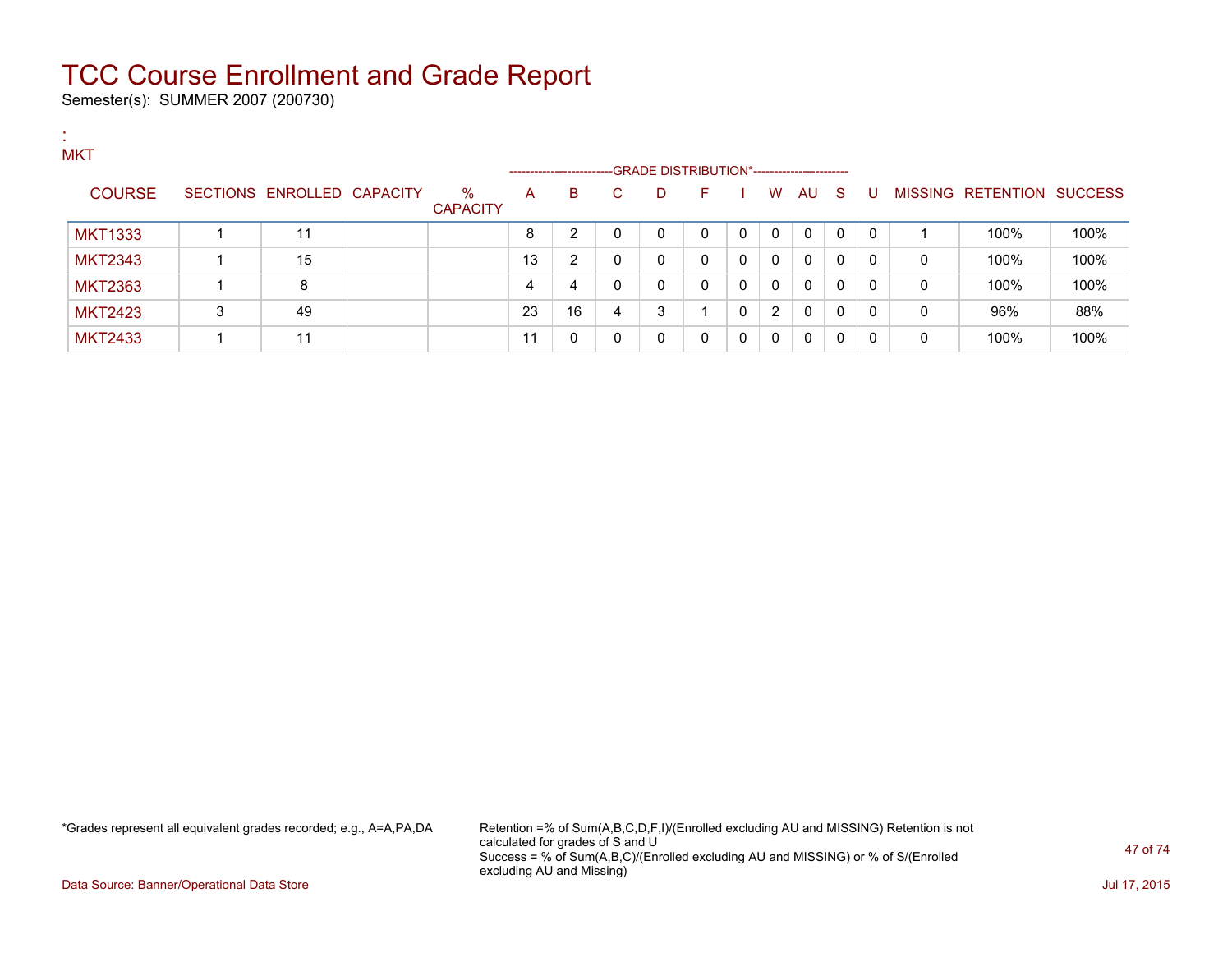Semester(s): SUMMER 2007 (200730)

:

| <b>MLT</b>     |                            |                         | ------------------- |    |              |   | -GRADE DISTRIBUTION*----------------------- |            |   |          |   |          |              |                           |      |
|----------------|----------------------------|-------------------------|---------------------|----|--------------|---|---------------------------------------------|------------|---|----------|---|----------|--------------|---------------------------|------|
| <b>COURSE</b>  | SECTIONS ENROLLED CAPACITY | $\%$<br><b>CAPACITY</b> | А                   | B. | $\mathbf{C}$ | D | н.                                          |            | W | AU S     |   | - U      |              | MISSING RETENTION SUCCESS |      |
| <b>MLT1203</b> | 8                          |                         | 4                   |    |              | 0 |                                             | $^{\circ}$ |   | $\Omega$ | 0 | $\Omega$ | 0            | 88%                       | 75%  |
| <b>MLT1222</b> | 6                          |                         | 6                   |    | 0            | 0 | 0                                           | 0          | 0 | 0        | 0 | 0        | $\mathbf{0}$ | 100%                      | 100% |
| <b>MLT2465</b> | 11                         |                         | 8                   | ◠  |              | 0 |                                             | 0          |   | 0        | 0 | 0        | 0            | 91%                       | 91%  |
| <b>MLT2991</b> | 9                          |                         | 9                   |    |              | 0 | 0                                           | 0          | 0 | 0        | 0 | $\Omega$ | 0            | 100%                      | 100% |

\*Grades represent all equivalent grades recorded; e.g., A=A,PA,DA Retention =% of Sum(A,B,C,D,F,I)/(Enrolled excluding AU and MISSING) Retention is not calculated for grades of S and U Success = % of Sum(A,B,C)/(Enrolled excluding AU and MISSING) or % of S/(Enrolled excluding AU and Missing)

Data Source: Banner/Operational Data Store Jul 17, 2015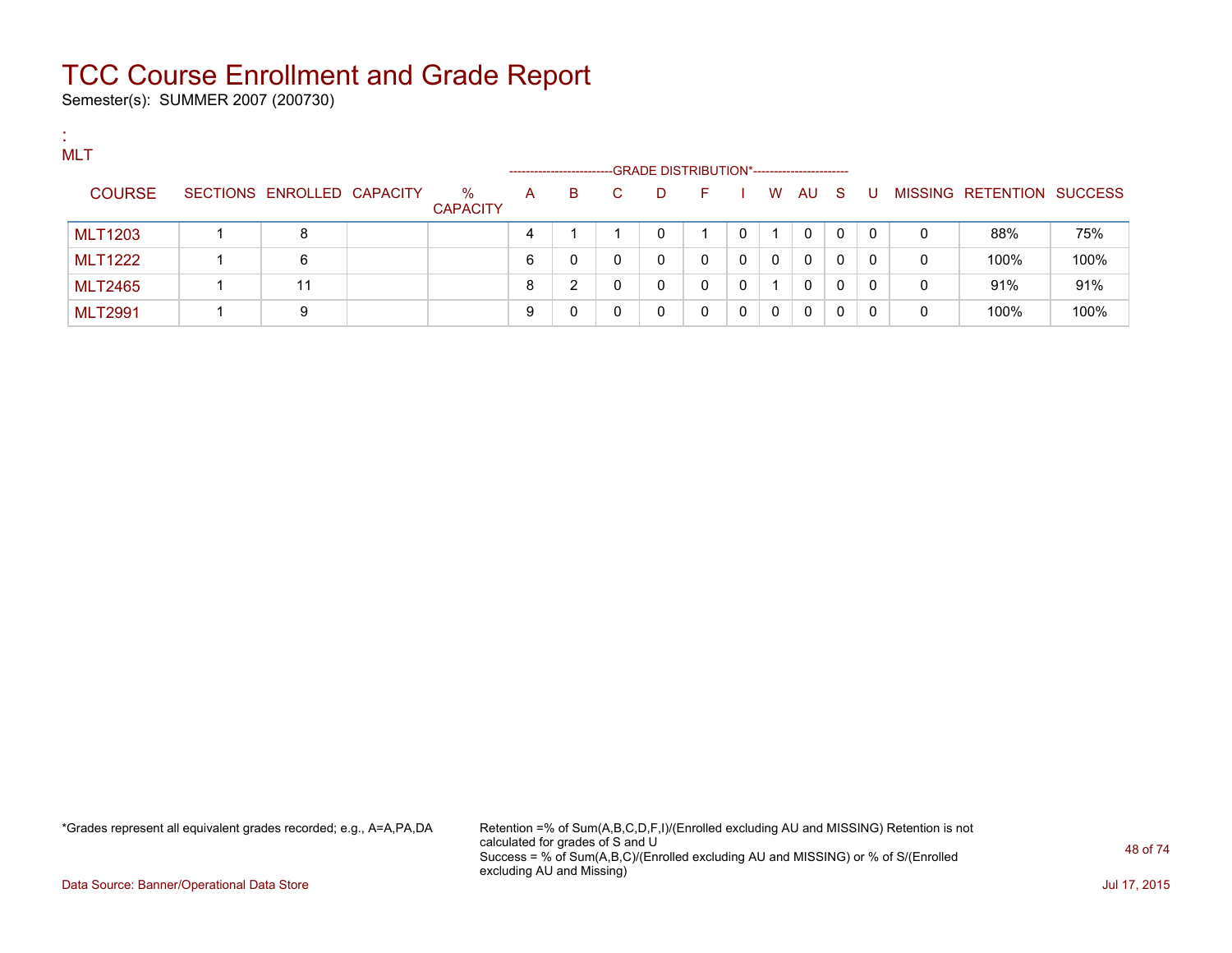Semester(s): SUMMER 2007 (200730)

:

#### **MTH** --GRADE DISTRIBUTION\*------------------------COURSE SECTIONS ENROLLED CAPACITY % **CAPACITY** A B C D F I W AU S U MISSING RETENTION SUCCESS MTH0003 | 15 | 201 | | | 70 | 41 | 27 | 11 | 22 | 0 | 29 | 1 | 0 | 0 | 0 | 186% | 69% | 69% MTH0013 | 12 | 182 | | |41 |43 |28 |11 |15 |0 |43 |1 |0 |0 | 0 | 76% | 62% MTH0055 2 24 14 4 0 0 1 0 4 1 0 0 0 83% 78% MTH0105 | 3 | 39 | | 8 | 5 | 0 | 1 | 18 | 0 | 7 | 0 | 0 | 0 | 82% | 33% MTH0123 | 13 | 183 | | |40 |41 |32 |13 |18 |0 |38 |1 |0 |0 | 0 | 79% | 62% MTH1473 | 4 | 88 | | |24 |14 |16 |9 |14 |0 |11 |0 |0 |0 | 0 | 88% | 61% MTH1483 1 7 2 2 2 0 0 0 1 0 0 0 0 86% 86% MTH1513 | 28 | 578 | | | 157 | 130 | 103 | 32 | 50 | 1 | 104 | 1 | 0 | 0 | 0 | 0 | 82% | 68% MTH1613 9 99 27 27 11 3 7 0 24 0 0 0 0 76% 66% MTH1715 | 1 | 16 | | | | | 5 | 4 | 4 | 0 | 1 | 0 | 2 | 0 | 0 | 0 | | 0 | 88% | 81% MTH2114 9 140 36 40 20 7 6 1 23 7 0 0 0 83% 72% MTH2124 | 4 | 68 | | 16 | 23 | 10 | 3 | 2 | 0 | 13 | 1 | 0 | 0 | 0 | 81% | 73% MTH2134 | 3 | 48 | | |23 |8 |6 |1 |2 |1 |7 |0 |0 |0 | 0 | 85% | 77% MTH2193 | 12 | 305 | | |139 |84 |48 |11 |9 |0 |14 |0 |0 |0 | 0 | 95% | 89% MTH2423 | 1 | 20 | | | | 7 | 7 | 3 | 0 | 1 | 0 | 2 | 0 | 0 | 0 | 0 | 90% | 85% MTH2513 | 1 | 26 | | | 8 | 10 | 6 | 0 | 1 | 1 | 0 | 0 | 0 | 0 | 96% | 92% MTH2523 | 7 | 178 | | | | | | | 22 | 53 | 47 | 23 | 8 | 0 | 25 | 0 | 0 | 0 | 0 | | 86% | 69% MTH2553 | 1 | 9 | | 7 | 2 | 0 | 0 | 0 | 0 | 0 | 0 | 0 | 0 | 100% | 100% MTH2613 | 1 | 22 | | 12 | 5 | 3 | 0 | 0 | 0 | 2 | 0 | 0 | 0 | 0 | 91% | 91% MTH2993 1 1 1 0 0 0 0 0 0 0 0 0 0 100% 100%

\*Grades represent all equivalent grades recorded; e.g., A=A,PA,DA Retention =% of Sum(A,B,C,D,F,I)/(Enrolled excluding AU and MISSING) Retention is not calculated for grades of S and U Success = % of Sum(A,B,C)/(Enrolled excluding AU and MISSING) or % of S/(Enrolled excluding AU and Missing) Data Source: Banner/Operational Data Store Jul 17, 2015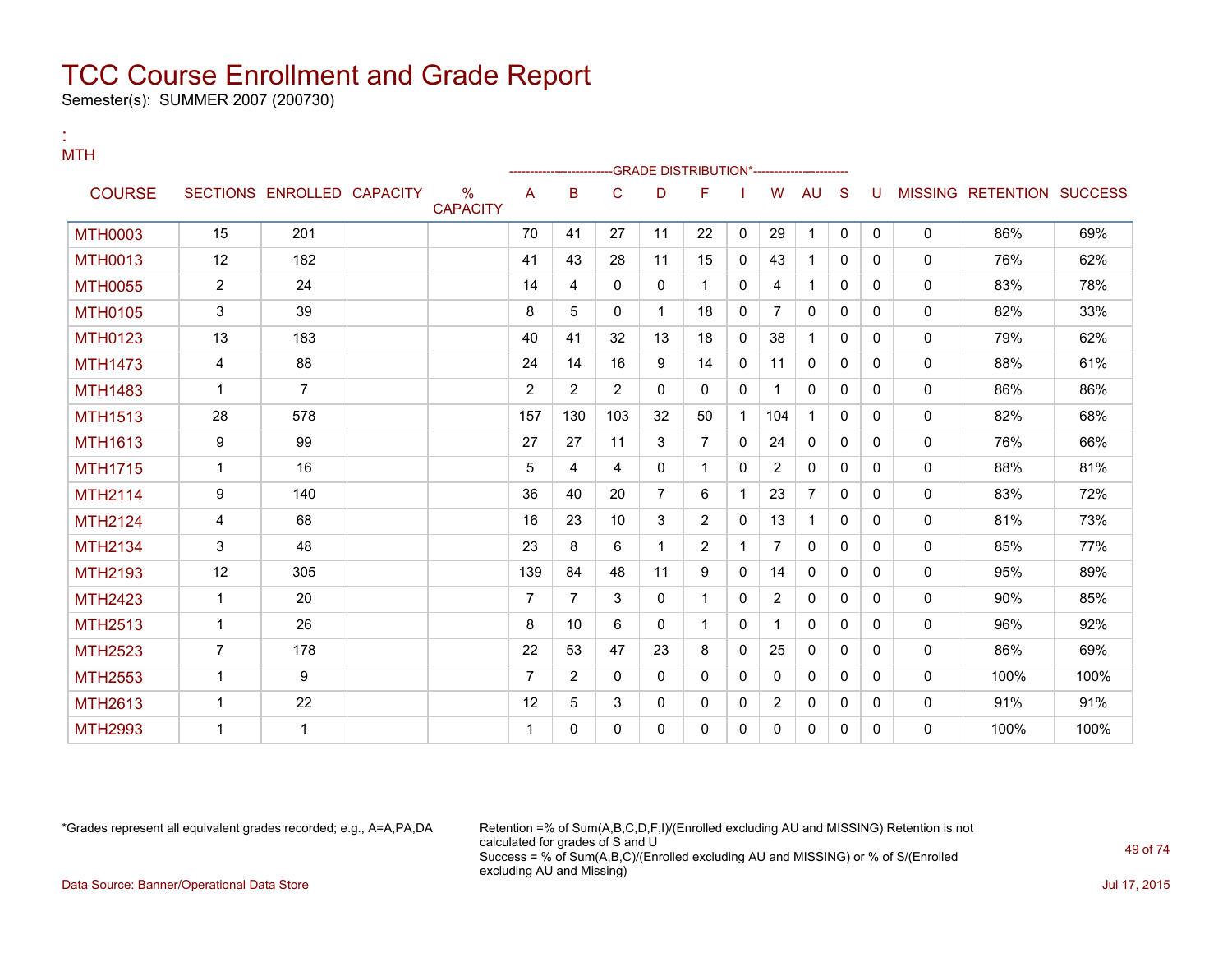Semester(s): SUMMER 2007 (200730)

:

| <b>MTR</b>     |  |                 |                                                                    |  |          |                |                |             |  |                                                                             |      |
|----------------|--|-----------------|--------------------------------------------------------------------|--|----------|----------------|----------------|-------------|--|-----------------------------------------------------------------------------|------|
|                |  |                 | ------------------------GRADE DISTRIBUTION*----------------------- |  |          |                |                |             |  |                                                                             |      |
| <b>COURSE</b>  |  | <b>CAPACITY</b> |                                                                    |  |          |                |                |             |  | SECTIONS ENROLLED CAPACITY % A B C D F I W AU S U MISSING RETENTION SUCCESS |      |
| <b>MTR2433</b> |  |                 |                                                                    |  | $\Omega$ | 0 <sup>1</sup> | $\overline{0}$ | $\mathbf 0$ |  | 100%                                                                        | 100% |

\*Grades represent all equivalent grades recorded; e.g., A=A,PA,DA Retention =% of Sum(A,B,C,D,F,I)/(Enrolled excluding AU and MISSING) Retention is not calculated for grades of S and U Success = % of Sum(A,B,C)/(Enrolled excluding AU and MISSING) or % of S/(Enrolled excluding AU and Missing)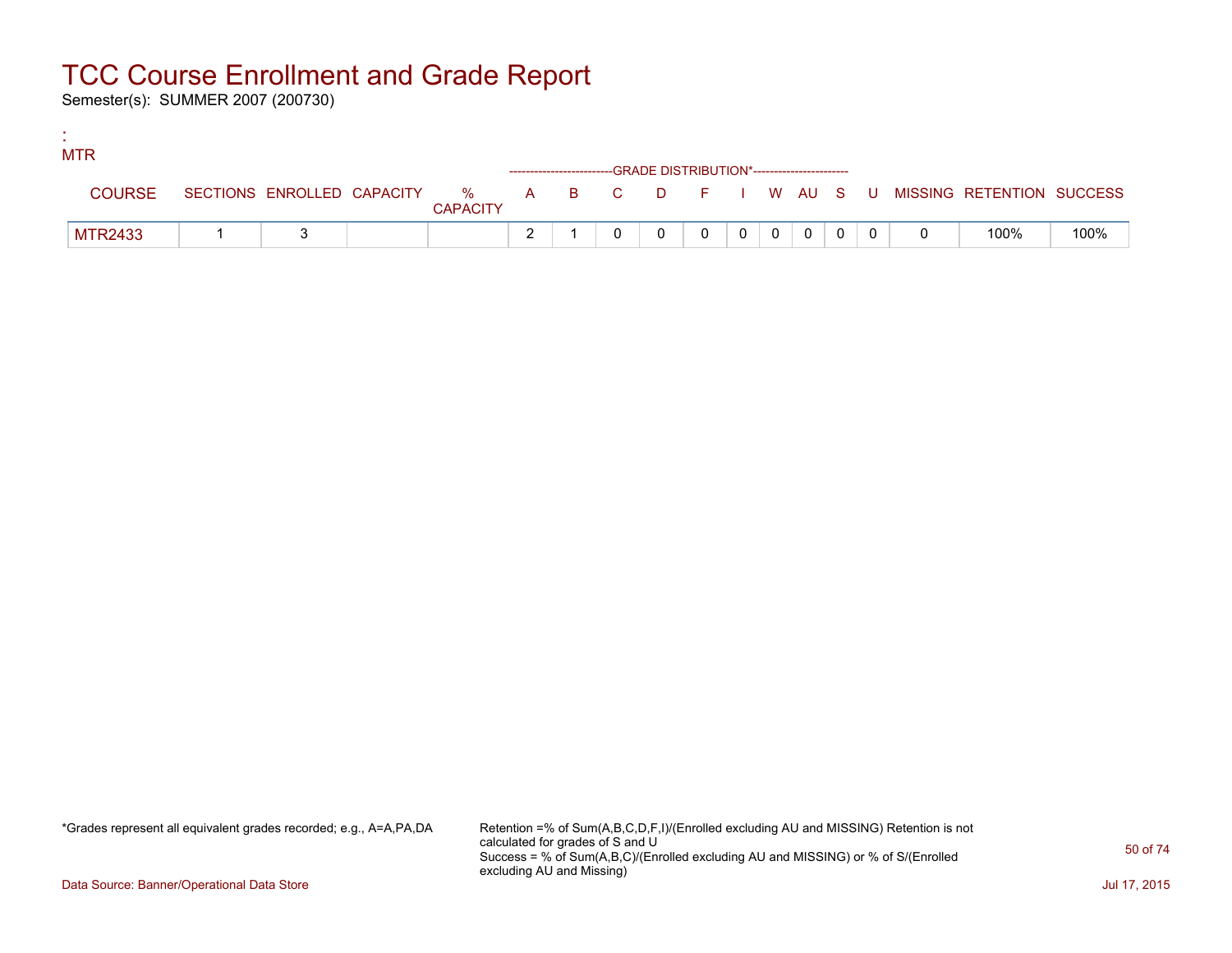Semester(s): SUMMER 2007 (200730)

:

#### MUS --GRADE DISTRIBUTION\*-----------------------COURSE SECTIONS ENROLLED CAPACITY % **CAPACITY** A B C D F I W AU S U MISSING RETENTION SUCCESS MUS1002 | 1 | 9 | | | 4 | 1 | 4 | 0 | 0 | 0 | 0 | 0 | 0 | 0 | 100% | 100% MUS1023 1 7 5 1 0 1 0 0 0 0 0 0 100% 86% MUS1053 2 11 8 1 0 0 0 0 2 0 0 0 82% 82% MUS1072 1 6 4 1 0 1 0 0 0 0 0 0 0 100% 83% MUS1113 | 3 | 17 | | 12 | 3 | 1 | 1 | 0 | 0 | 0 | 0 | 0 | 0 | 0 | 100% | 94% MUS1201 | 5 | 13 | | 8 |2 | 0 | 0 | 0 | 0 | 3 | 0 | 0 | 0 | 100% | 100% MUS1241 5 22 22 0 0 0 0 0 0 0 0 0 0 100% 100% MUS1251 2 22 21 0 0 0 0 0 1 0 0 0 0 95% 95% MUS1311 1 2 2 0 0 0 0 0 0 0 0 0 0 100% 100% MUS1321 1 2 2 0 0 0 0 0 0 0 0 0 0 100% 100% MUS1331 | 2 | 6 | | | 5 | 0 | 0 | 0 | 0 | 0 | 1 | 0 | 0 | 0 | 100% | 100% MUS1361 1 1 1 0 0 0 0 0 0 0 0 0 0 100% 100% MUS1371 1 1 1 0 0 0 0 0 0 0 0 0 0 100% 100% MUS1381 1 1 1 0 0 0 0 0 0 0 0 0 0 100% 100% MUS1391 1 1 1 0 0 0 0 0 0 0 0 0 0 100% 100% MUS1421 1 1 1 0 0 0 0 0 0 0 0 0 0 100% 100% MUS1422 1 1 0 1 0 0 0 0 0 0 0 0 0 100% 100% MUS1512 1 7 5 0 0 0 1 0 0 1 0 0 0 100% 83% MUS1612 3 10 7 1 0 0 1 0 0 1 0 0 0 100% 89% MUS1622 2 2 1 0 0 0 0 0 0 1 0 0 0 100% 100% MUS1632 1 1 0 0 0 0 0 0 1 0 0 0 0 0% 0% MUS1642 2 2 1 0 0 0 0 0 0 1 0 0 0 100% 100%

\*Grades represent all equivalent grades recorded; e.g., A=A,PA,DA Retention =% of Sum(A,B,C,D,F,I)/(Enrolled excluding AU and MISSING) Retention is not calculated for grades of S and U Success = % of Sum(A,B,C)/(Enrolled excluding AU and MISSING) or % of S/(Enrolled excluding AU and Missing)

Data Source: Banner/Operational Data Store Jul 17, 2015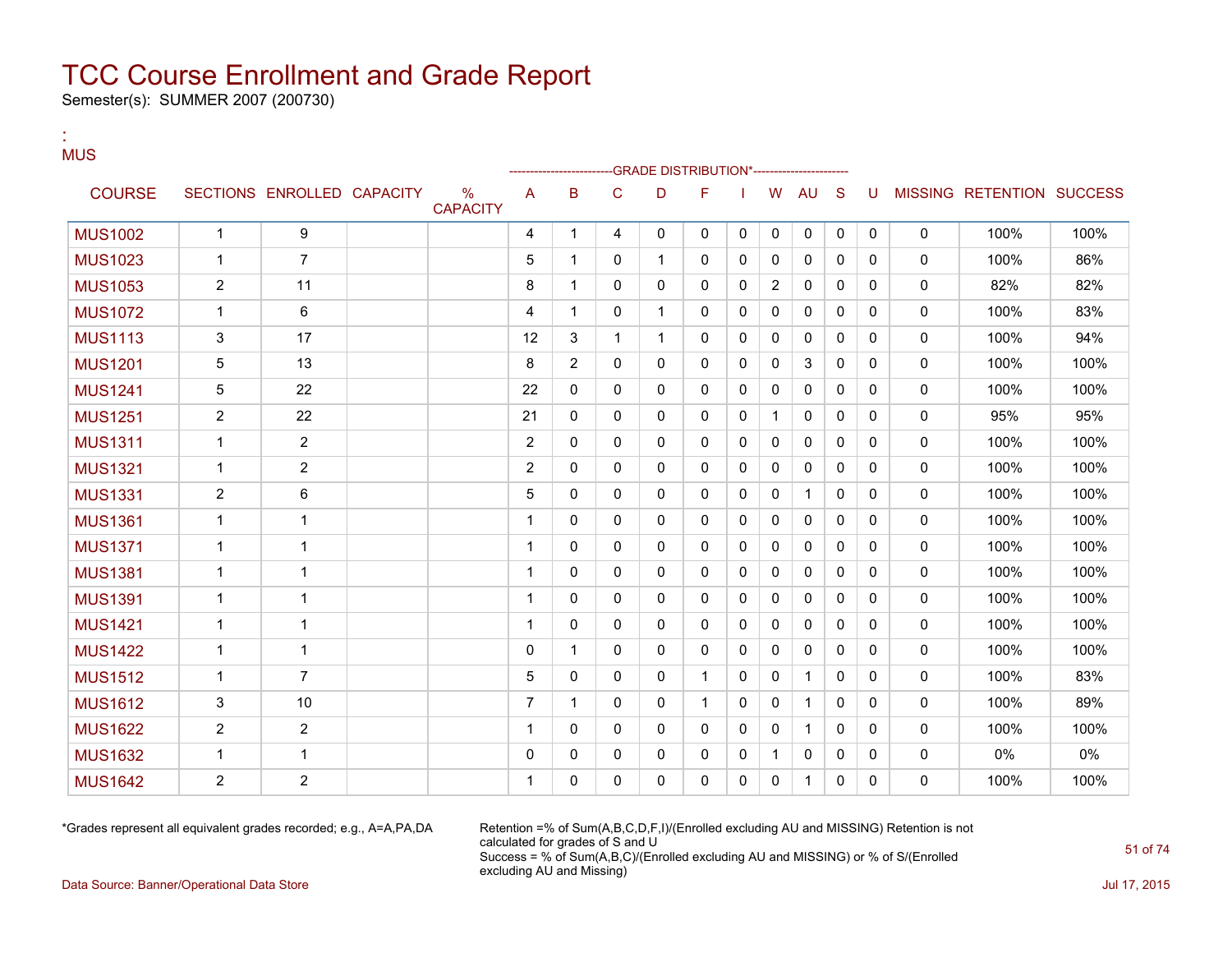Semester(s): SUMMER 2007 (200730)

:

| <b>MUS</b>     |                            |                         |                      |    |   |                                             |    |          |          |          |              |          |   |                           |      |
|----------------|----------------------------|-------------------------|----------------------|----|---|---------------------------------------------|----|----------|----------|----------|--------------|----------|---|---------------------------|------|
|                |                            |                         | -------------------- |    |   | -GRADE DISTRIBUTION*----------------------- |    |          |          |          |              |          |   |                           |      |
| <b>COURSE</b>  | SECTIONS ENROLLED CAPACITY | $\%$<br><b>CAPACITY</b> | A                    | B. | C | D                                           | F. |          | W        | AU S     |              | -U       |   | MISSING RETENTION SUCCESS |      |
| <b>MUS2161</b> |                            |                         | 6                    | 0  |   |                                             | 0  | $\Omega$ | 0        |          |              | $\Omega$ | 0 | 100%                      | 100% |
| <b>MUS2171</b> | 5                          |                         | 5                    | U  |   |                                             | 0  |          | $\Omega$ | $\Omega$ | $\mathbf{0}$ | 0        | 0 | 100%                      | 100% |
| <b>MUS2223</b> | 6                          |                         | 6                    | 0  |   |                                             | 0  |          | $\Omega$ | $\Omega$ | 0            |          | 0 | 100%                      | 100% |
| <b>MUS2993</b> |                            |                         |                      |    |   |                                             | 0  |          | 0        | $\Omega$ |              |          | 0 | 100%                      | 100% |

\*Grades represent all equivalent grades recorded; e.g., A=A,PA,DA Retention =% of Sum(A,B,C,D,F,I)/(Enrolled excluding AU and MISSING) Retention is not calculated for grades of S and U Success = % of Sum(A,B,C)/(Enrolled excluding AU and MISSING) or % of S/(Enrolled excluding AU and Missing)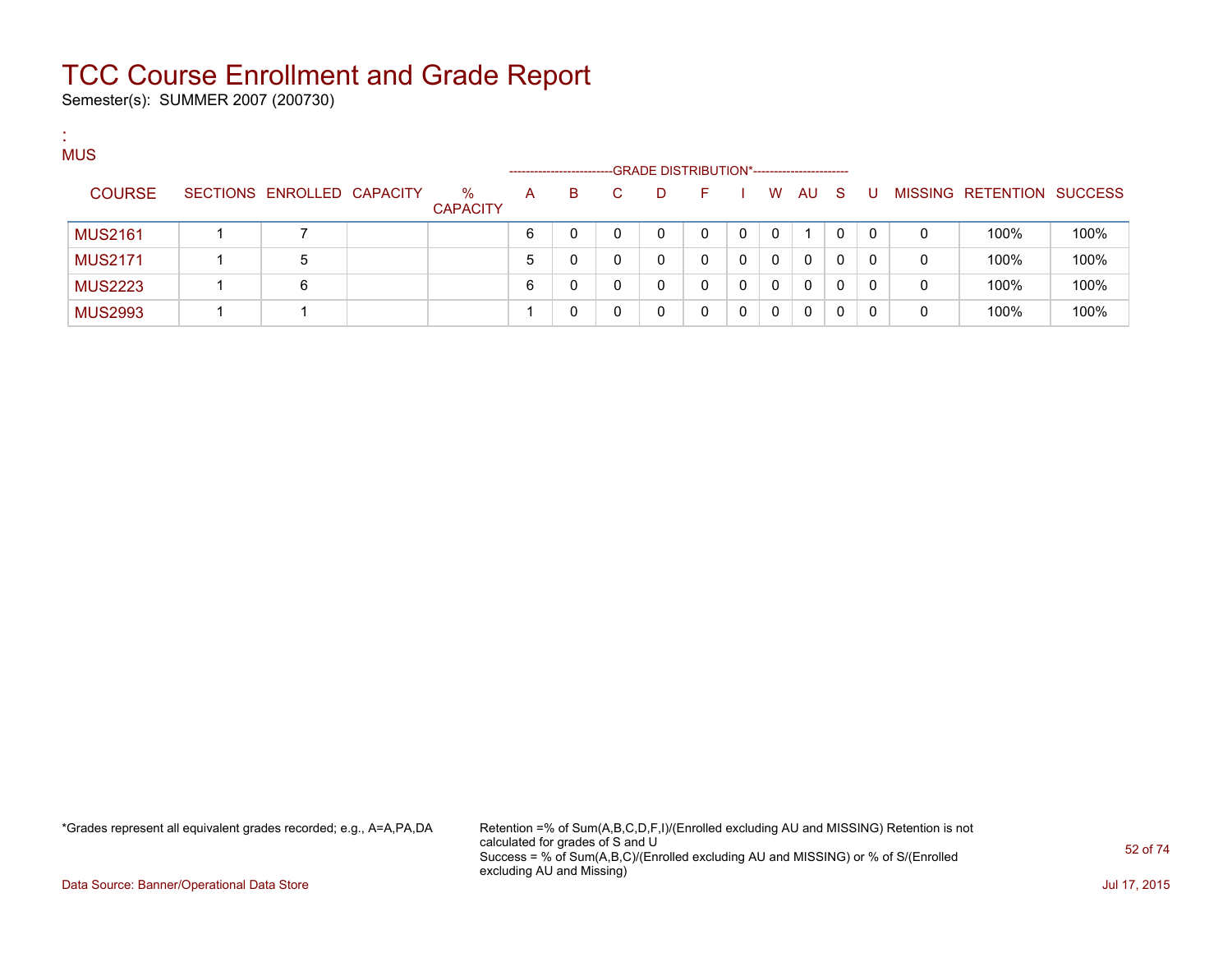Semester(s): SUMMER 2007 (200730)

:

| <b>NCM</b>     |                            |                         |   | --------------------- |    | -GRADE DISTRIBUTION*----------------------- |    |              |              |              |              |              |   |                   |                |
|----------------|----------------------------|-------------------------|---|-----------------------|----|---------------------------------------------|----|--------------|--------------|--------------|--------------|--------------|---|-------------------|----------------|
| <b>COURSE</b>  | SECTIONS ENROLLED CAPACITY | $\%$<br><b>CAPACITY</b> | A | В                     | C. | D.                                          | F. |              | W            | AU.          | -S           | U            |   | MISSING RETENTION | <b>SUCCESS</b> |
| <b>NCM1223</b> |                            |                         |   | 0                     |    | $\mathbf{0}$                                | 0  | $\Omega$     | $\mathbf{0}$ | $\mathbf{0}$ | $\mathbf{0}$ | $\mathbf{0}$ | 0 | 100%              | 100%           |
| <b>NCM1334</b> |                            |                         |   | 0                     | 0  | $\mathbf{0}$                                | 0  | $\mathbf{0}$ | $\mathbf{0}$ | $\mathbf{0}$ | 0            | 0            | 0 | 100%              | 100%           |
| <b>NCM2333</b> |                            |                         |   | 0                     | 0  | $\mathbf{0}$                                | 0  |              | $\mathbf{0}$ | $\Omega$     | 0            | 0            | 0 | 100%              | 100%           |
| <b>NCM2363</b> |                            |                         |   | 0                     | 0  | 0                                           | 0  | 0            | $\mathbf{0}$ | $\mathbf{0}$ | 0            | 0            | 0 | 100%              | 100%           |
| <b>NCM2493</b> |                            |                         |   | 0                     |    | $\Omega$                                    | 0  | $\Omega$     | $\mathbf{0}$ | $\Omega$     | 0            |              | 0 | 100%              | 100%           |

\*Grades represent all equivalent grades recorded; e.g., A=A,PA,DA Retention =% of Sum(A,B,C,D,F,I)/(Enrolled excluding AU and MISSING) Retention is not calculated for grades of S and U Success = % of Sum(A,B,C)/(Enrolled excluding AU and MISSING) or % of S/(Enrolled excluding AU and Missing)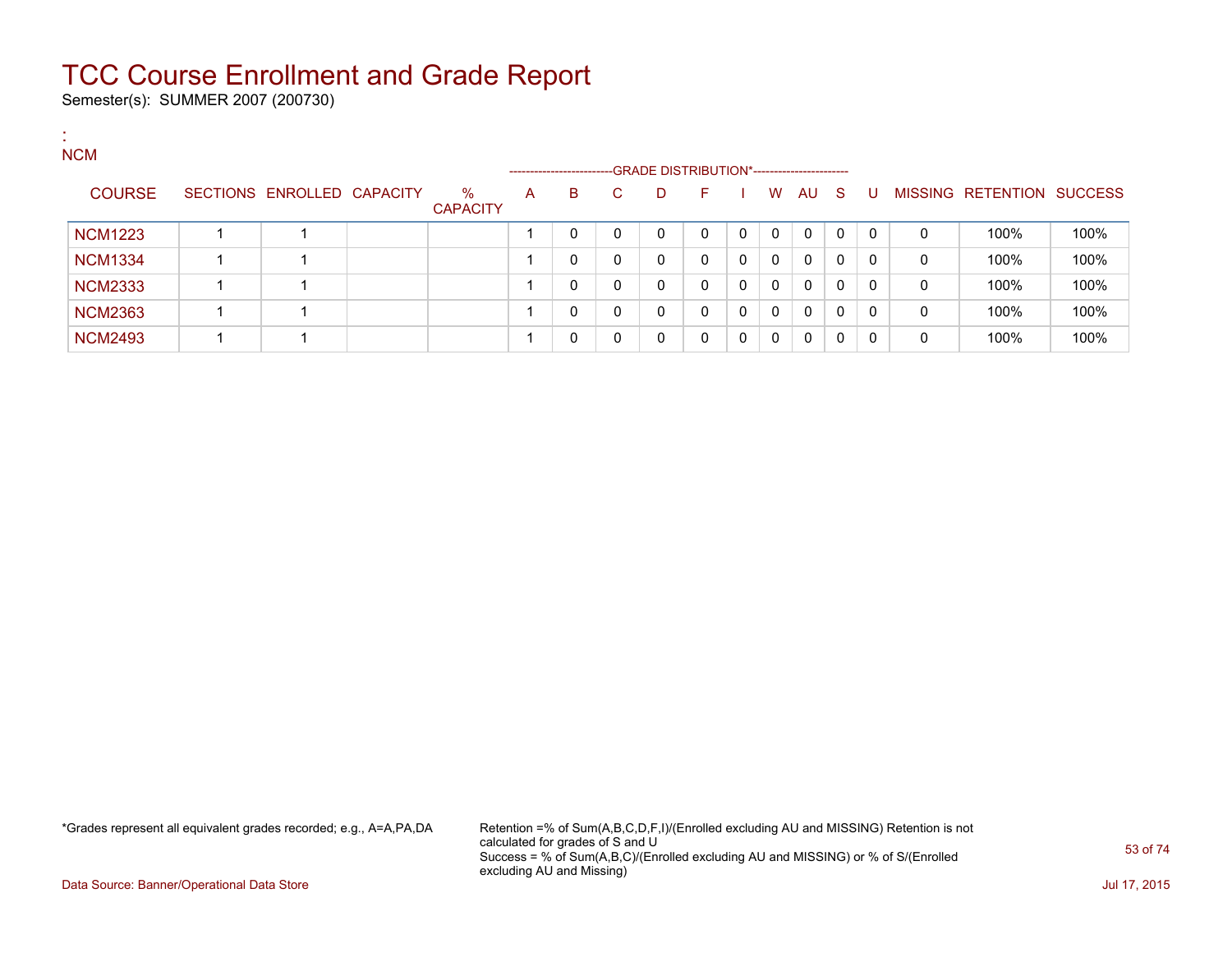Semester(s): SUMMER 2007 (200730)

:

| <b>NUR</b>     |   |                            |                         |          |                         |              |                                              |          |              |              |              |              |              |              |                           |      |
|----------------|---|----------------------------|-------------------------|----------|-------------------------|--------------|----------------------------------------------|----------|--------------|--------------|--------------|--------------|--------------|--------------|---------------------------|------|
|                |   |                            |                         |          | ----------------------- |              | --GRADE DISTRIBUTION*----------------------- |          |              |              |              |              |              |              |                           |      |
| <b>COURSE</b>  |   | SECTIONS ENROLLED CAPACITY | $\%$<br><b>CAPACITY</b> | A        | B                       | C            | D                                            | F        |              | W            | AU           | $\mathbf{S}$ | U            |              | MISSING RETENTION SUCCESS |      |
| <b>NUR1133</b> | 2 | 18                         |                         | 18       | 0                       | 0            | $\Omega$                                     | $\Omega$ | 0            | $\mathbf{0}$ | 0            | 0            | $\mathbf{0}$ | $\mathbf{0}$ | 100%                      | 100% |
| <b>NUR1154</b> |   | 6                          |                         | 6        | 0                       | $\mathbf{0}$ | 0                                            | $\Omega$ | $\mathbf{0}$ | $\mathbf{0}$ | $\mathbf{0}$ | 0            | $\Omega$     | $\mathbf{0}$ | 100%                      | 100% |
| <b>NUR1206</b> |   | 32                         |                         | 13       | 17                      | $\mathbf{0}$ | 0                                            | $\Omega$ | 0            | 2            | $\Omega$     | 0            | $\Omega$     | $\mathbf{0}$ | 94%                       | 94%  |
| <b>NUR2303</b> |   | 13                         |                         | 6        | 6                       | $\mathbf{0}$ |                                              | 0        | $\mathbf{0}$ | $\mathbf{0}$ | $\Omega$     | 0            | $\mathbf{0}$ | $\Omega$     | 100%                      | 92%  |
| <b>NUR2403</b> |   | 16                         |                         | 13       | $\overline{2}$          | 0            | 0                                            | $\Omega$ | 0            |              | $\mathbf{0}$ | 0            | $\mathbf{0}$ | 0            | 94%                       | 94%  |
| <b>NUR2412</b> |   | 18                         |                         | C        | 14                      | 0            | и                                            | $\Omega$ | $\mathbf{0}$ |              | $\mathbf{0}$ | 0            | $\Omega$     | $\mathbf{0}$ | 94%                       | 89%  |
| <b>NUR2991</b> |   | 4                          |                         | $\Omega$ | 0                       | $\mathbf{0}$ | 0                                            | $\Omega$ | $\mathbf 0$  | 0            | 0            | 4            | $\Omega$     | 0            |                           | 100% |

\*Grades represent all equivalent grades recorded; e.g., A=A,PA,DA Retention =% of Sum(A,B,C,D,F,I)/(Enrolled excluding AU and MISSING) Retention is not calculated for grades of S and U Success = % of Sum(A,B,C)/(Enrolled excluding AU and MISSING) or % of S/(Enrolled excluding AU and Missing)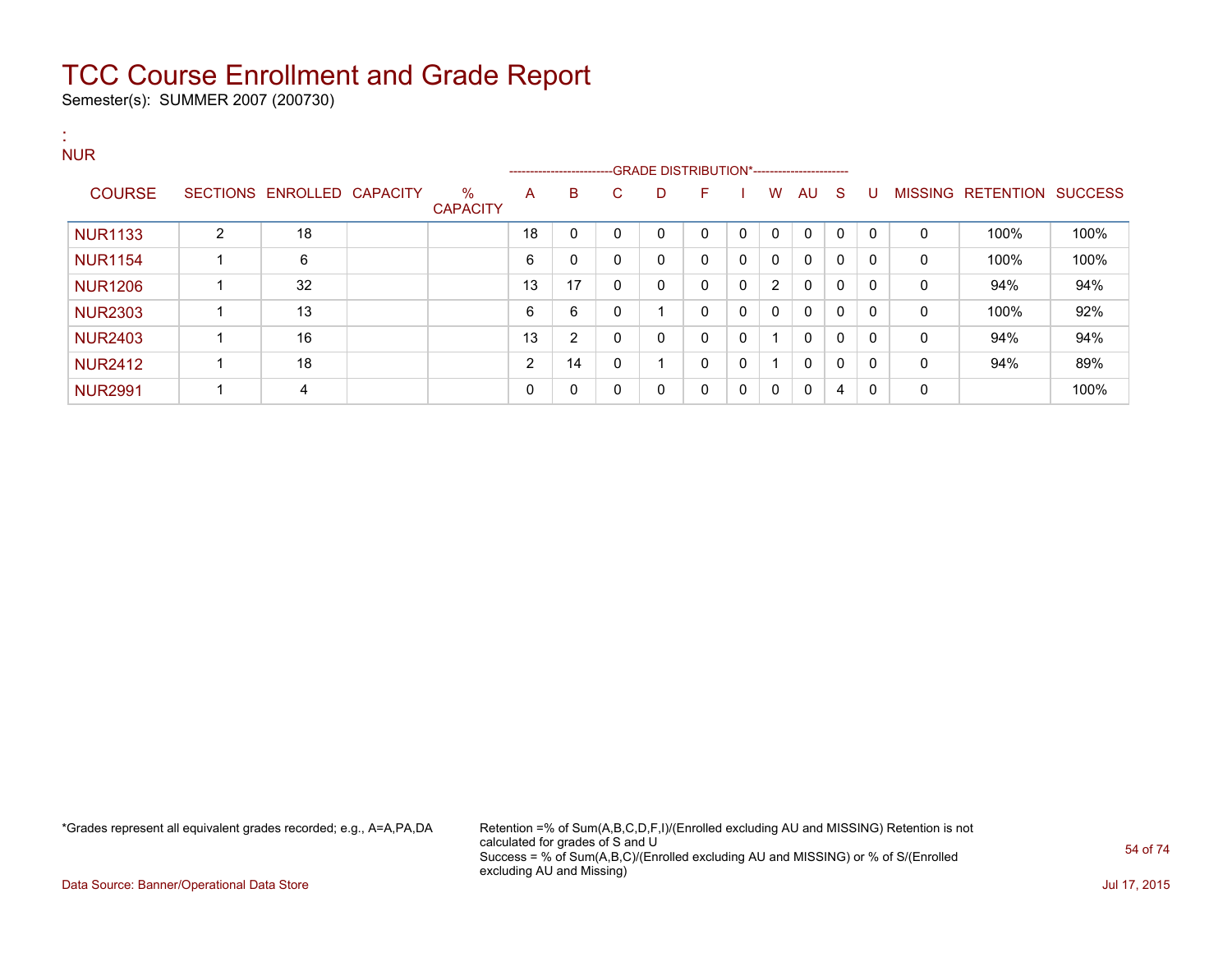Semester(s): SUMMER 2007 (200730)

:

| <b>OTA</b>     |  |                 |   |  |                                                                    |          |          |                |  |                                                                             |      |
|----------------|--|-----------------|---|--|--------------------------------------------------------------------|----------|----------|----------------|--|-----------------------------------------------------------------------------|------|
|                |  |                 |   |  | ------------------------GRADE DISTRIBUTION*----------------------- |          |          |                |  |                                                                             |      |
| <b>COURSE</b>  |  | <b>CAPACITY</b> |   |  |                                                                    |          |          |                |  | SECTIONS ENROLLED CAPACITY % A B C D F I W AU S U MISSING RETENTION SUCCESS |      |
| <b>OTA1502</b> |  |                 | 9 |  |                                                                    | $\Omega$ | $\Omega$ | $\overline{0}$ |  | 100%                                                                        | 100% |

\*Grades represent all equivalent grades recorded; e.g., A=A,PA,DA Retention =% of Sum(A,B,C,D,F,I)/(Enrolled excluding AU and MISSING) Retention is not calculated for grades of S and U Success = % of Sum(A,B,C)/(Enrolled excluding AU and MISSING) or % of S/(Enrolled excluding AU and Missing)

Data Source: Banner/Operational Data Store Jul 17, 2015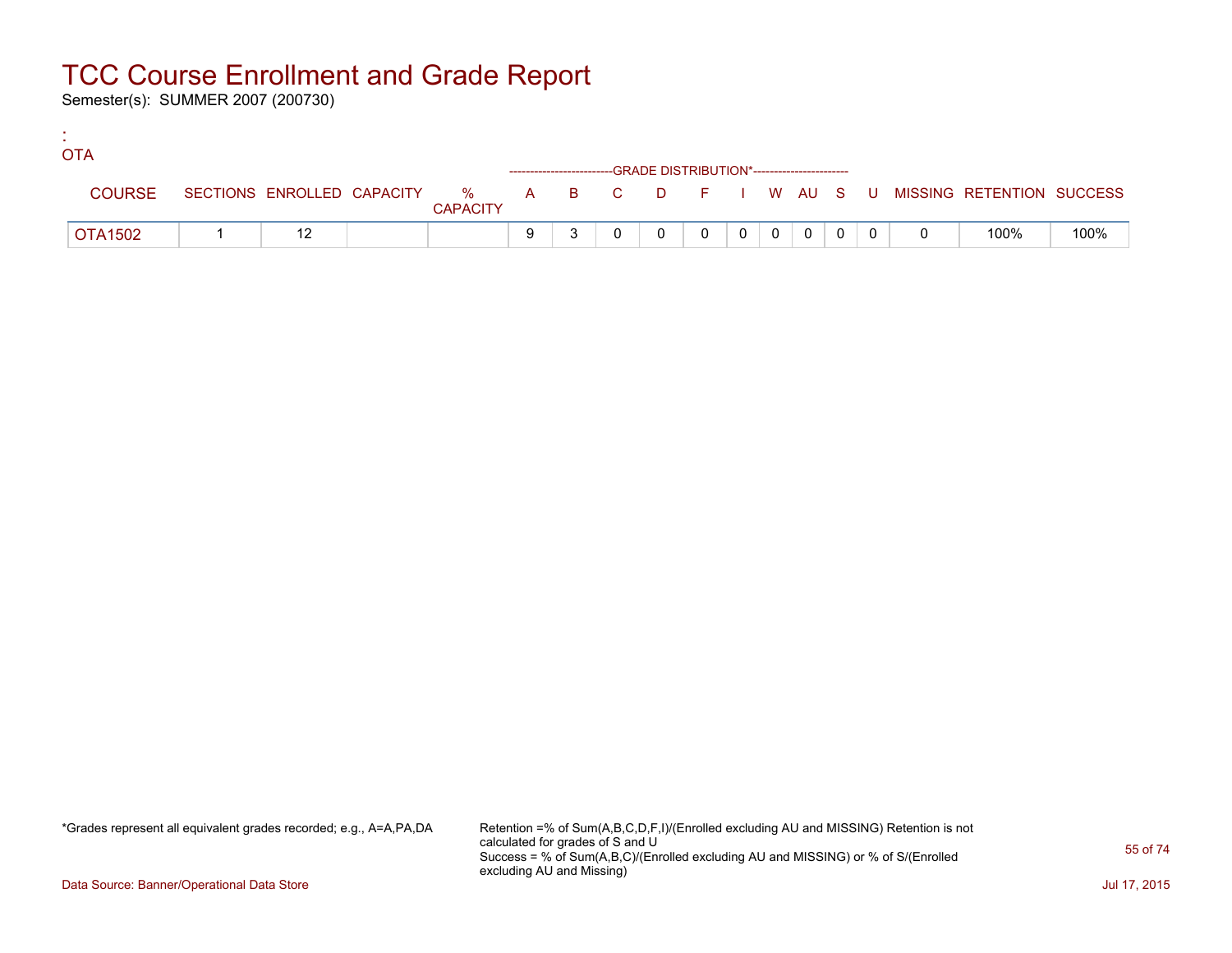Semester(s): SUMMER 2007 (200730)

:

| <b>PE</b>     |                |                            |                         |                | --------------------- |                |   | --- GRADE DISTRIBUTION*----------------------- |              |                |              |              |              |                |                           |      |
|---------------|----------------|----------------------------|-------------------------|----------------|-----------------------|----------------|---|------------------------------------------------|--------------|----------------|--------------|--------------|--------------|----------------|---------------------------|------|
| <b>COURSE</b> |                | SECTIONS ENROLLED CAPACITY | $\%$<br><b>CAPACITY</b> | A              | B                     | C              | D | F                                              |              | W              | AU           | S            | U            |                | MISSING RETENTION SUCCESS |      |
| PE1113        | $\overline{2}$ | 10                         |                         | 9              | 0                     |                | 0 | 0                                              | 0            | $\mathbf 0$    | $\mathbf 0$  | 0            | $\Omega$     | $\mathbf 0$    | 100%                      | 100% |
| PE1252        | 1              | $\overline{2}$             |                         | $\overline{2}$ | 0                     | 0              | 0 | 0                                              | $\mathbf{0}$ | 0              | $\mathbf{0}$ | 0            | 0            | $\mathbf 0$    | 100%                      | 100% |
| PE1282        | 1              | 8                          |                         | 8              | 0                     | 0              | 0 | 0                                              | $\mathbf{0}$ | 0              | 0            | $\Omega$     | $\Omega$     | $\mathbf 0$    | 100%                      | 100% |
| PE1401        | 1              | 8                          |                         | 7              |                       | 0              | 0 | 0                                              | $\mathbf{0}$ | $\mathbf 0$    | 0            | $\mathbf{0}$ | 0            | 0              | 100%                      | 100% |
| PE1412        | $\mathbf 1$    | 11                         |                         | 5              | $\mathbf{0}$          | 0              | 0 | 0                                              | $\mathbf{0}$ | 6              | $\mathbf{0}$ | $\mathbf{0}$ | $\mathbf{0}$ | 0              | 45%                       | 45%  |
| PE1422        | 1              | $\overline{7}$             |                         | 5              | 0                     | 0              | 0 | 0                                              | 0            | $\overline{2}$ | 0            | 0            | 0            | 0              | 71%                       | 71%  |
| PE1632        | 1              | 6                          |                         | 6              | $\mathbf{0}$          | 0              | 0 | 0                                              | $\mathbf{0}$ | $\mathbf{0}$   | $\mathbf{0}$ | 0            | $\Omega$     | $\mathbf 0$    | 100%                      | 100% |
| PE1652        | $\mathbf{2}$   | 18                         |                         | 15             | 0                     | 0              |   | 0                                              | $\mathbf{0}$ |                | 1            | $\Omega$     | $\Omega$     | 0              | 94%                       | 88%  |
| PE2212        | 3              | 39                         |                         | 33             | $\overline{2}$        | $\overline{2}$ | 0 | 0                                              | $\mathbf{0}$ | $\overline{2}$ | $\mathbf{0}$ | $\mathbf{0}$ | $\mathbf{0}$ | 0              | 95%                       | 95%  |
| PE2322        | $\overline{2}$ | 22                         |                         | 15             | 4                     | $\overline{2}$ | 0 | 0                                              | $\mathbf{0}$ |                | $\mathbf{0}$ | $\mathbf{0}$ | $\Omega$     | 0              | 95%                       | 95%  |
| PE2332        | 1              | 6                          |                         | 5              | 0                     | 0              | 0 | 0                                              | 0            |                | 0            | 0            | 0            | 0              | 83%                       | 83%  |
| PE2603        | $\mathbf 1$    | 8                          |                         | 8              | 0                     | 0              | 0 | 0                                              | $\mathbf{0}$ | $\mathbf{0}$   | 0            | 0            | $\Omega$     | $\mathbf 0$    | 100%                      | 100% |
| PE2662        | $\overline{c}$ | 46                         |                         | 46             | 0                     | 0              | 0 | 0                                              | 0            | 0              | 0            | 0            | 0            | 0              | 100%                      | 100% |
| PE2992        | 1              | 3                          |                         |                | $\mathbf{0}$          | 0              | 0 | 0                                              | 0            | 0              | $\mathbf{0}$ | 0            | $\Omega$     | $\overline{2}$ | 100%                      | 100% |

\*Grades represent all equivalent grades recorded; e.g., A=A,PA,DA Retention =% of Sum(A,B,C,D,F,I)/(Enrolled excluding AU and MISSING) Retention is not calculated for grades of S and U Success = % of Sum(A,B,C)/(Enrolled excluding AU and MISSING) or % of S/(Enrolled excluding AU and Missing)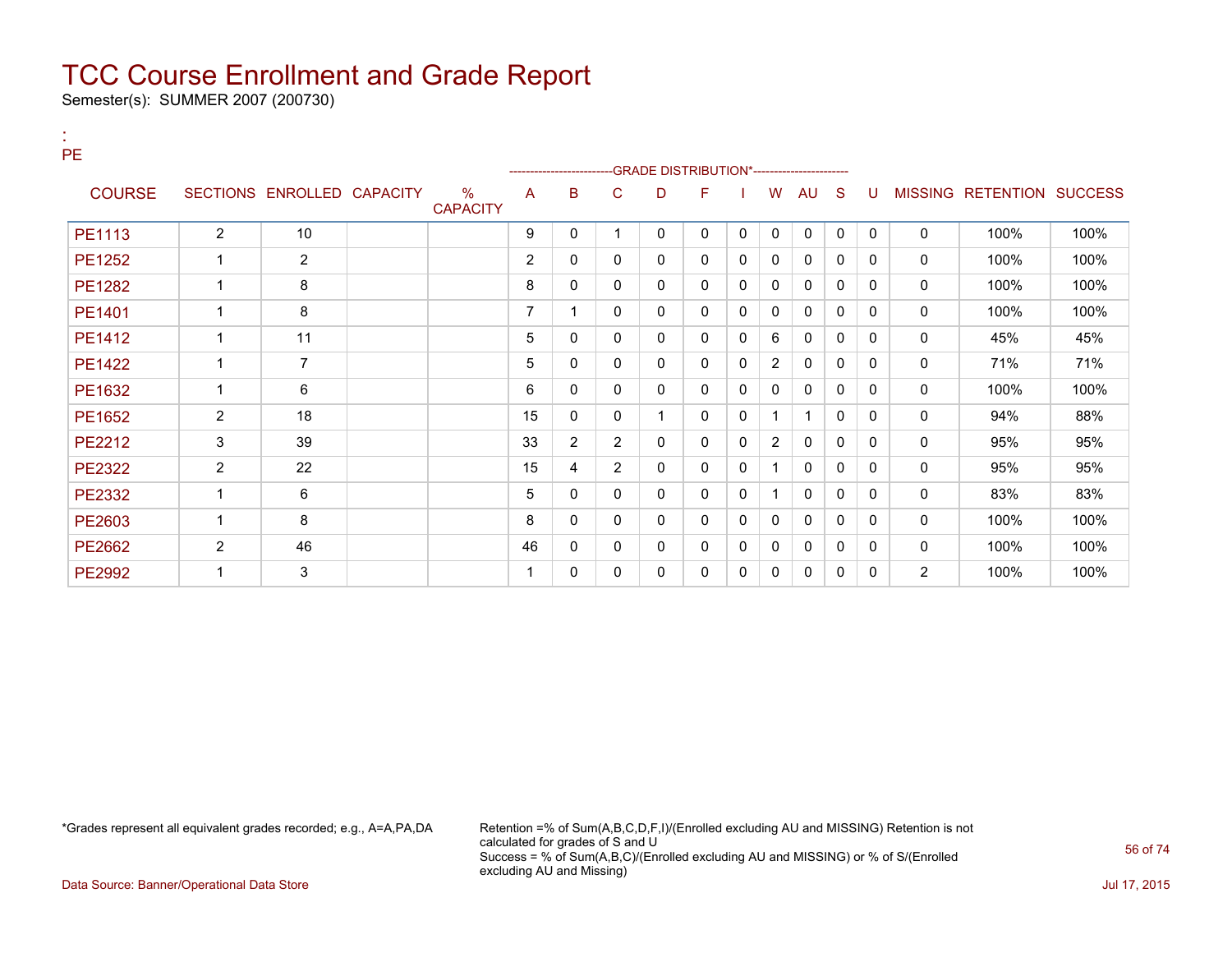Semester(s): SUMMER 2007 (200730)

:

| PHI            |   |                            |                      |                       |    |    |                                             |   |          |    |          |              |              |   |                                  |     |
|----------------|---|----------------------------|----------------------|-----------------------|----|----|---------------------------------------------|---|----------|----|----------|--------------|--------------|---|----------------------------------|-----|
|                |   |                            |                      | --------------------- |    |    | -GRADE DISTRIBUTION*----------------------- |   |          |    |          |              |              |   |                                  |     |
| <b>COURSE</b>  |   | SECTIONS ENROLLED CAPACITY | %<br><b>CAPACITY</b> | A                     | B  |    |                                             |   |          | W  | AU.      | - S          |              |   | <b>MISSING RETENTION SUCCESS</b> |     |
|                |   |                            |                      |                       |    |    |                                             |   |          |    |          |              |              |   |                                  |     |
| <b>PHI1113</b> | 4 | 91                         |                      | 36                    | 19 | 13 | 4                                           | 3 | $\Omega$ | 16 | - 0      | 0            | $\Omega$     | 0 | 82%                              | 75% |
| <b>PHI1143</b> | ົ | 25                         |                      |                       | 4  | 4  | $\mathbf{2}^{\prime}$                       | 0 | $\Omega$ | 4  | $\Omega$ | 0            | 0            | 0 | 84%                              | 76% |
| PHI1213        |   | 18                         |                      |                       | 3  | 6  | 2                                           | ົ | 0        | 4  | 0        | $\mathbf{0}$ | $\mathbf{0}$ | 0 | 78%                              | 56% |
| PHI2153        | ◠ | 19                         |                      | 5                     | າ  |    | 0                                           | 0 |          | 5  | - 0      | 0            | 0            | 0 | 74%                              | 74% |

\*Grades represent all equivalent grades recorded; e.g., A=A,PA,DA Retention =% of Sum(A,B,C,D,F,I)/(Enrolled excluding AU and MISSING) Retention is not calculated for grades of S and U Success = % of Sum(A,B,C)/(Enrolled excluding AU and MISSING) or % of S/(Enrolled excluding AU and Missing)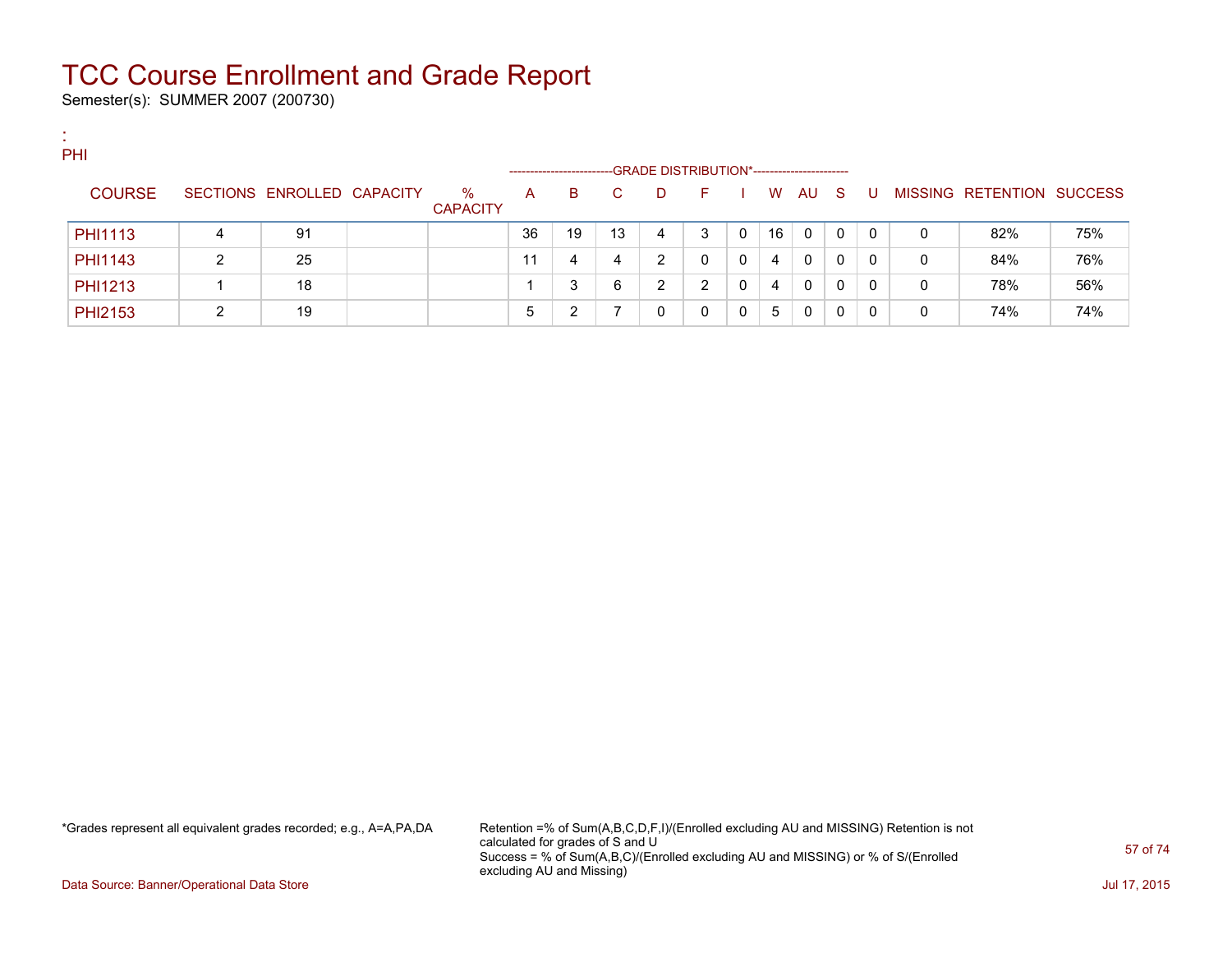Semester(s): SUMMER 2007 (200730)

| <b>A</b><br>$\sim$ |                |   |                            |                      |                        |    |    |                                             |   |   |    |          |              |          |             |                           |     |
|--------------------|----------------|---|----------------------------|----------------------|------------------------|----|----|---------------------------------------------|---|---|----|----------|--------------|----------|-------------|---------------------------|-----|
|                    | <b>PHY</b>     |   |                            |                      |                        |    |    |                                             |   |   |    |          |              |          |             |                           |     |
|                    |                |   |                            |                      | ---------------------- |    |    | -GRADE DISTRIBUTION*----------------------- |   |   |    |          |              |          |             |                           |     |
|                    | <b>COURSE</b>  |   | SECTIONS ENROLLED CAPACITY | %<br><b>CAPACITY</b> | A                      | B. | C. | D.                                          | E |   | W  | AU.      | - S          |          |             | MISSING RETENTION SUCCESS |     |
|                    | PHY1114        | 5 | 104                        |                      | 42                     | 29 | 15 | 5                                           | C | 0 | 11 | 0        | 0            | $\Omega$ | 0           | 89%                       | 83% |
|                    | <b>PHY1214</b> |   | 69                         |                      | -41                    | 21 | 5  | 0                                           |   | 0 | 2  | $\Omega$ | $\mathbf{0}$ | $\Omega$ | 0           | 97%                       | 97% |
|                    | <b>PHY2034</b> |   | 39                         |                      | 4                      | 19 |    | 5                                           | 3 | 0 |    | 0        | 0            | $\Omega$ | $\mathbf 0$ | 97%                       | 77% |
|                    | <b>PHY2124</b> |   | 13                         |                      | 10                     |    |    | 0                                           |   | 0 | 1  | 0        | 0            | 0        | 0           | 92%                       | 92% |

\*Grades represent all equivalent grades recorded; e.g., A=A,PA,DA Retention =% of Sum(A,B,C,D,F,I)/(Enrolled excluding AU and MISSING) Retention is not calculated for grades of S and U Success = % of Sum(A,B,C)/(Enrolled excluding AU and MISSING) or % of S/(Enrolled excluding AU and Missing)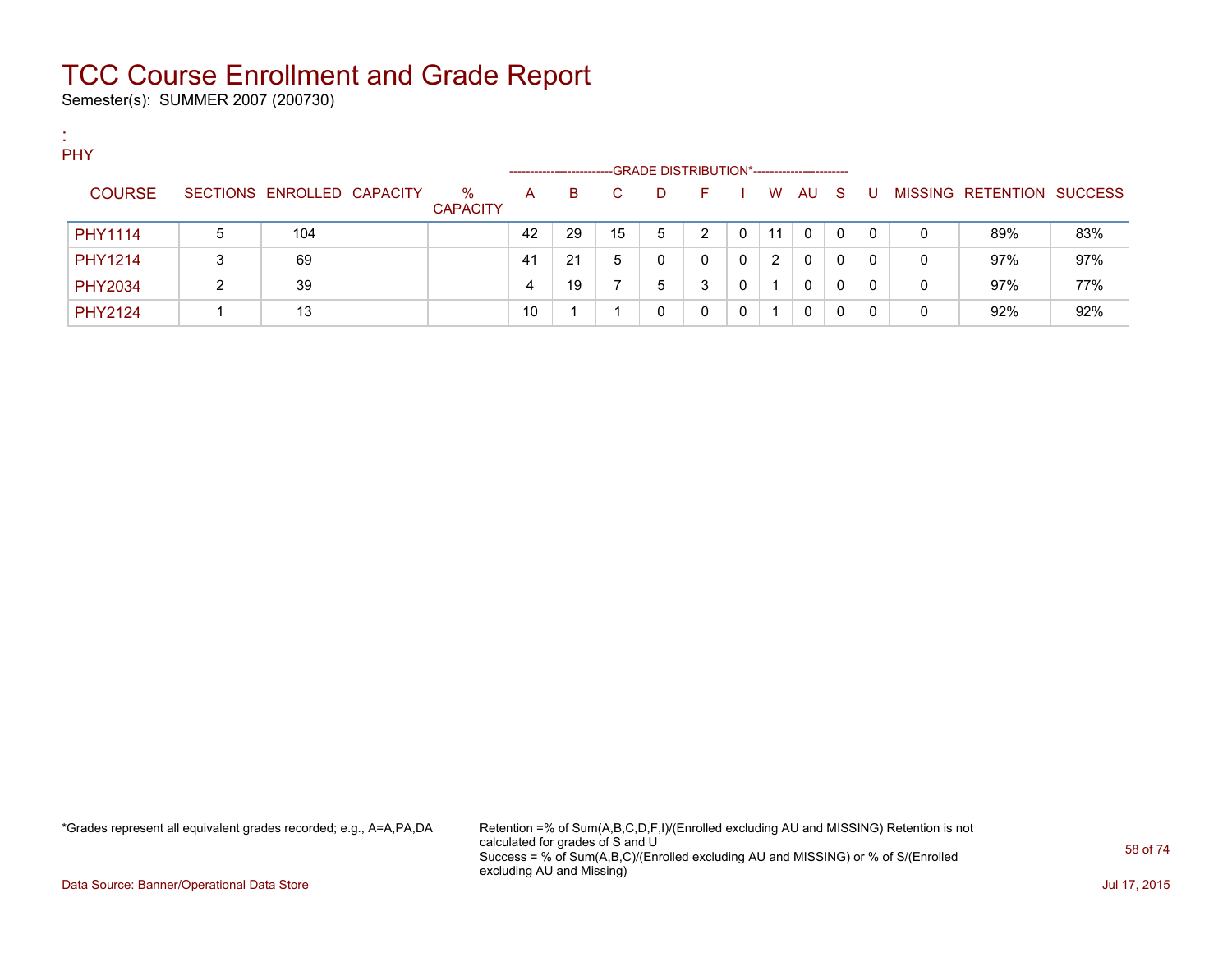Semester(s): SUMMER 2007 (200730)

:

| <b>POS</b>    |    |                            |                      |     |     |       | --GRADE DISTRIBUTION*----------------------- |        |    |   |  |                             |     |
|---------------|----|----------------------------|----------------------|-----|-----|-------|----------------------------------------------|--------|----|---|--|-----------------------------|-----|
| <b>COURSE</b> |    | SECTIONS ENROLLED CAPACITY | %<br><b>CAPACITY</b> |     |     | A B C | <b>D</b>                                     | FIWAUS |    |   |  | U MISSING RETENTION SUCCESS |     |
| POS1113       | 26 | 558                        |                      | 211 | 151 | 79    | 33                                           | 30     | 53 | 0 |  | 91%                         | 79% |
| POS2203       |    | a                          |                      | 8   |     |       |                                              |        |    |   |  | 89%                         | 89% |

\*Grades represent all equivalent grades recorded; e.g., A=A,PA,DA Retention =% of Sum(A,B,C,D,F,I)/(Enrolled excluding AU and MISSING) Retention is not calculated for grades of S and U Success = % of Sum(A,B,C)/(Enrolled excluding AU and MISSING) or % of S/(Enrolled excluding AU and Missing)

Data Source: Banner/Operational Data Store Jul 17, 2015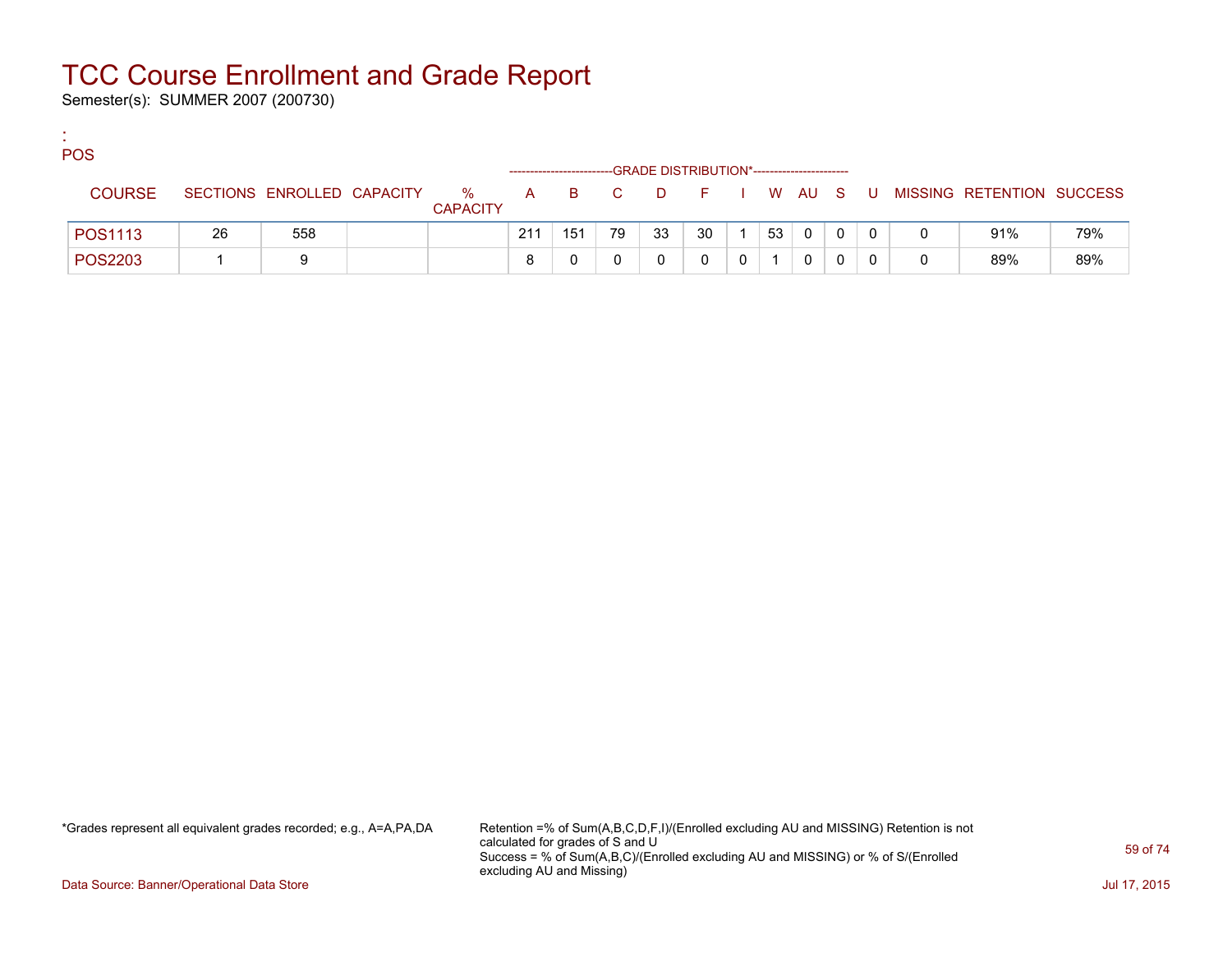Semester(s): SUMMER 2007 (200730)

:

| . .<br><b>PSC</b> |   |                            |                         | --------------------- |    |    | -GRADE DISTRIBUTION*----------------------- |          |          |          |          |              |              |   |                           |      |
|-------------------|---|----------------------------|-------------------------|-----------------------|----|----|---------------------------------------------|----------|----------|----------|----------|--------------|--------------|---|---------------------------|------|
| <b>COURSE</b>     |   | SECTIONS ENROLLED CAPACITY | $\%$<br><b>CAPACITY</b> | A                     | B. | C. | D.                                          | F.       |          | W        | AU.      | <sub>S</sub> | U            |   | MISSING RETENTION SUCCESS |      |
| <b>PSC1114</b>    |   | 104                        |                         | 29                    | 38 | 14 | 8                                           |          | 0        | 11       | 0        | $\mathbf{0}$ | $\mathbf{0}$ | 0 | 89%                       | 78%  |
| <b>PSC2111</b>    | ົ | 17                         |                         | 17                    |    | 0  | $\mathbf{0}$                                | 0        | $\Omega$ | $\Omega$ | $\Omega$ | $\Omega$     | $\Omega$     | 0 | 100%                      | 100% |
| <b>PSC2121</b>    |   | 11                         |                         | 11                    |    | 0  | 0                                           | $\Omega$ | 0        | $\Omega$ | $\Omega$ | 0            | 0            | 0 | 100%                      | 100% |
| <b>PSC2131</b>    |   | 12                         |                         | 12                    | 0  | 0  | 0                                           | 0        | 0        | $\Omega$ | $\Omega$ | $\Omega$     | $\mathbf{0}$ | 0 | 100%                      | 100% |
| <b>PSC2991</b>    | 3 | 19                         |                         | 18                    |    |    | 0                                           | 0        |          | $\Omega$ | $\Omega$ | $\Omega$     | 0            | 0 | 100%                      | 95%  |

\*Grades represent all equivalent grades recorded; e.g., A=A,PA,DA Retention =% of Sum(A,B,C,D,F,I)/(Enrolled excluding AU and MISSING) Retention is not calculated for grades of S and U Success = % of Sum(A,B,C)/(Enrolled excluding AU and MISSING) or % of S/(Enrolled excluding AU and Missing)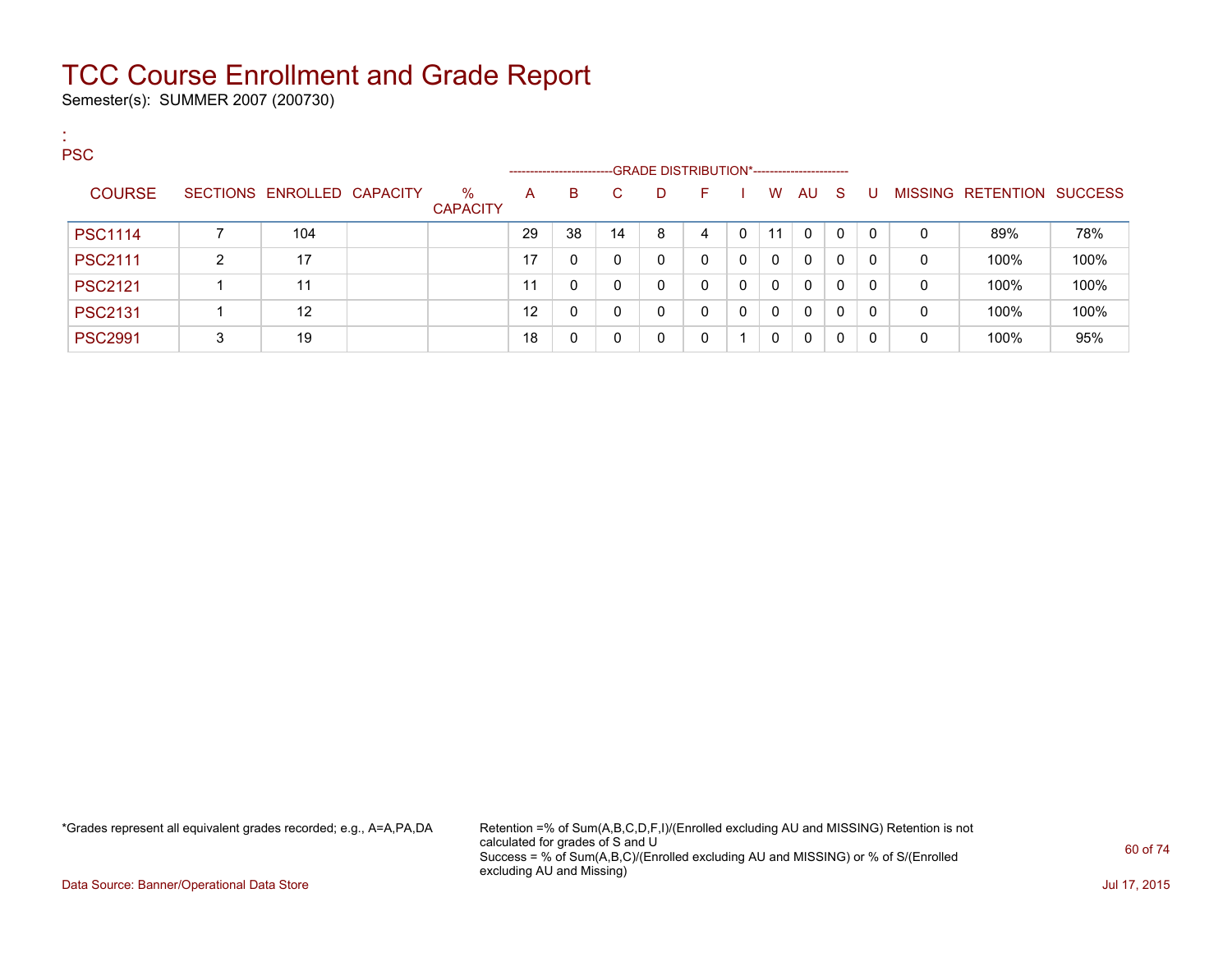Semester(s): SUMMER 2007 (200730)

| $\sim$<br><b>PSY</b> |                |                            |                         |     |                                                                                  |                |                |              |          |              |              |              |              |              |                           |      |
|----------------------|----------------|----------------------------|-------------------------|-----|----------------------------------------------------------------------------------|----------------|----------------|--------------|----------|--------------|--------------|--------------|--------------|--------------|---------------------------|------|
|                      |                |                            |                         |     | ------------------------GRADE                DISTRIBUTION*---------------------- |                |                |              |          |              |              |              |              |              |                           |      |
| <b>COURSE</b>        |                | SECTIONS ENROLLED CAPACITY | $\%$<br><b>CAPACITY</b> | A   | B                                                                                | C              | D              | F            |          | W            | AU           | -S           | U            |              | MISSING RETENTION SUCCESS |      |
| <b>PSY1113</b>       | 21             | 384                        |                         | 140 | 103                                                                              | 60             | 22             | 17           | $\Omega$ | 41           | $\Omega$     | $\Omega$     | $\mathbf{0}$ | 0            | 89%                       | 79%  |
| <b>PSY1313</b>       | 3              | 36                         |                         | 11  | 16                                                                               | 3              | $\overline{2}$ |              | 0        | 3            | $\mathbf{0}$ | $\Omega$     | 0            | 0            | 92%                       | 83%  |
| <b>PSY2023</b>       | 10             | 170                        |                         | 87  | 39                                                                               | 15             | 3              | 3            | $\Omega$ | 23           | $\mathbf{0}$ | $\Omega$     | 0            | 0            | 86%                       | 83%  |
| <b>PSY2053</b>       |                | 10                         |                         | 9   |                                                                                  | $\mathbf{0}$   | 0              | 0            | 0        | $\mathbf{0}$ | 0            | 0            | 0            | 0            | 100%                      | 100% |
| <b>PSY2133</b>       |                | 7                          |                         | 5   | $\overline{2}$                                                                   | $\mathbf{0}$   | 0              | $\mathbf{0}$ | $\Omega$ | $\mathbf{0}$ | $\mathbf{0}$ | $\mathbf{0}$ | 0            | 0            | 100%                      | 100% |
| <b>PSY2523</b>       | 2              | 36                         |                         | 29  | 3                                                                                | $\overline{2}$ | $\mathbf 0$    | $\mathbf{0}$ | $\Omega$ | 2            | $\mathbf{0}$ | $\Omega$     | $\Omega$     | 0            | 94%                       | 94%  |
| <b>PSY2533</b>       |                | 20                         |                         | 17  | 0                                                                                | $\mathbf{0}$   | 0              | $\mathbf{0}$ | 0        | 3            | $\mathbf{0}$ | $\Omega$     | $\mathbf{0}$ | $\mathbf{0}$ | 85%                       | 85%  |
| <b>PSY2813</b>       | $\overline{2}$ | 19                         |                         | 8   | 4                                                                                | $\overline{2}$ | 0              | 0            | 0        | 5            | 0            | 0            | 0            | $\mathbf{0}$ | 74%                       | 74%  |

\*Grades represent all equivalent grades recorded; e.g., A=A,PA,DA Retention =% of Sum(A,B,C,D,F,I)/(Enrolled excluding AU and MISSING) Retention is not calculated for grades of S and U Success = % of Sum(A,B,C)/(Enrolled excluding AU and MISSING) or % of S/(Enrolled excluding AU and Missing)

Data Source: Banner/Operational Data Store Jul 17, 2015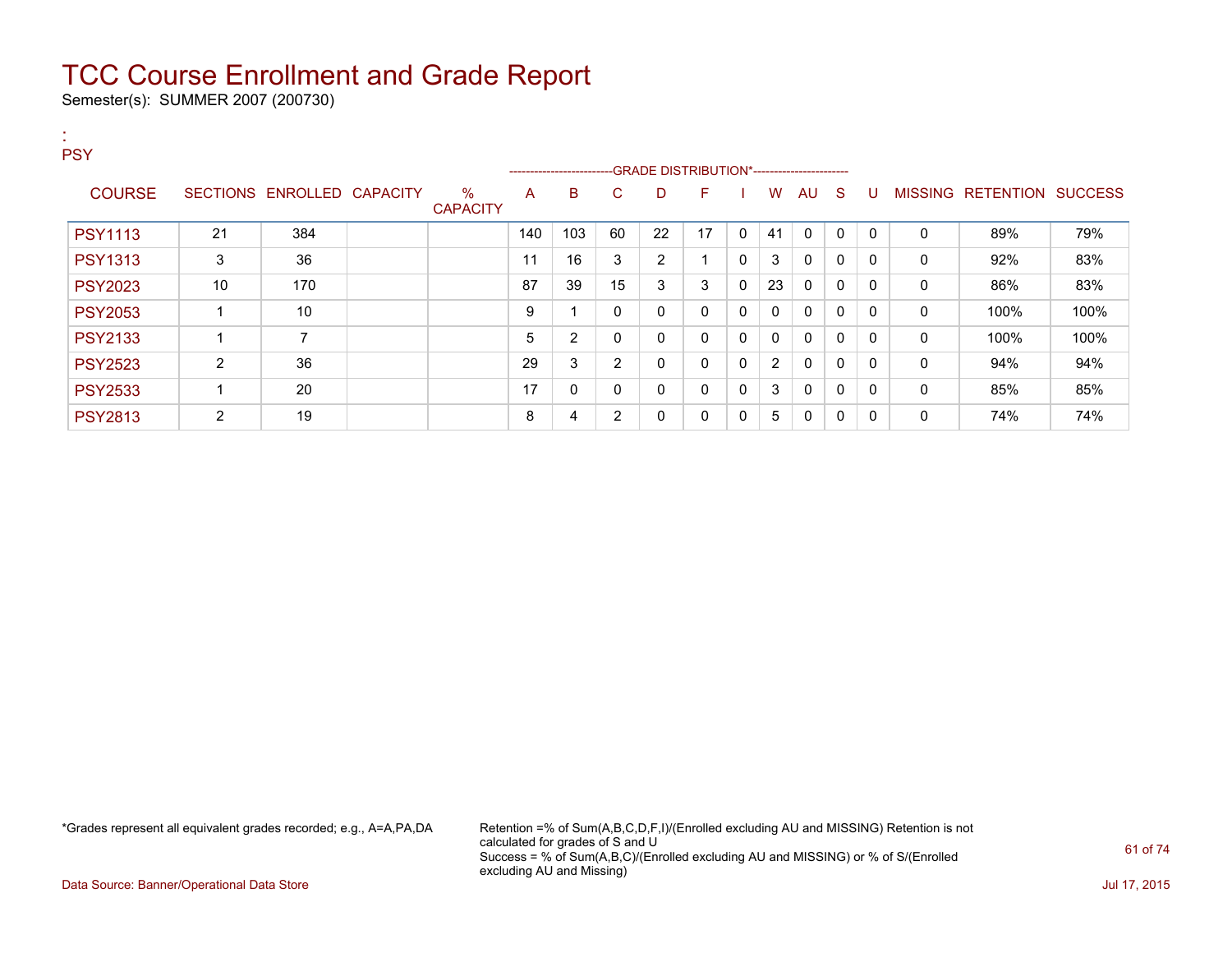Semester(s): SUMMER 2007 (200730)

:

| <b>PTA</b>     |    |                 |    |  |                                                                    |          |  |                |  |                                                                             |     |
|----------------|----|-----------------|----|--|--------------------------------------------------------------------|----------|--|----------------|--|-----------------------------------------------------------------------------|-----|
|                |    |                 |    |  | ------------------------GRADE DISTRIBUTION*----------------------- |          |  |                |  |                                                                             |     |
| <b>COURSE</b>  |    | <b>CAPACITY</b> |    |  |                                                                    |          |  |                |  | SECTIONS ENROLLED CAPACITY % A B C D F I W AU S U MISSING RETENTION SUCCESS |     |
| <b>PTA2486</b> | 29 |                 | 25 |  |                                                                    | $\Omega$ |  | $\overline{0}$ |  | 97%                                                                         | 97% |

\*Grades represent all equivalent grades recorded; e.g., A=A,PA,DA Retention =% of Sum(A,B,C,D,F,I)/(Enrolled excluding AU and MISSING) Retention is not calculated for grades of S and U Success = % of Sum(A,B,C)/(Enrolled excluding AU and MISSING) or % of S/(Enrolled excluding AU and Missing)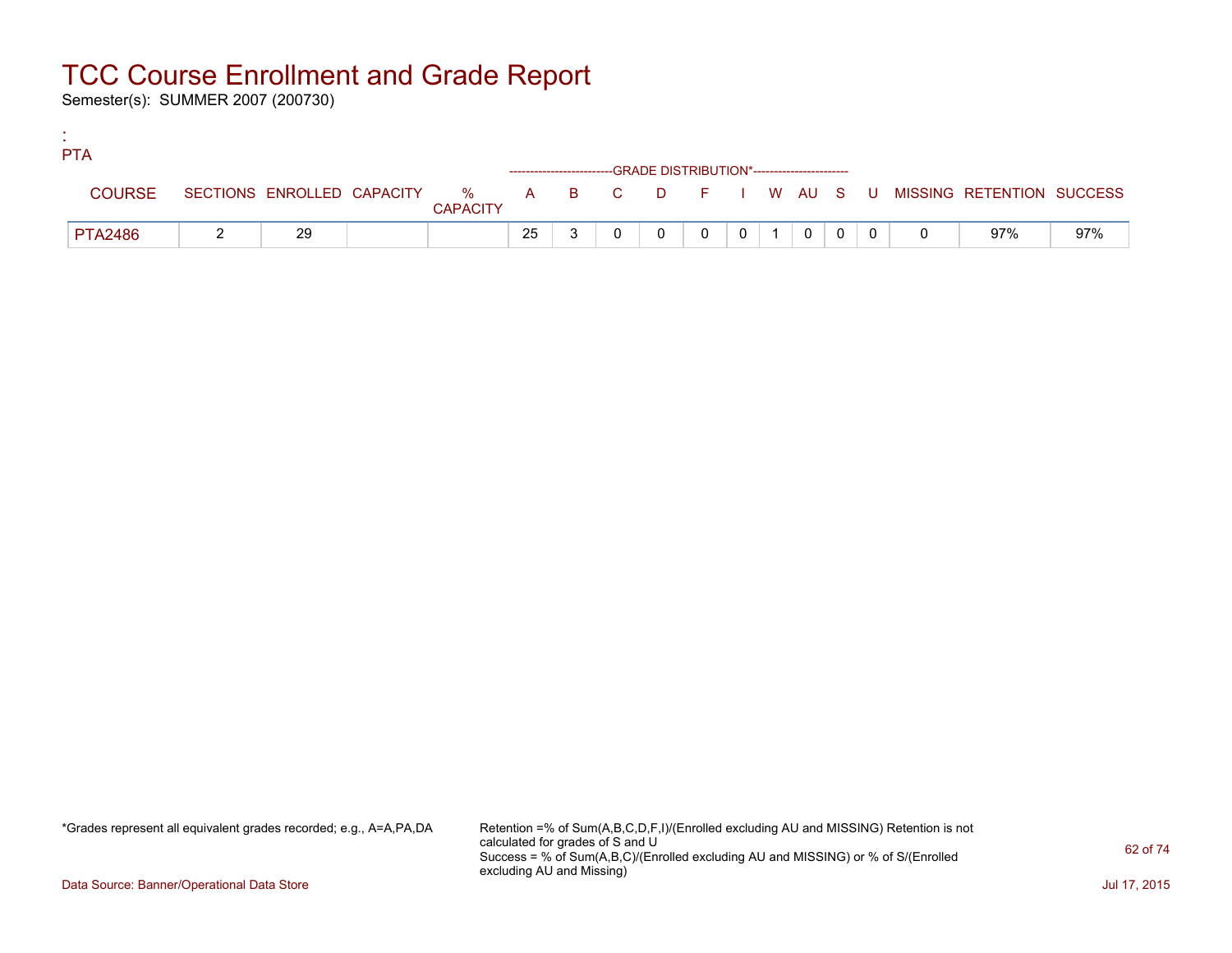Semester(s): SUMMER 2007 (200730)

:

| QCT           |                            |                      |   |                    | -GRADE DISTRIBUTION*---------------------- |   |              |          |          |  |                             |      |
|---------------|----------------------------|----------------------|---|--------------------|--------------------------------------------|---|--------------|----------|----------|--|-----------------------------|------|
| <b>COURSE</b> | SECTIONS ENROLLED CAPACITY | %<br><b>CAPACITY</b> |   | A B C D F I W AU S |                                            |   |              |          |          |  | U MISSING RETENTION SUCCESS |      |
| QCT1223       | 10                         |                      | 6 |                    |                                            | 0 | $\mathbf{0}$ |          | $\Omega$ |  | 90%                         | 90%  |
| QCT1443       |                            |                      | b |                    |                                            |   |              | $\Omega$ | 0        |  | 100%                        | 100% |

\*Grades represent all equivalent grades recorded; e.g., A=A,PA,DA Retention =% of Sum(A,B,C,D,F,I)/(Enrolled excluding AU and MISSING) Retention is not calculated for grades of S and U Success = % of Sum(A,B,C)/(Enrolled excluding AU and MISSING) or % of S/(Enrolled excluding AU and Missing)

Data Source: Banner/Operational Data Store Jul 17, 2015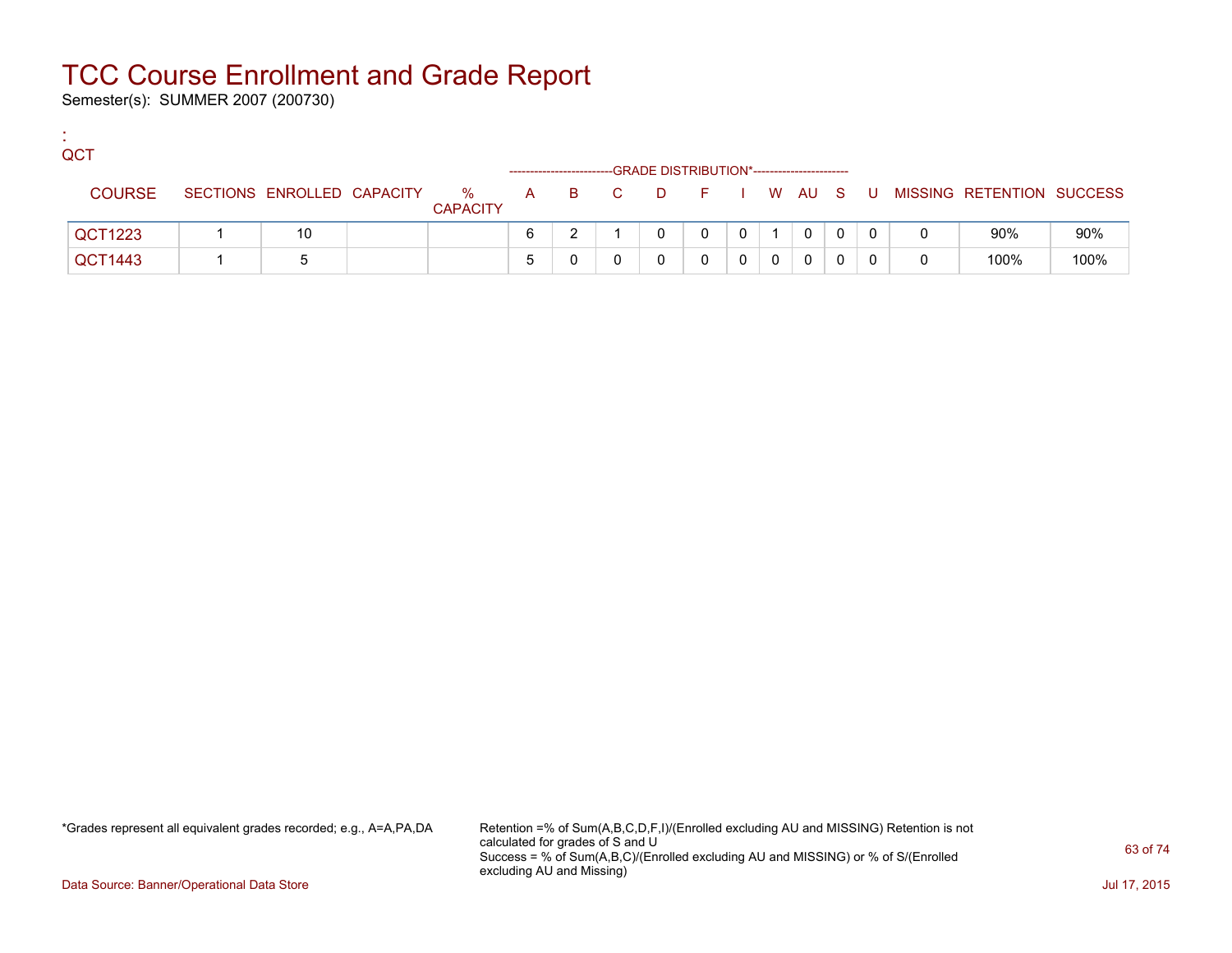Semester(s): SUMMER 2007 (200730)

:

| <b>REL</b>     |                            |                 |   |                       |    |                                             |    |   |          |          |   |              |   |                                  |     |
|----------------|----------------------------|-----------------|---|-----------------------|----|---------------------------------------------|----|---|----------|----------|---|--------------|---|----------------------------------|-----|
|                |                            |                 |   | --------------------- |    | -GRADE DISTRIBUTION*----------------------- |    |   |          |          |   |              |   |                                  |     |
| <b>COURSE</b>  | SECTIONS ENROLLED CAPACITY | $\%$            | A | B.                    | C. | D                                           | F. |   | <b>W</b> | AU S     |   | . U          |   | <b>MISSING RETENTION SUCCESS</b> |     |
|                |                            | <b>CAPACITY</b> |   |                       |    |                                             |    |   |          |          |   |              |   |                                  |     |
| <b>REL1213</b> | 18                         |                 |   | າ                     | 8  |                                             |    | 0 | 4        | $\Omega$ | 0 | $\mathbf{0}$ | 0 | 78%                              | 72% |
| <b>REL2113</b> | 16                         |                 |   | 4                     | ົ  | 0                                           |    | 0 | 5        | 0        | 0 | 0            | 0 | 69%                              | 62% |
| <b>REL2123</b> | 25                         |                 |   | 8                     | 4  | າ                                           | 5  | 0 | 5        | $\Omega$ | 0 | $\Omega$     | 0 | 80%                              | 52% |
| <b>REL2233</b> | 10                         |                 |   | ⌒                     |    | 0                                           |    | 0 |          | 0        | 0 | $\Omega$     | 0 | 90%                              | 90% |

\*Grades represent all equivalent grades recorded; e.g., A=A,PA,DA Retention =% of Sum(A,B,C,D,F,I)/(Enrolled excluding AU and MISSING) Retention is not calculated for grades of S and U Success = % of Sum(A,B,C)/(Enrolled excluding AU and MISSING) or % of S/(Enrolled excluding AU and Missing)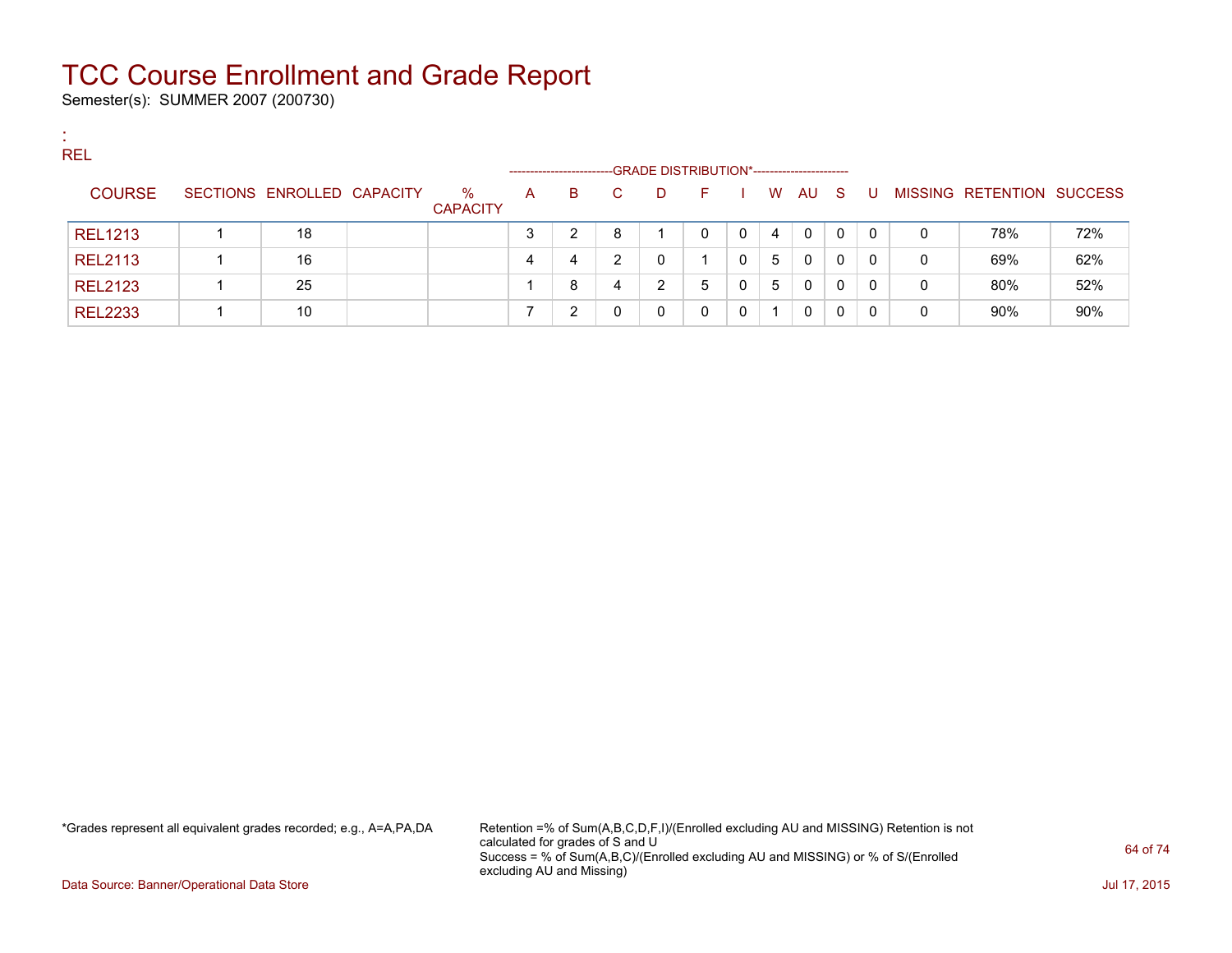Semester(s): SUMMER 2007 (200730)

:

| <b>RES</b>     |                            |                 |                       |    |    |                                             |   |   |          |     |          |   |                                  |      |
|----------------|----------------------------|-----------------|-----------------------|----|----|---------------------------------------------|---|---|----------|-----|----------|---|----------------------------------|------|
|                |                            |                 | --------------------- |    |    | -GRADE DISTRIBUTION*----------------------- |   |   |          |     |          |   |                                  |      |
| <b>COURSE</b>  | SECTIONS ENROLLED CAPACITY | $\%$            | A                     | B. | C. | D.                                          |   | W | AU.      | - S |          |   | <b>MISSING RETENTION SUCCESS</b> |      |
|                |                            | <b>CAPACITY</b> |                       |    |    |                                             |   |   |          |     |          |   |                                  |      |
| <b>RES1522</b> | 23                         |                 | 16                    | 5  | ົ  | 0                                           | 0 | 0 | 0        | 0   | $\Omega$ | 0 | 100%                             | 100% |
| <b>RES2103</b> | 23                         |                 | 13                    | 10 |    | 0                                           | 0 | 0 | $\Omega$ | 0   | 0        | 0 | 100%                             | 100% |
| <b>RES2433</b> | 18                         |                 | 18                    |    |    | 0                                           | 0 | 0 | 0        | 0   | 0        | 0 | 100%                             | 100% |
| <b>RES2452</b> | 18                         |                 | 14                    |    |    | 0                                           |   | 0 | 0        |     |          | 0 | 100%                             | 100% |

\*Grades represent all equivalent grades recorded; e.g., A=A,PA,DA Retention =% of Sum(A,B,C,D,F,I)/(Enrolled excluding AU and MISSING) Retention is not calculated for grades of S and U Success = % of Sum(A,B,C)/(Enrolled excluding AU and MISSING) or % of S/(Enrolled excluding AU and Missing)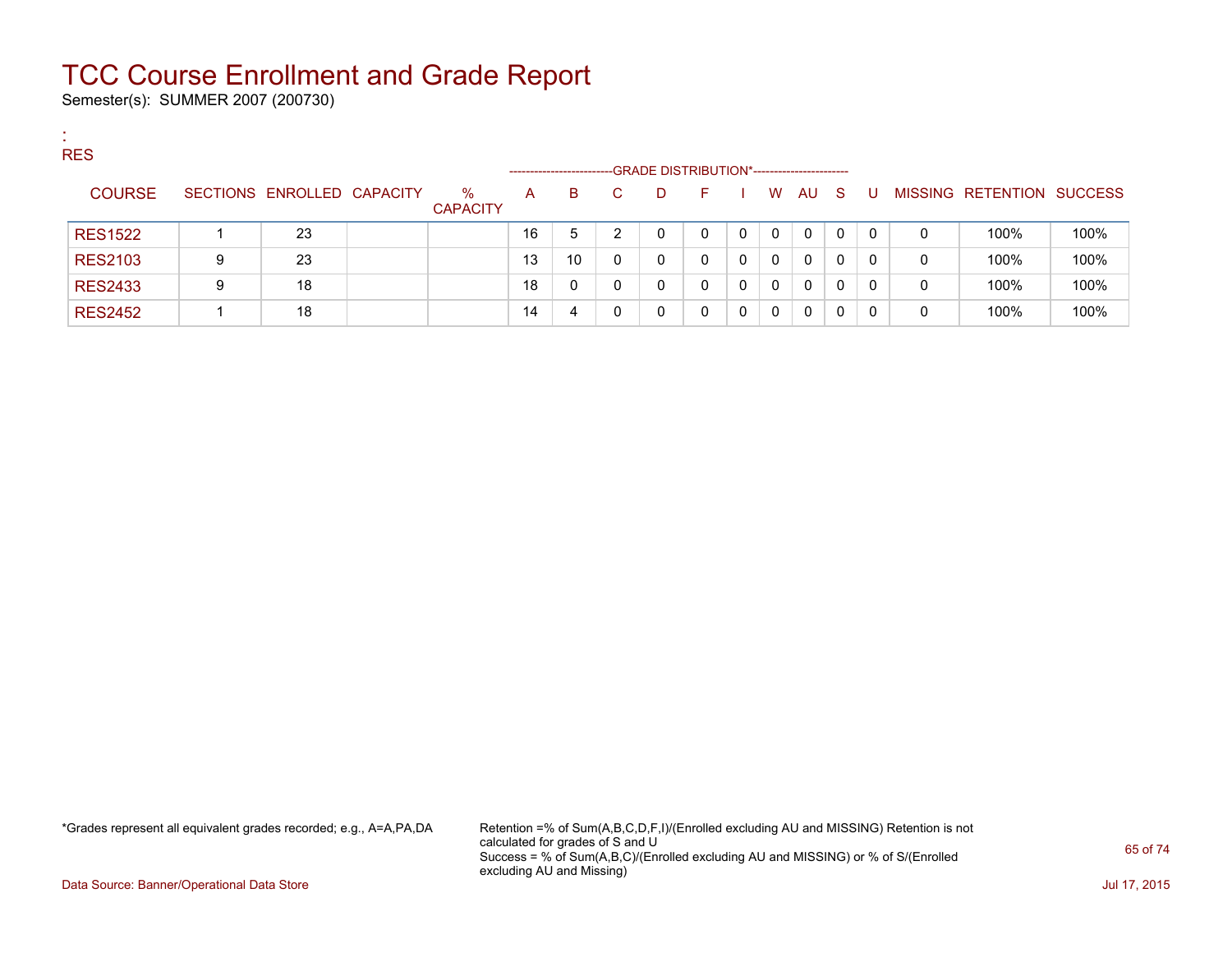Semester(s): SUMMER 2007 (200730)

:

| <b>ALC</b> | <b>RT</b>     |   |                            |                         |    |                       |    |                                             |    |          |   |              |              |          |   |                           |      |
|------------|---------------|---|----------------------------|-------------------------|----|-----------------------|----|---------------------------------------------|----|----------|---|--------------|--------------|----------|---|---------------------------|------|
|            |               |   |                            |                         |    | --------------------- |    | -GRADE DISTRIBUTION*----------------------- |    |          |   |              |              |          |   |                           |      |
|            | <b>COURSE</b> |   | SECTIONS ENROLLED CAPACITY | $\%$<br><b>CAPACITY</b> | A  | B                     | C. | D.                                          | н. |          | W | AU           | - S          | U        |   | MISSING RETENTION SUCCESS |      |
|            | RT1212        |   | 15                         |                         | 3  | 4                     | ິ  |                                             |    |          | 4 | $\mathbf{0}$ | $\mathbf{0}$ | $\Omega$ | 0 | 73%                       | 67%  |
|            | RT1224        | 3 | 30                         |                         | 20 |                       |    |                                             | 0  | $\Omega$ | 3 | $\Omega$     | 0            | 0        | 0 | 90%                       | 90%  |
|            | RT2301        |   | 30                         |                         | 6  | 15                    | 9  |                                             | 0  |          | 0 | $\mathbf{0}$ | 0            | 0        | 0 | 100%                      | 100% |
|            | RT2314        | 3 | 30                         |                         | 19 | 11                    | 0  |                                             | 0  |          | 0 | 0            | 0            | 0        | 0 | 100%                      | 100% |

\*Grades represent all equivalent grades recorded; e.g., A=A,PA,DA Retention =% of Sum(A,B,C,D,F,I)/(Enrolled excluding AU and MISSING) Retention is not calculated for grades of S and U Success = % of Sum(A,B,C)/(Enrolled excluding AU and MISSING) or % of S/(Enrolled excluding AU and Missing)

Data Source: Banner/Operational Data Store Jul 17, 2015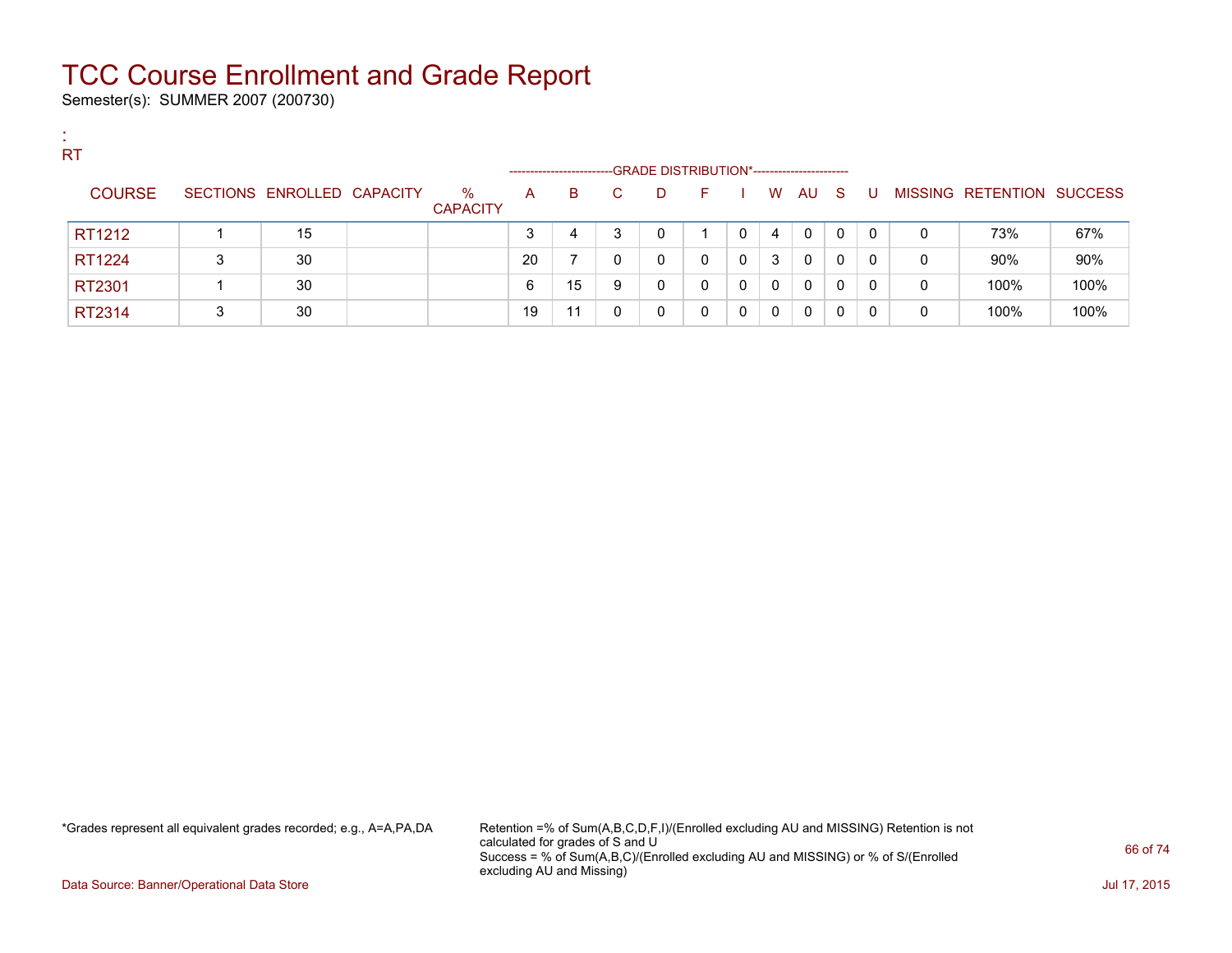Semester(s): SUMMER 2007 (200730)

:

| <b>RUS</b>     | -GRADE DISTRIBUTION*----------------------- |                            |  |                      |     |  |     |          |        |  |  |   |  |    |  |                           |      |
|----------------|---------------------------------------------|----------------------------|--|----------------------|-----|--|-----|----------|--------|--|--|---|--|----|--|---------------------------|------|
| <b>COURSE</b>  |                                             | SECTIONS ENROLLED CAPACITY |  | %<br><b>CAPACITY</b> | A a |  | B C | <b>D</b> | FIWAUS |  |  |   |  | U. |  | MISSING RETENTION SUCCESS |      |
| <b>RUS1401</b> |                                             |                            |  |                      | 6   |  |     |          |        |  |  | 0 |  |    |  | 100%                      | 100% |
| <b>RUS2041</b> |                                             |                            |  |                      |     |  |     |          |        |  |  |   |  |    |  | 100%                      | 100% |

\*Grades represent all equivalent grades recorded; e.g., A=A,PA,DA Retention =% of Sum(A,B,C,D,F,I)/(Enrolled excluding AU and MISSING) Retention is not calculated for grades of S and U Success = % of Sum(A,B,C)/(Enrolled excluding AU and MISSING) or % of S/(Enrolled excluding AU and Missing)

Data Source: Banner/Operational Data Store Jul 17, 2015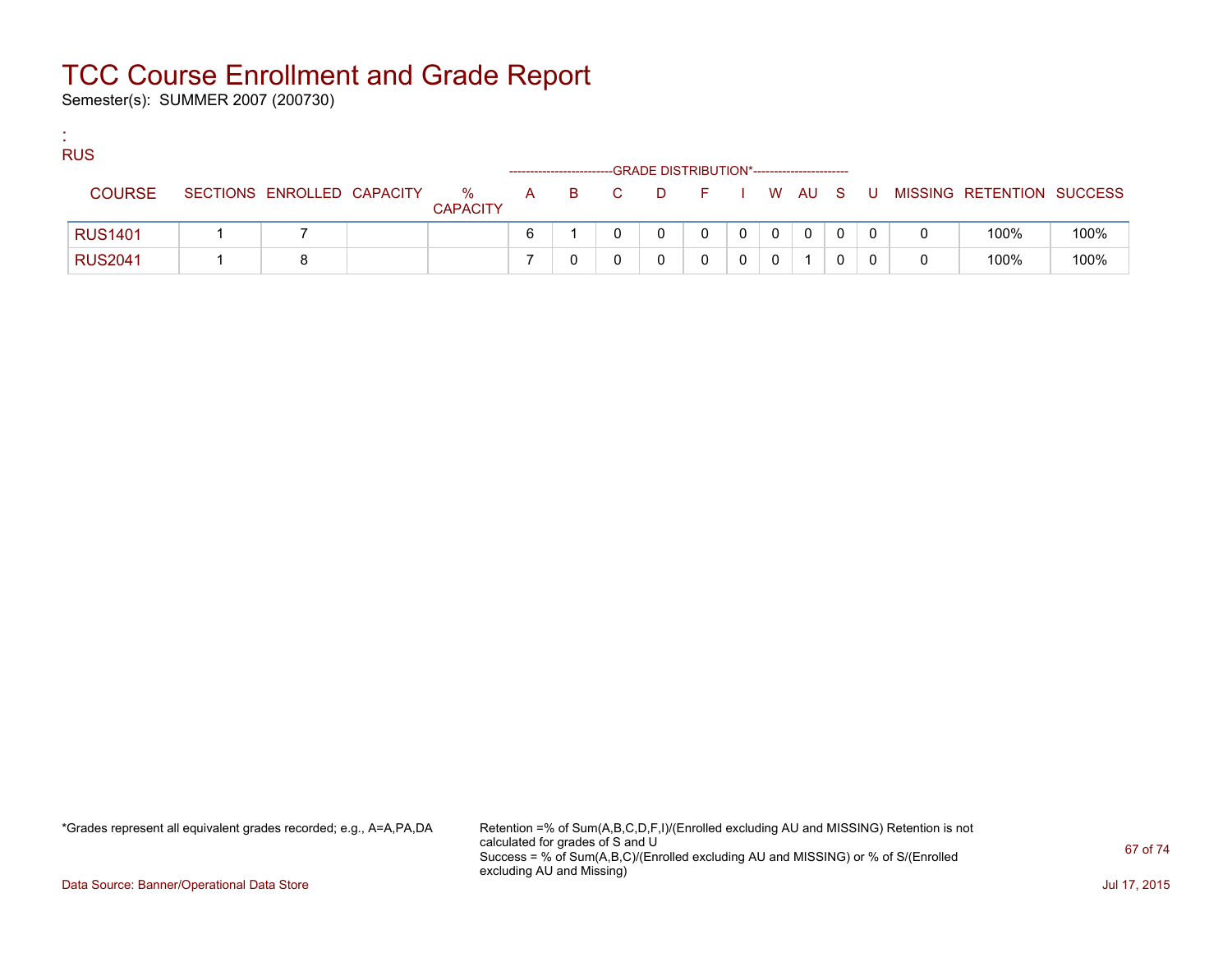Semester(s): SUMMER 2007 (200730)

:

#### SOC ---GRADE DISTRIBUTION\*------------------------COURSE SECTIONS ENROLLED CAPACITY % **CAPACITY** A B C D F I W AU S U MISSING RETENTION SUCCESS SOC1113 | 10 | 156 | | 72 | 42 | 18 | 7 | 4 | 0 | 13 | 0 | 0 | 0 | 0 | 92% | 85%  $\text{SOC1133} \hspace{1.5cm} \hspace{1.5cm} \hspace{1.5cm} \hspace{1.5cm} \hspace{1.5cm} \hspace{1.5cm} \hspace{1.5cm} \hspace{1.5cm} \hspace{1.5cm} \hspace{1.5cm} \hspace{1.5cm} \hspace{1.5cm} \hspace{1.5cm} \hspace{1.5cm} \hspace{1.5cm} \hspace{1.5cm} \hspace{1.5cm} \hspace{1.5cm} \hspace{1.5cm} \hspace{1.5cm} \hspace{1.5cm} \hspace{1.5cm} \hspace{1.5cm} \hspace{$ SOC2013 1 9 1 1 3 2 2 0 0 0 0 0 0 100% 56%  $\text{SOC2053} \hspace{1.3cm} 1 \hspace{1.3cm} 9 \hspace{1.3cm} 1 \hspace{1.3cm} 6 \hspace{1.3cm} 1 \hspace{1.3cm} 1 \hspace{1.3cm} 0 \hspace{1.3cm} 1 \hspace{1.3cm} 0 \hspace{1.3cm} 0 \hspace{1.3cm} 0 \hspace{1.3cm} 0 \hspace{1.3cm} 0 \hspace{1.3cm} 0 \hspace{1.3cm} 0 \hspace{1.3cm} 0 \hspace{1.3cm} 0 \hspace{1.3cm} 0 \hspace{1.3cm} 0 \hs$ SOC2113 1 18 1 7 2 2 3 0 3 0 0 0 0 83% 56%  $\text{SOC2123} \hspace{1.5cm} 1 \hspace{1.5cm} 15 \hspace{1.5cm} 15 \hspace{1.5cm} 1 \hspace{1.5cm} 1 \hspace{1.5cm} 1 \hspace{1.5cm} 1 \hspace{1.5cm} 2 \hspace{1.5cm} 3 \hspace{1.5cm} 0 \hspace{1.5cm} 1 \hspace{1.5cm} 0 \hspace{1.5cm} 2 \hspace{1.5cm} 0 \hspace{1.5cm} 0 \hspace{1.5cm} 0 \hspace{1.5cm} 0 \hspace{1.5cm} 0 \hspace{1.5cm}$  $\text{SOC2243} \quad | \quad 1 \quad | \quad 9 \quad | \quad | \quad | \quad 6 \quad | \quad 0 \quad | \quad 2 \quad | \quad 0 \quad | \quad 0 \quad | \quad 0 \quad | \quad 0 \quad | \quad 0 \quad | \quad 1 \quad | \quad 100\% \quad | \quad 100\%$ SOC2813 2 11 0 6 0 2 0 0 3 0 0 0 0 73% 73%

\*Grades represent all equivalent grades recorded; e.g., A=A,PA,DA Retention =% of Sum(A,B,C,D,F,I)/(Enrolled excluding AU and MISSING) Retention is not calculated for grades of S and U Success = % of Sum(A,B,C)/(Enrolled excluding AU and MISSING) or % of S/(Enrolled excluding AU and Missing)

Data Source: Banner/Operational Data Store Jul 17, 2015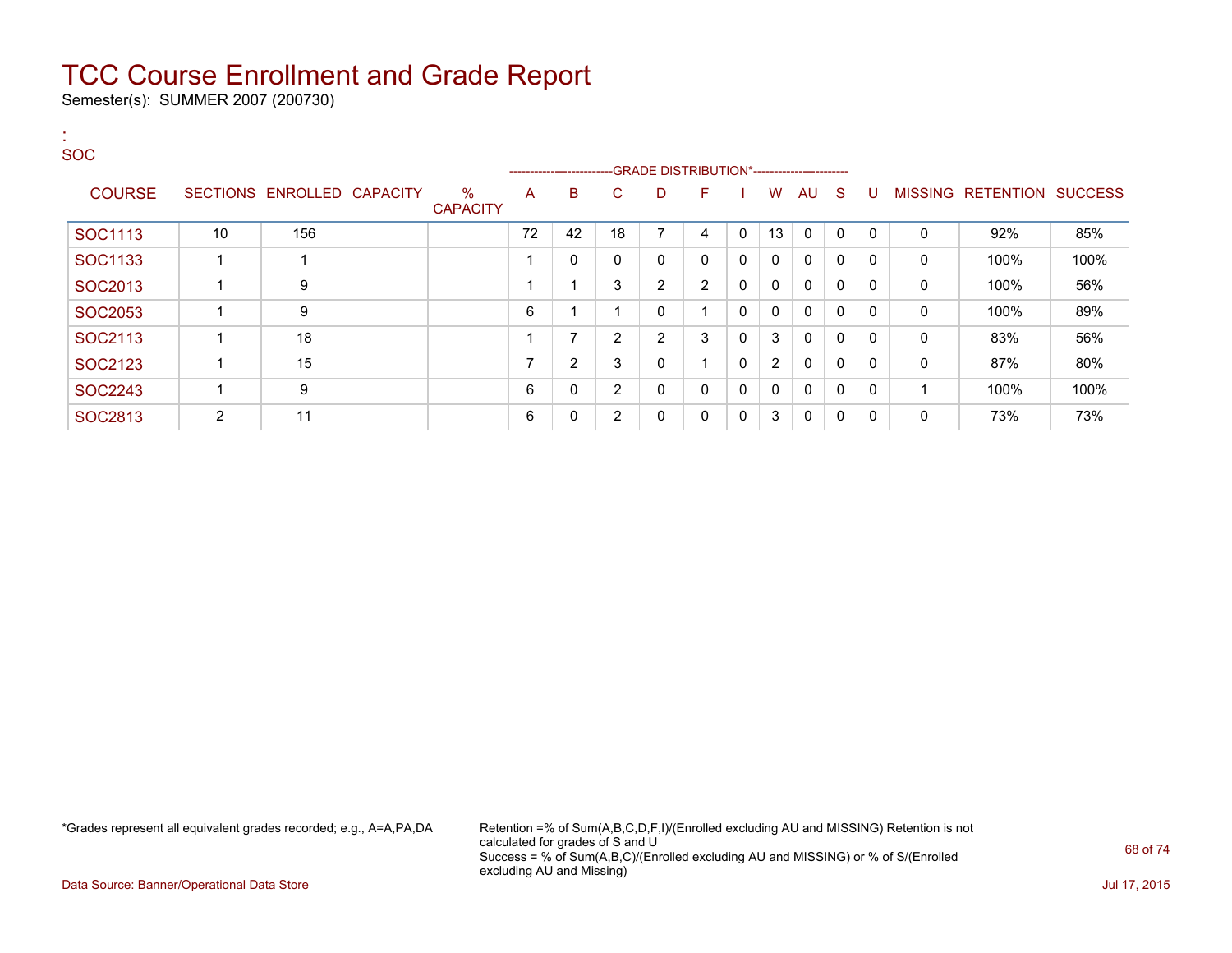Semester(s): SUMMER 2007 (200730)

:

| <b>SPA</b>     |                          |                 |                 |                         |    | ----------------------- |                 |              | -GRADE DISTRIBUTION*----------------------- |   |                |                |              |              |                |                  |                |
|----------------|--------------------------|-----------------|-----------------|-------------------------|----|-------------------------|-----------------|--------------|---------------------------------------------|---|----------------|----------------|--------------|--------------|----------------|------------------|----------------|
| <b>COURSE</b>  | <b>SECTIONS</b>          | <b>ENROLLED</b> | <b>CAPACITY</b> | $\%$<br><b>CAPACITY</b> | A  | B                       | C               | D            | F                                           |   | W              | AU             | S            | U            | <b>MISSING</b> | <b>RETENTION</b> | <b>SUCCESS</b> |
| <b>SPA1001</b> |                          | 15              |                 |                         | 7  | 5                       | 0               | 0            | 0                                           | 0 | 2              |                | $\mathbf{0}$ | $\mathbf{0}$ | 0              | 86%              | 86%            |
| <b>SPA1103</b> | 12                       | 190             |                 |                         | 98 | 35                      | 20              | 5            | $\overline{2}$                              | 0 | 25             | 5              | 0            | $\mathbf{0}$ | $\mathbf 0$    | 86%              | 83%            |
| <b>SPA1213</b> | $\overline{7}$           | 72              |                 |                         | 32 | 14                      | 10 <sup>°</sup> | 4            | $\overline{2}$                              | 0 | 8              | $\overline{2}$ | 0            | 0            | 0              | 89%              | 80%            |
| <b>SPA1301</b> | -1                       | 12              |                 |                         | 12 | 0                       | 0               | 0            | 0                                           | 0 | $\mathbf 0$    | 0              | 0            | $\Omega$     | 0              | 100%             | 100%           |
| <b>SPA1313</b> | 3                        | 23              |                 |                         | 10 | 8                       | 3               | 0            | $\Omega$                                    | 0 | $\overline{2}$ | 0              | 0            | 0            | $\Omega$       | 91%              | 91%            |
| <b>SPA1413</b> | 3                        | 19              |                 |                         | 9  | 5                       | 5               | 0            | $\mathbf{0}$                                | 0 | $\mathbf{0}$   | 0              | 0            | $\Omega$     | 0              | 100%             | 100%           |
| <b>SPA2113</b> | $\overline{\phantom{a}}$ | 11              |                 |                         | 8  | $\overline{2}$          | $\mathbf{0}$    | 0            | $\mathbf{0}$                                | 0 |                | $\mathbf{0}$   | 0            | 0            | 0              | 91%              | 91%            |
| <b>SPA2143</b> | -1                       | 5               |                 |                         | 4  | 0                       |                 | $\mathbf{0}$ | $\mathbf{0}$                                | 0 | $\mathbf{0}$   | 0              | 0            | 0            | 0              | 100%             | 100%           |
| <b>SPA2213</b> |                          | 6               |                 |                         | 4  | $\overline{2}$          | 0               | 0            | $\mathbf{0}$                                | 0 | $\mathbf{0}$   | 0              | 0            | 0            | 0              | 100%             | 100%           |
| <b>SPA2533</b> |                          | 11              |                 |                         | 10 | 0                       | $\mathbf{0}$    | $\mathbf{0}$ | $\mathbf{0}$                                | 0 | $\mathbf{0}$   |                | 0            | $\Omega$     | $\Omega$       | 100%             | 100%           |
| <b>SPA2991</b> |                          | 6               |                 |                         | 5  | 0                       | 0               | 0            | $\mathbf{0}$                                | 0 |                | 0              | 0            | 0            | 0              | 83%              | 83%            |
| <b>SPA2993</b> |                          | 13              |                 |                         | 6  | $\overline{7}$          | 0               | 0            | $\Omega$                                    | 0 | 0              | $\mathbf{0}$   | 0            | 0            | 0              | 100%             | 100%           |

\*Grades represent all equivalent grades recorded; e.g., A=A,PA,DA Retention =% of Sum(A,B,C,D,F,I)/(Enrolled excluding AU and MISSING) Retention is not calculated for grades of S and U Success = % of Sum(A,B,C)/(Enrolled excluding AU and MISSING) or % of S/(Enrolled excluding AU and Missing)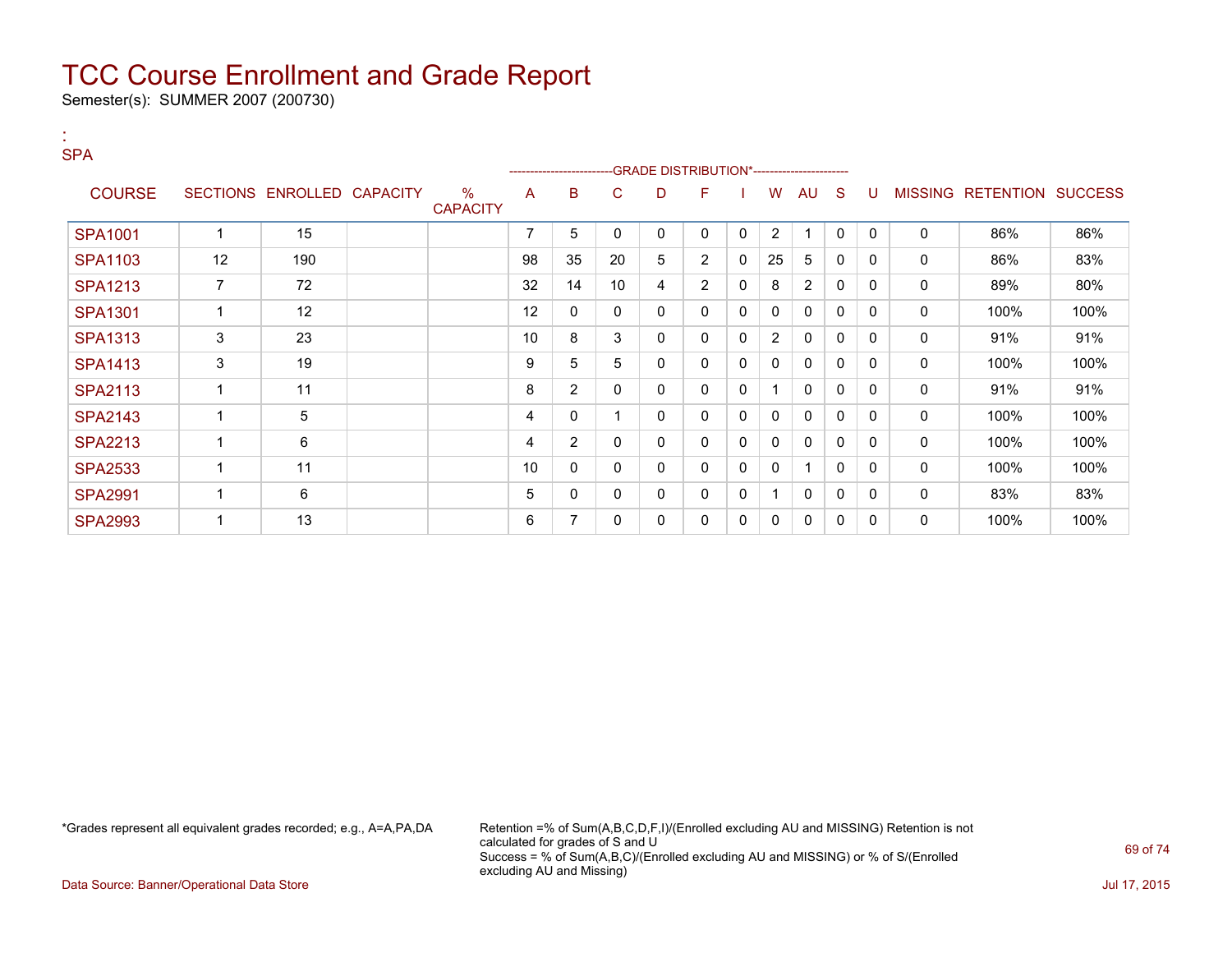Semester(s): SUMMER 2007 (200730)

:

| <b>SPE</b>     | -GRADE DISTRIBUTION*----------------------- |    |                            |  |                         |     |     |       |          |         |  |    |              |  |    |   |                           |     |
|----------------|---------------------------------------------|----|----------------------------|--|-------------------------|-----|-----|-------|----------|---------|--|----|--------------|--|----|---|---------------------------|-----|
| <b>COURSE</b>  |                                             |    | SECTIONS ENROLLED CAPACITY |  | $\%$<br><b>CAPACITY</b> |     |     | A B C | <b>D</b> | $F = 1$ |  |    | I WAUS       |  | -U |   | MISSING RETENTION SUCCESS |     |
| <b>SPE1113</b> |                                             | 21 | 359                        |  |                         | 177 | 108 | 22    |          | 9       |  | 34 | $\mathbf{0}$ |  |    |   | 91%                       | 86% |
| <b>SPE2053</b> |                                             |    |                            |  |                         | 4   |     |       |          |         |  |    |              |  |    | 0 | 86%                       | 86% |

\*Grades represent all equivalent grades recorded; e.g., A=A,PA,DA Retention =% of Sum(A,B,C,D,F,I)/(Enrolled excluding AU and MISSING) Retention is not calculated for grades of S and U Success = % of Sum(A,B,C)/(Enrolled excluding AU and MISSING) or % of S/(Enrolled excluding AU and Missing)

Data Source: Banner/Operational Data Store Jul 17, 2015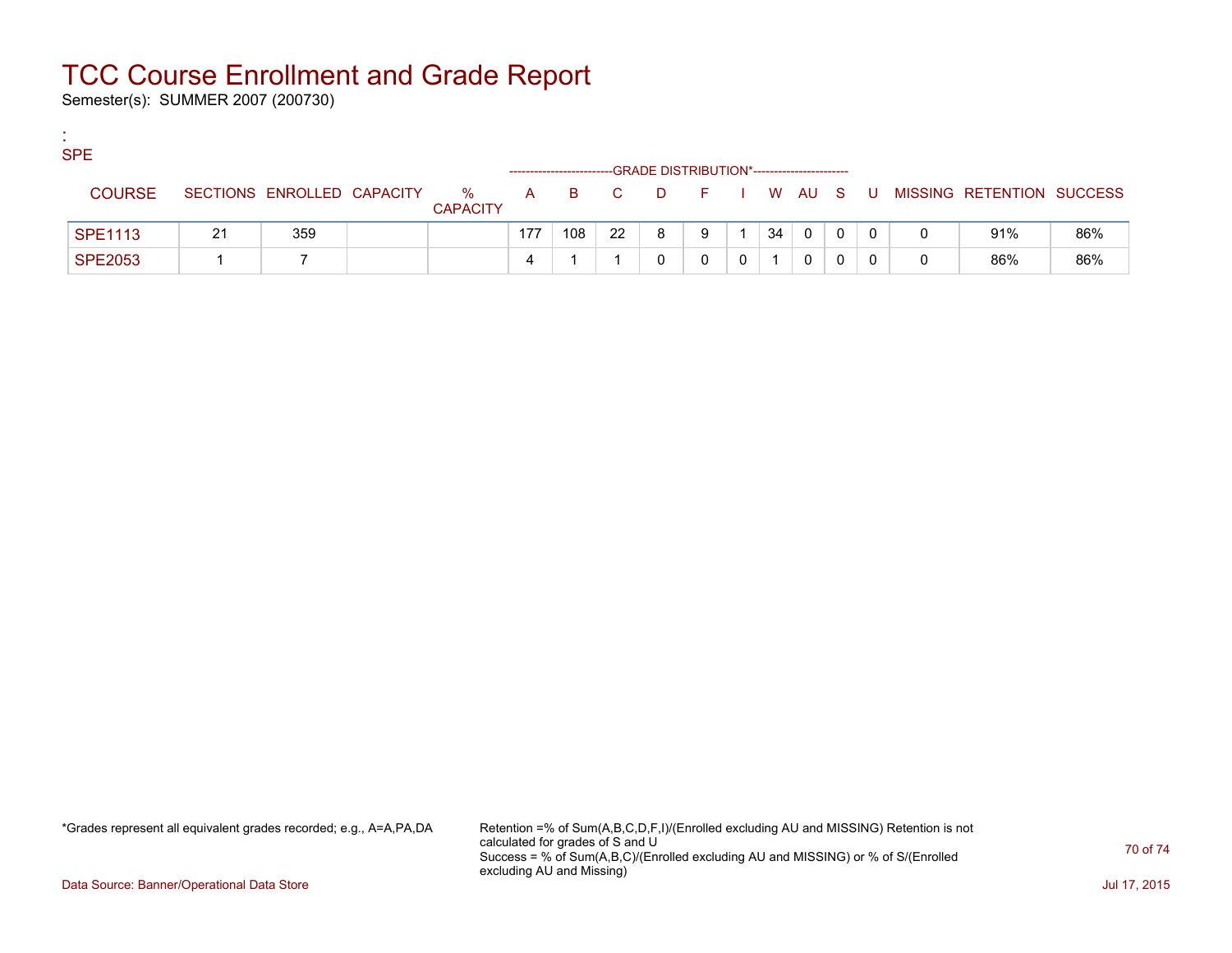Semester(s): SUMMER 2007 (200730)

| <b>SRT</b> |                |                            |                         |   |                                                                   |              |          |          |              |              |              |              |          |              |                           |      |
|------------|----------------|----------------------------|-------------------------|---|-------------------------------------------------------------------|--------------|----------|----------|--------------|--------------|--------------|--------------|----------|--------------|---------------------------|------|
|            |                |                            |                         |   | -----------------------GRADE DISTRIBUTION*----------------------- |              |          |          |              |              |              |              |          |              |                           |      |
|            | <b>COURSE</b>  | SECTIONS ENROLLED CAPACITY | $\%$<br><b>CAPACITY</b> | A | B.                                                                | C.           | D        | F.       |              | W            | AU           | S.           | U        |              | MISSING RETENTION SUCCESS |      |
|            | <b>SRT1102</b> |                            |                         |   | 0                                                                 | $\mathbf{0}$ | $\Omega$ | $\Omega$ | $\mathbf{0}$ | $\mathbf{0}$ | $\mathbf{0}$ | $\Omega$     | $\Omega$ | $\Omega$     | 100%                      | 100% |
|            | <b>SRT1112</b> |                            |                         |   | 0                                                                 | $\Omega$     | 0        | $\Omega$ | 0            | $\mathbf{0}$ | 0            | $\mathbf{0}$ | $\Omega$ | $\mathbf{0}$ | 100%                      | 100% |
|            | <b>SRT1211</b> |                            |                         |   | 0                                                                 | $\mathbf{0}$ | 0        | $\Omega$ | 0            | $\mathbf{0}$ | $\mathbf{0}$ | $\Omega$     | $\Omega$ | $\mathbf{0}$ | 100%                      | 100% |
|            | <b>SRT1222</b> |                            |                         |   | 0                                                                 | $\mathbf{0}$ | 0        | $\Omega$ | 0            | $\mathbf{0}$ | $\mathbf{0}$ | $\mathbf{0}$ | $\Omega$ | $\mathbf{0}$ | 100%                      | 100% |
|            | <b>SRT1324</b> |                            |                         |   | 0                                                                 | $\mathbf{0}$ | 0        | $\Omega$ | 0            | $\mathbf{0}$ | $\mathbf{0}$ | $\Omega$     | $\Omega$ | $\mathbf{0}$ | 100%                      | 100% |
|            | <b>SRT1333</b> |                            |                         |   | 0                                                                 | 0            | 0        | $\Omega$ | 0            | 0            | $\mathbf{0}$ | $\mathbf{0}$ | $\Omega$ | $\mathbf{0}$ | 100%                      | 100% |
|            | <b>SRT2312</b> |                            |                         |   | 0                                                                 | $\mathbf{0}$ | 0        | $\Omega$ | $\mathbf{0}$ | $\mathbf{0}$ | $\mathbf{0}$ | $\mathbf{0}$ | $\Omega$ | $\mathbf{0}$ | 100%                      | 100% |

\*Grades represent all equivalent grades recorded; e.g., A=A,PA,DA Retention =% of Sum(A,B,C,D,F,I)/(Enrolled excluding AU and MISSING) Retention is not calculated for grades of S and U Success = % of Sum(A,B,C)/(Enrolled excluding AU and MISSING) or % of S/(Enrolled excluding AU and Missing)

Data Source: Banner/Operational Data Store Jul 17, 2015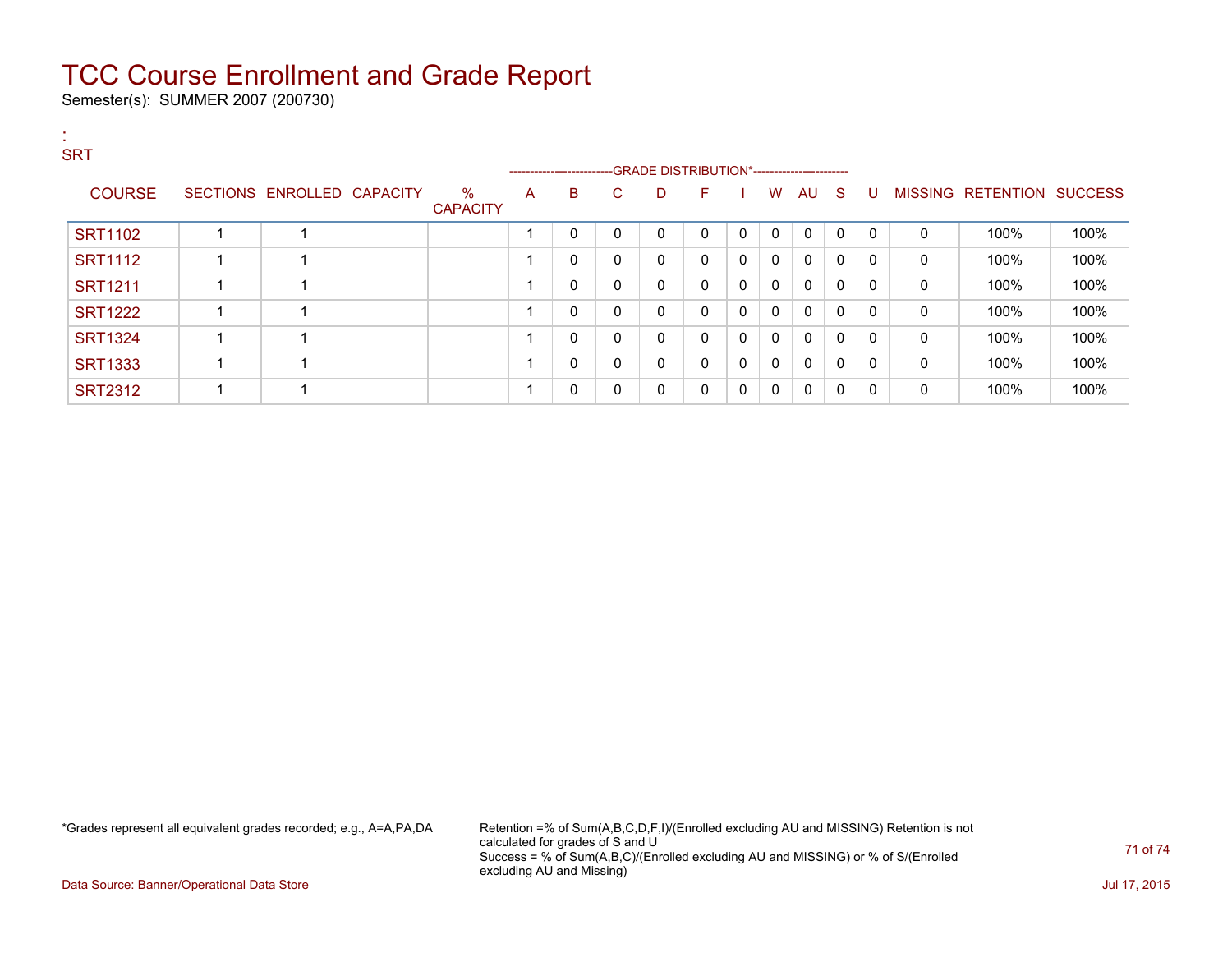Semester(s): SUMMER 2007 (200730)

:

| <b>TEL</b><br>-GRADE DISTRIBUTION*----------------------- |                |  |                            |  |                      |   |  |     |          |            |              |          |   |   |     |   |                           |      |
|-----------------------------------------------------------|----------------|--|----------------------------|--|----------------------|---|--|-----|----------|------------|--------------|----------|---|---|-----|---|---------------------------|------|
|                                                           | <b>COURSE</b>  |  | SECTIONS ENROLLED CAPACITY |  | %<br><b>CAPACITY</b> | A |  | BC. | <b>D</b> | F I W AU S |              |          |   |   | . U |   | MISSING RETENTION SUCCESS |      |
|                                                           | <b>TEL2014</b> |  |                            |  |                      |   |  |     |          | 0          | $\mathbf{0}$ | $\Omega$ | 0 | 0 |     |   | 100%                      | 100% |
|                                                           | <b>TEL2203</b> |  |                            |  |                      |   |  |     |          |            |              |          | 0 |   |     | 0 | 88%                       | 88%  |

\*Grades represent all equivalent grades recorded; e.g., A=A,PA,DA Retention =% of Sum(A,B,C,D,F,I)/(Enrolled excluding AU and MISSING) Retention is not calculated for grades of S and U Success = % of Sum(A,B,C)/(Enrolled excluding AU and MISSING) or % of S/(Enrolled excluding AU and Missing)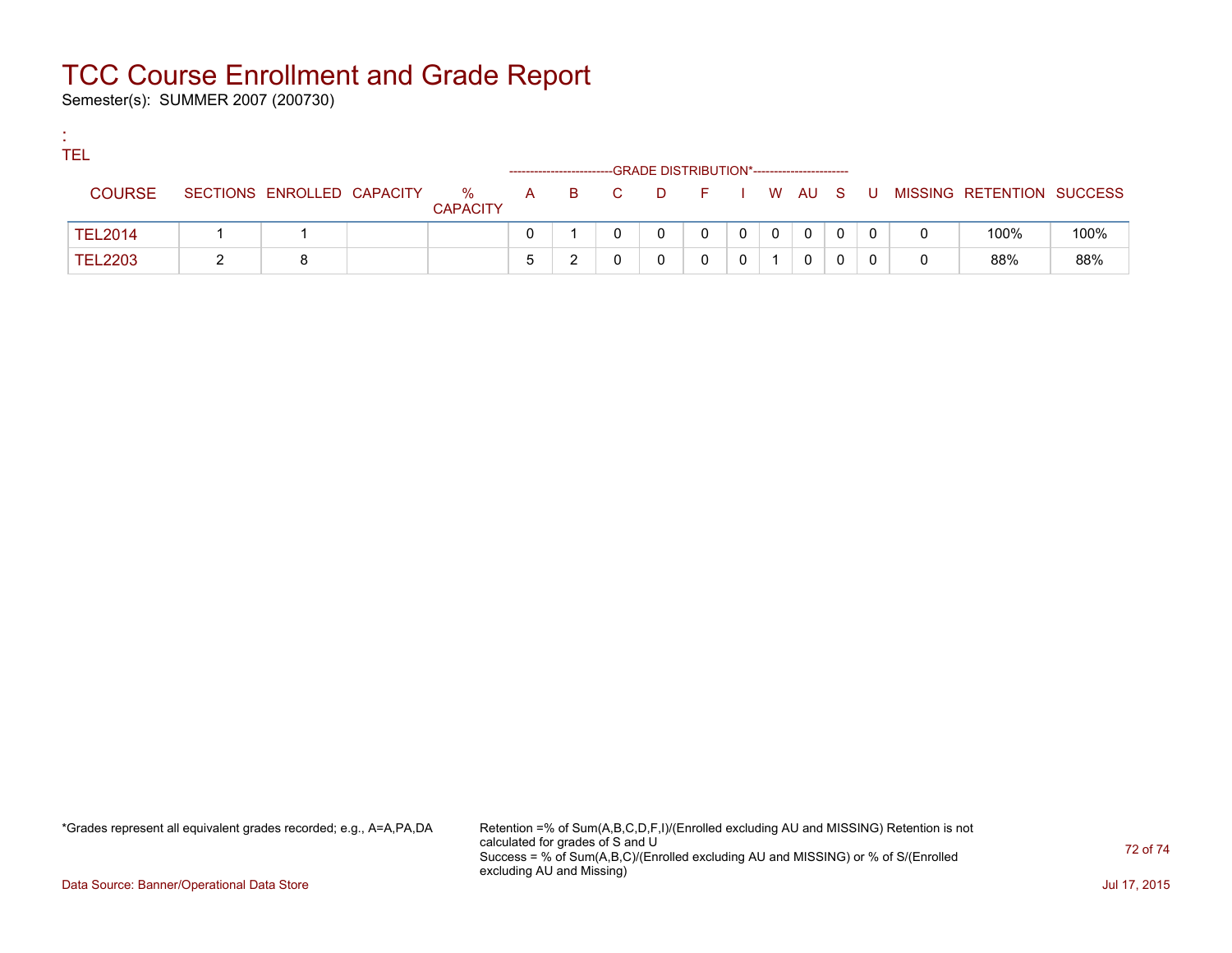## TCC Course Enrollment and Grade Report

Semester(s): SUMMER 2007 (200730)

:

| <b>THE</b><br>-GRADE DISTRIBUTION*---------------------- |  |                            |  |                      |  |  |  |  |  |          |  |                |  |  |   |                                                |     |
|----------------------------------------------------------|--|----------------------------|--|----------------------|--|--|--|--|--|----------|--|----------------|--|--|---|------------------------------------------------|-----|
| <b>COURSE</b>                                            |  | SECTIONS ENROLLED CAPACITY |  | %<br><b>CAPACITY</b> |  |  |  |  |  |          |  |                |  |  |   | A B C D F I W AU S U MISSING RETENTION SUCCESS |     |
| <b>THE1053</b>                                           |  |                            |  |                      |  |  |  |  |  | $\Omega$ |  | $\overline{0}$ |  |  |   | 88%                                            | 75% |
| <b>THE2113</b>                                           |  |                            |  |                      |  |  |  |  |  |          |  |                |  |  | 0 | 83%                                            | 83% |

\*Grades represent all equivalent grades recorded; e.g., A=A,PA,DA Retention =% of Sum(A,B,C,D,F,I)/(Enrolled excluding AU and MISSING) Retention is not calculated for grades of S and U Success = % of Sum(A,B,C)/(Enrolled excluding AU and MISSING) or % of S/(Enrolled excluding AU and Missing)

73 of 74